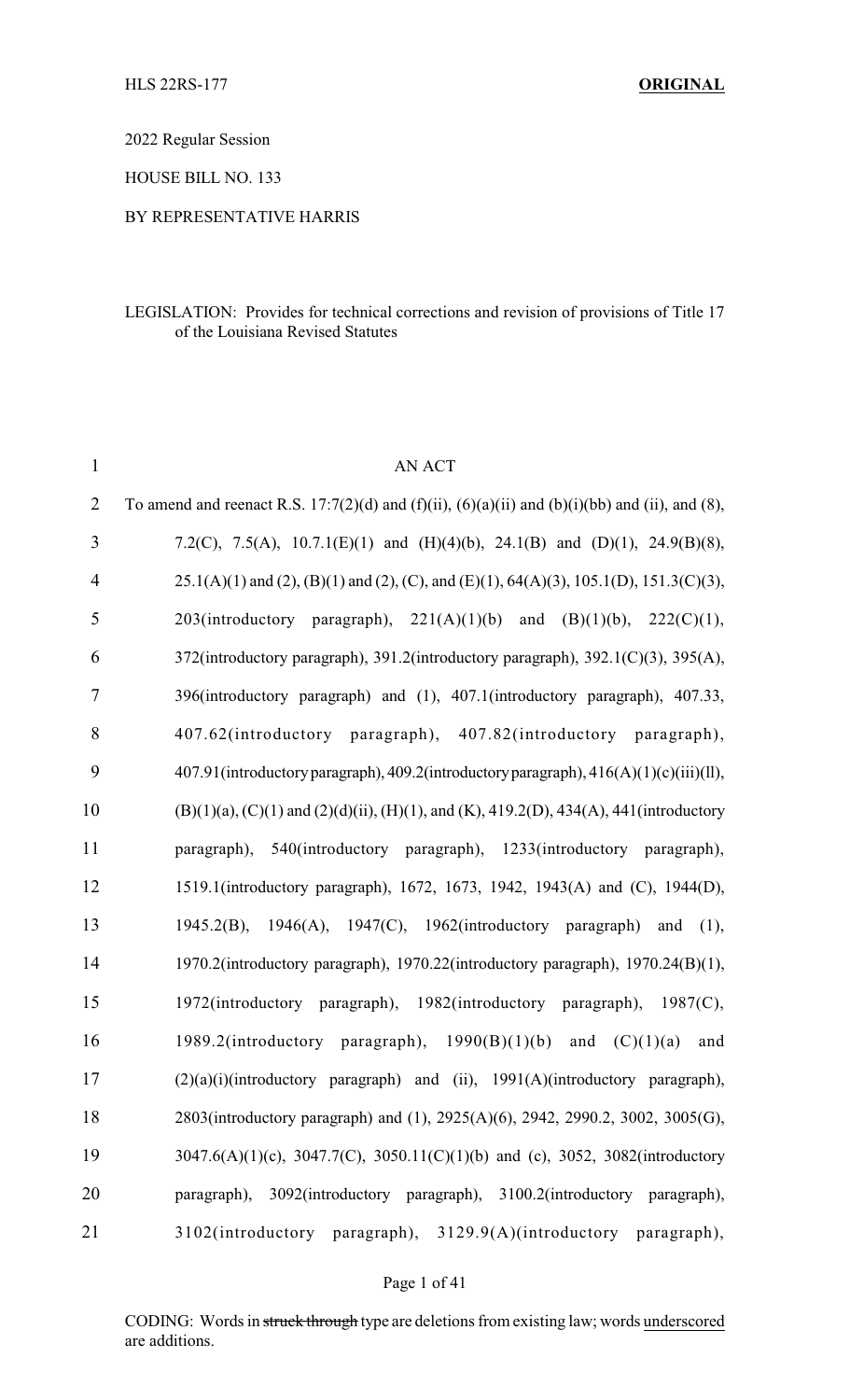| $\mathbf{1}$   | $3140.1$ (introductory paragraph), $3162(C)(8)$ , $3165.2(B)$ , $3202$ (introductory     |
|----------------|------------------------------------------------------------------------------------------|
| $\overline{2}$ | paragraph), 3394.2(introductory paragraph), 3399.12(introductory paragraph),             |
| 3              | 3399.15(A), 3399.21(introductory paragraph), 3399.31(introductory paragraph),            |
| 4              | 3602(introductory paragraph), 3702(introductory paragraph), 3772(introductory            |
| 5              | paragraph) and (2), 3801(D), 3822(introductory paragraph), 3831(introductory             |
| 6              | 3873(introductory paragraph), 3882(introductory paragraph),<br>paragraph),               |
| 7              | 3973(introductory paragraph), 4002.3(introductory paragraph), 4013(introductory          |
| 8              | paragraph), $4036.1(D)(1)$ , and $4041$ (introductory paragraph), to enact R.S.          |
| 9              | 17:2351(introductory paragraph), and to repeal R.S. $17:7(2)(b)$ and $(32)$ , $7.5(B)$ , |
| 10             | $10.7.1(H)(6)$ , 24.4(F)(5), 393, 407.23(C)(3), and 1970.24(E)(1)(o)(ii), relative to    |
| 11             | providing technical corrections for Title 17 of the Louisiana Revised Statutes of        |
| 12             | 1950; to provide for technical corrections; to provide for standardization of language;  |
| 13             | to remove obsolete reporting requirements; and to provide for related matters.           |

Be it enacted by the Legislature of Louisiana:

 Section 1. R.S. 17:7(2)(d) and (f)(ii), (6)(a)(ii) and (b)(i)(bb) and (ii), and (8), 7.2(C), 7.5(A), 10.7.1(E)(1) and (H)(4)(b), 24.1(B) and (D)(1), 24.9(B)(8), 25.1(A)(1) and (2), (B)(1) and (2), (C), and (E)(1), 64(A)(3), 105.1(D), 151.3(C)(3), 203(introductory paragraph), 221(A)(1)(b) and (B)(1)(b), 222(C)(1), 372(introductory paragraph), 391.2(introductory paragraph), 392.1(C)(3), 395(A), 396(introductory paragraph) and (1), 407.1(introductoryparagraph), 407.33, 407.62(introductoryparagraph), 407.82(introductory paragraph), 407.91(introductory paragraph), 409.2(introductory paragraph), 22 416(A)(1)(c)(iii)(ll), (B)(1)(a), (C)(1) and (2)(d)(ii), (H)(1), and (K), 419.2(D), 434(A), 441(introductory paragraph), 540(introductory paragraph), 1233(introductory paragraph), 1519.1(introductory paragraph), 1672, 1673, 1942, 1943(A) and (C), 1944(D), 1945.2(B), 1946(A), 1947(C), 1962(introductory paragraph) and (1), 1970.2(introductory paragraph), 1970.22(introductory paragraph), 1970.24(B)(1), 1972(introductory paragraph), 1982(introductory paragraph), 1987(C), 1989.2(introductory paragraph), 1990(B)(1)(b) and 28 (C)(1)(a) and (2)(a)(i)(introductory paragraph) and (ii),  $1991(A)$ (introductory paragraph), 2803(introductory paragraph) and (1), 2925(A)(6), 2942, 2990.2, 3002, 3005(G),

#### Page 2 of 41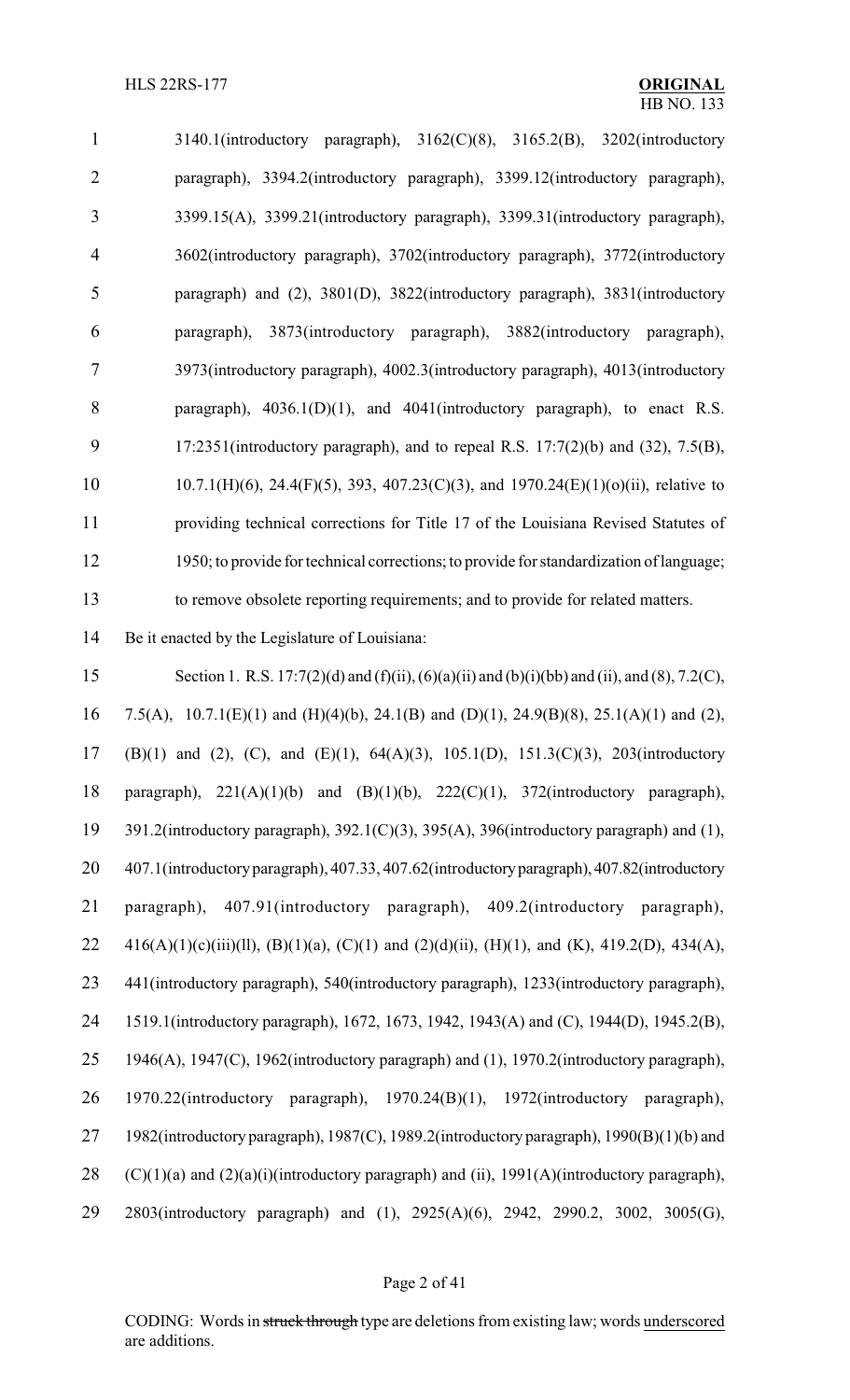HLS 22RS-177 **ORIGINAL**

| $\mathbf{1}$     | 3047.6(A)(1)(c), 3047.7(C), 3050.11(C)(1)(b) and (c), 3052, 3082(introductory paragraph),  |
|------------------|--------------------------------------------------------------------------------------------|
| $\overline{2}$   | 3092(introductory paragraph), 3100.2(introductory paragraph), 3102(introductory            |
| 3                | paragraph), 3129.9(A)(introductory paragraph), 3140.1(introductory paragraph), 3162(C)(8), |
| $\overline{4}$   | 3165.2(B), 3202(introductory paragraph), 3394.2(introductory paragraph),                   |
| 5                | 3399.12(introductory paragraph), 3399.15(A), 3399.21(introductory paragraph),              |
| 6                | 3399.31(introductory paragraph), 3602(introductory paragraph), 3702(introductory           |
| $\tau$           | paragraph), 3772(introductory paragraph) and (2), 3801(D), 3822(introductory paragraph),   |
| $8\,$            | 3831(introductory paragraph), 3873(introductory paragraph), 3882(introductory paragraph),  |
| $\boldsymbol{9}$ | 3973(introductory paragraph), 4002.3(introductory paragraph), 4013(introductory            |
| 10               | paragraph), $4036.1(D)(1)$ , and $4041$ (introductory paragraph) are hereby amended and    |
| 11               | reenacted and R.S. 17:2351(introductory paragraph) is hereby enacted to read as follows:   |
| 12               | §7. Duties, functions, and responsibilities of board                                       |
| 13               | In addition to the authorities granted by R.S. 17:6 and any powers, duties, and            |
| 14               | responsibilities vested by any other applicable laws, the board shall:                     |
| 15               | $\ast$<br>*<br>$\ast$                                                                      |
| 16               | (2)                                                                                        |
| 17               |                                                                                            |
| 18               | (d) The State Board of Elementary and Secondary Education shall establish                  |
| 19               | within the Department of Education, office of management and finance, a program            |
| 20               | of fiscal accountability for purposes of providing an audit, evaluation, and a             |
| 21               | computerization of the data submitted by local school systems and used in the              |
| 22               | determination of the cost of the Minimum Foundation Program minimum foundation             |
| 23               | program for public elementary and secondary education and in the equitable                 |
| 24               | distribution of funds provided for the Minimum Foundation Program minimum                  |
| 25               | foundation program for public elementary and secondary education. The board shall          |
| 26               | annually report, not later than March fifteenth, the findings of the audit and             |
| 27               | evaluation, with recommendations for improvement, to the committees on education           |
| 28               | of the House of Representatives and the Senate. The audit and evaluation shall             |
| 29               | consider the minimum performance standards established by the legislature, the State       |

# Page 3 of 41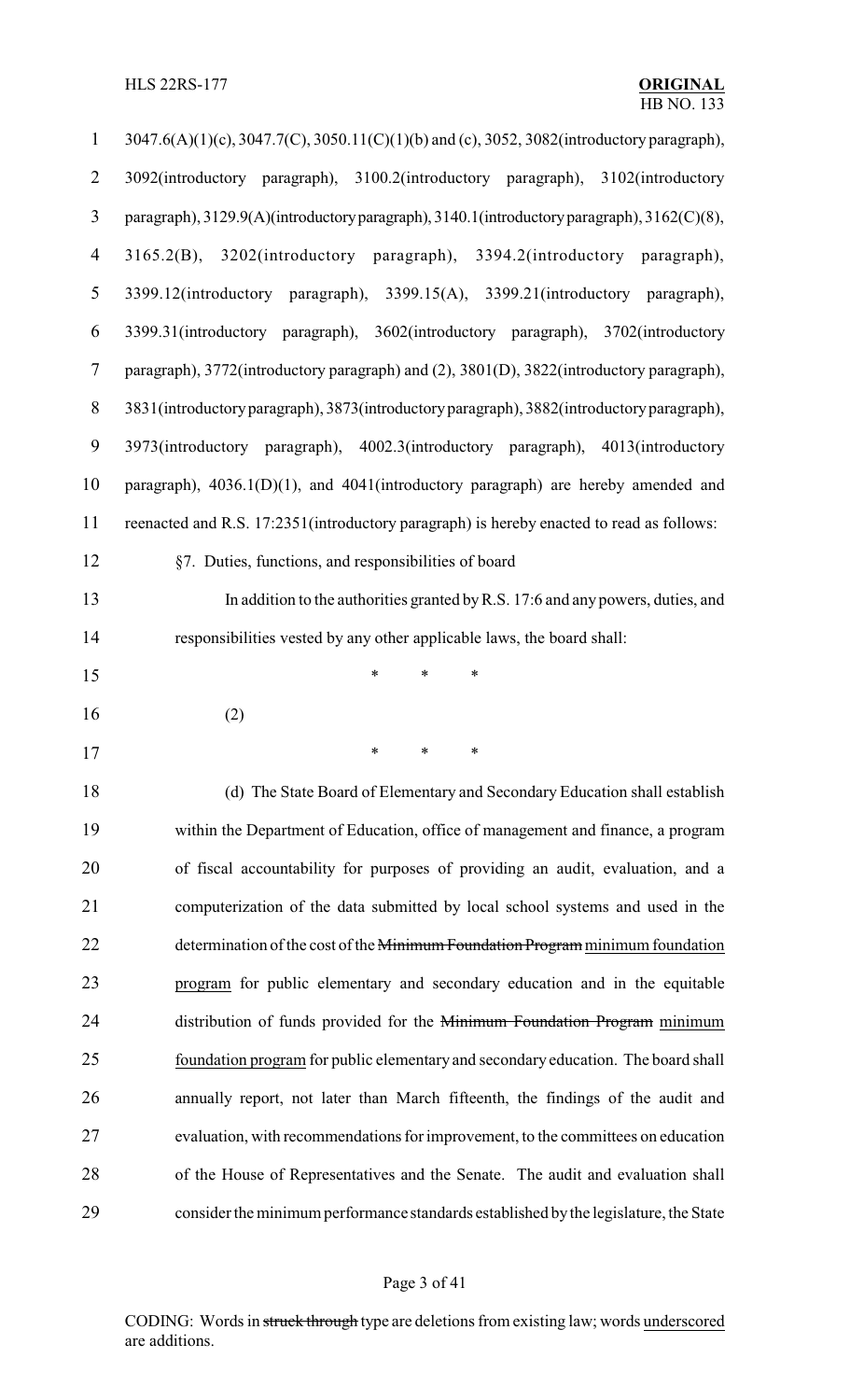| $\mathbf{1}$   | Board of Elementary and Secondary Education, and the state Department of                 |
|----------------|------------------------------------------------------------------------------------------|
| $\overline{2}$ | Education.                                                                               |
| 3              | $\ast$<br>*<br>∗                                                                         |
| 4              | (f)                                                                                      |
| 5              | *<br>$\ast$<br>*                                                                         |
| 6              | (ii) Beginning with the 2009-2010 school year and continuing thereafter, the             |
| 7              | The State Board of Elementary and Secondary Education shall offer guidance and           |
| 8              | technical assistance to each city, parish, or other local public school board in making  |
| 9              | strategic fiscal decisions that promote improved student achievement.<br>Such            |
| 10             | guidance and technical assistance shall include but not be limited to the identification |
| 11             | of best practices in school finance that promote efficiency, economies of scale, and     |
| 12             | the use of comparative data to improve spending and educational outcomes.                |
| 13             | $\ast$<br>*<br>*                                                                         |
| 14             | (6)(a)                                                                                   |
| 15             | *<br>*<br>∗                                                                              |
| 16             | (ii) Additionally, whenever there is a qualification or condition established            |
| 17             | by law or board policy, or both, that a teacher holding a regular teacher certificate    |
| 18             | which is valid for three years must shall comply with, in order for the teacher to be    |
| 19             | issued a permanent regular teacher certificate, and it is not possible for a teacher at  |
| 20             | a nonpublic school to comply with such qualification or condition due to the teacher     |
| 21             | being employed at a nonpublic school, the board shall establish, effective for the       |
| 22             | 1998-1999 school year and thereafter, an alternative method or process by which the      |
| 23             | nonpublic school teacher may meet such qualification or condition. A teacher             |
| 24             | employed in a nonpublic school who meets the qualifications or conditions pursuant       |
| 25             | to the alternative method or process established pursuant to this Item shall be issued   |
| 26             | a permanent regular teacher certificate which shall be valid for all purposes in this    |
| 27             | state and under all the same conditions as if it had been issued to a teacher who        |
| 28             | complied with the qualifications or conditions as otherwise established by law or        |
| 29             | board policy. Prior to establishing an alternative method or process, the board shall    |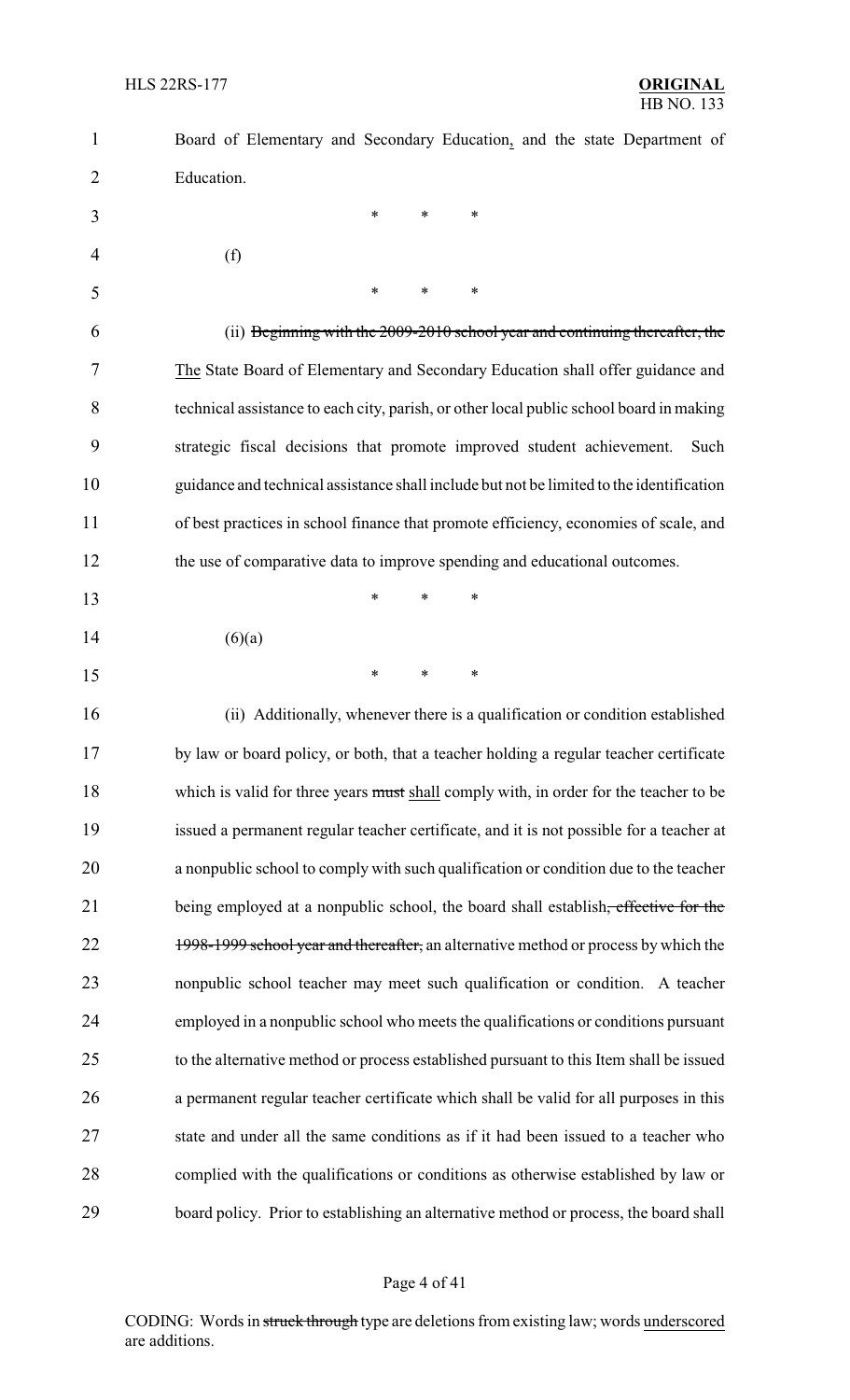direct the nonpublic school commission to formulate, develop, and recommend to the board the alternative method or process by which the nonpublic school teacher may meet the qualification or condition and the method or process established by the board shall be consistent with the recommendations of the nonpublic school commission.

6 (b)(i)

7 \* \* \* \*

8 (bb) On and after September 15, 1981, any Any person certified to teach in another state who applies for certification to teach in the public schools of Louisiana shall be required to pass satisfactorily the examination which is administered in accordance with the provisions of this Paragraph as a prerequisite to the granting of such certification. However, a teacher certified in another state who meets all other requirements for a Louisiana certificate granted to out-of-state graduates except for the provisions of this Item shall be granted a three-year nonrenewable provisional certificate to be used while said teacher completes the requirements set forth in this Paragraph.

\* \* \*

18 (ii) The state superintendent of education shall administer the aforementioned policy of the board. In such administration of the policy, the superintendent shall choose the appropriate testing instrument, shall conduct all necessaryresearch to validate the applicability of the instrument to teacher education programs within the state of Louisiana, and shall conduct all necessary research to determine the level at which the examination is satisfactorily completed. During the conduct of the research and in the preparation of the testing instrument, the superintendent shall meet with and consider the suggestions of individual classroom teachers, representatives of teacher organizations, deans of education of the public colleges and universities of the state, and representatives of each of the governing boards for higher education.

\* \* \*

#### Page 5 of 41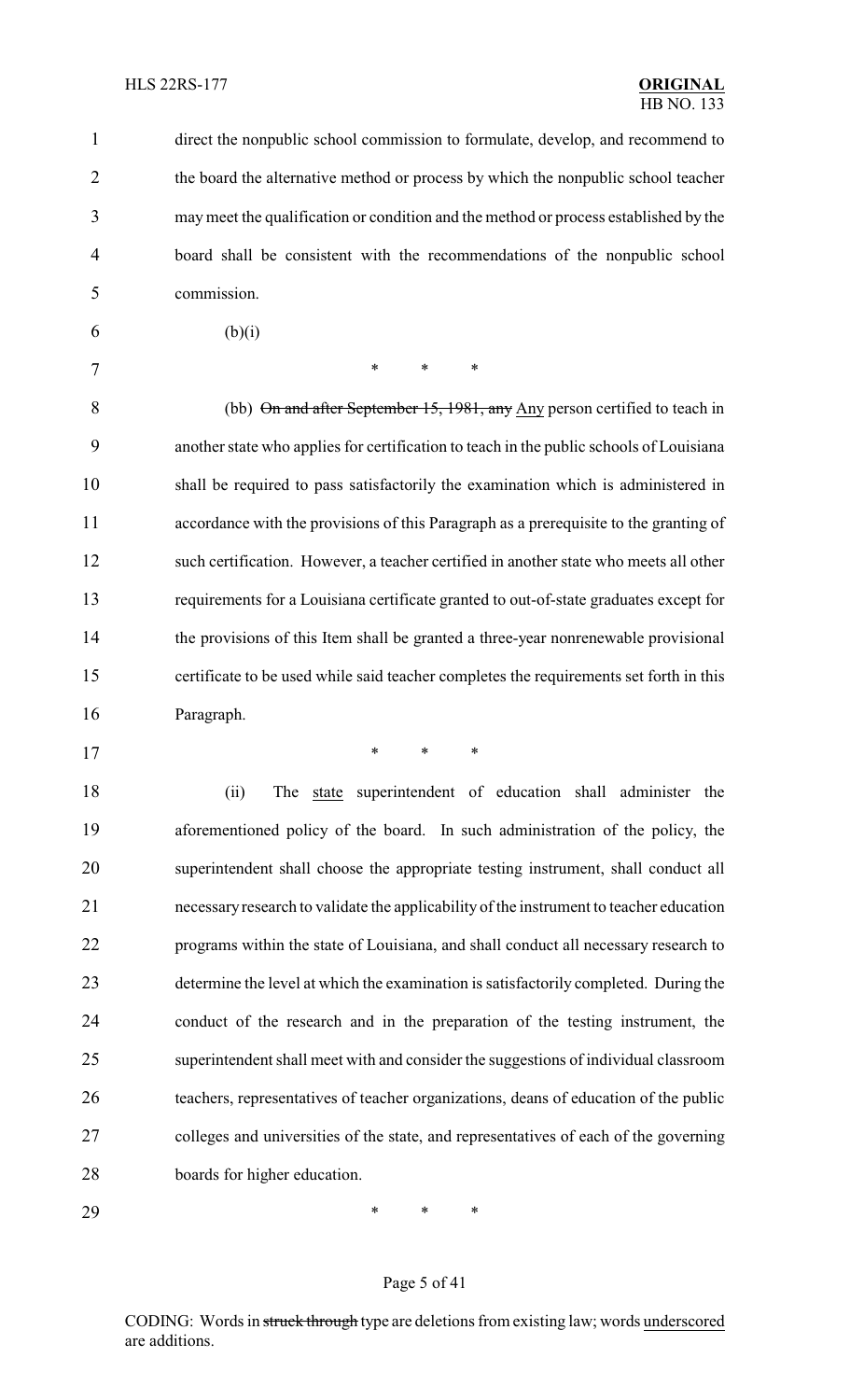| $\mathbf{1}$ | (8) Except as otherwise provided by law, approve non-public nonpublic                   |
|--------------|-----------------------------------------------------------------------------------------|
| 2            | schools in accordance with the provisions of R.S. 17:11 and any other applicable        |
| 3            | law.                                                                                    |
| 4            | $\ast$<br>$\ast$<br>$\ast$                                                              |
| 5            | §7.2. Approved teacher education programs                                               |
| 6            | *<br>$\ast$<br>∗                                                                        |
| 7            | C. In adopting requirements for approval of teacher education programs                  |
| 8            | pursuant to this Section the board shall provide that such requirements shall not be    |
| 9            | applicable to students enrolled in an approved teacher education program in             |
| 10           | Louisiana on the effective date of this Section, unless the board finds that any such   |
| 11           | requirement can be made applicable without undue hardship to the student. The           |
| 12           | board shall provide that requirements adopted pursuant to Paragraphs (4) and (5) of     |
| 13           | Subsection A of this Section shall not be applicable to students enrolled in an         |
| 14           | approved teacher education program in Louisiana on the effective date of such           |
| 15           | Paragraphs, unless the board finds that any such requirement can be made applicable     |
| 16           | without undue hardship to the student.                                                  |
| 17           |                                                                                         |
| 18           | §7.5. Alternative educational programs of instruction; submission of plans; board       |
| 19           | approval; program monitoring                                                            |
| 20           | The state Department of Education, in collaboration with other<br>A.                    |
| 21           | appropriate state agencies, shall establish guidelines, with the approval of the State  |
| 22           | Board of Elementary and Secondary Education, for alternative educational programs       |
| 23           | of instruction for at-risk public middle and high school students in grades six through |
| 24           | twelve. The state Department of Education shall provide for the definition of said      |
| 25           | at-risk students with the approval of the board.                                        |
| 26           | *<br>*<br>∗                                                                             |
| 27           | $$10.7.1$ .<br>Return of certain schools from the Recovery School District to the       |
| 28           | transferring school system; timeline; conditions; funding                               |
| 29           | ∗<br>∗<br>∗                                                                             |

# Page 6 of 41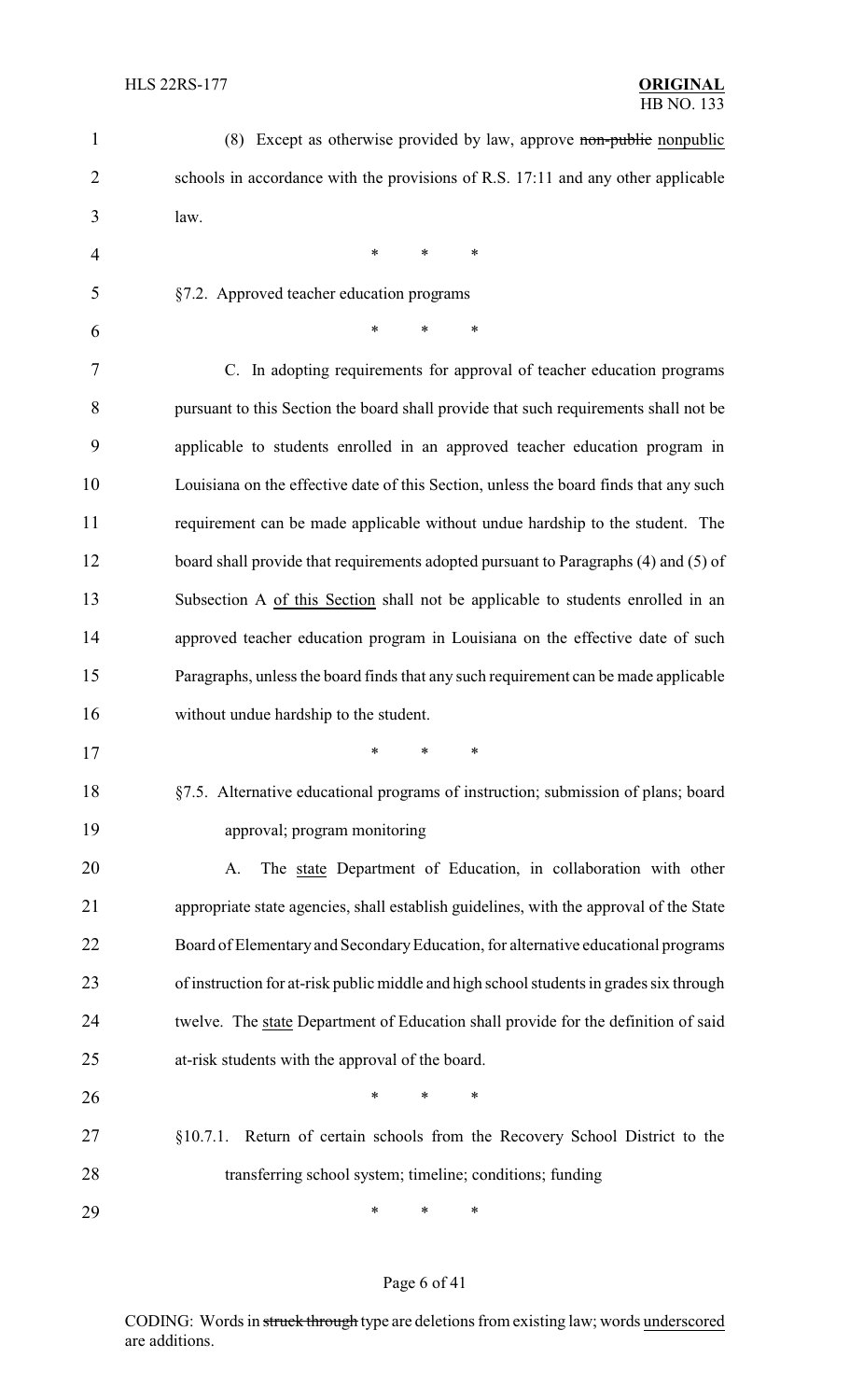E. Notwithstanding any law to the contrary, in order to support and protect the interests and rights of the children it serves, the local school board:

- (1) Shall adopt a policy that establishes a process to determine the district-level funding allocation to be effective beginning July 1, 2017, and as revised in subsequent years as appropriate, based upon student characteristics or needs, as determined by the local school board, to distribute the total amount of minimum foundation program formula funds allocated to the local school board and to Type 8 1, <del>1B,</del> 3, 3B, 4, and 5 charter schools that are located within the geographic boundaries of the local school system.
- \* \* \* H.
- **\*** \* \* \*
- (4) The local school superintendent shall submit the plan to the local school 14 board for approval by September 1, 2016. The plan shall include:
- 16 (b) An implementation time line timeline that shall include a detailed list of tasks and benchmarks that are appropriately sequenced to efficiently facilitate the transfer of such functions and related funding from the Recovery School District with respect to the return of schools to the local school system.
- \* \* \*
- §24.1. State Department of Education; in-service training programs

**\*** \* \* \*

\* \* \*

 B. The purpose of such program shall be to establish guidelines for in- service teacher educational programs for all teachers in the public schools and to provide technical assistance to local school systems in developing such programs. The plans for these in-service programs shall be such as to provide effective and sequential training in professional or subject matter areas appropriate to each level of teaching. The state Department of Education shall prepare, with the advice of a representative group of classroom teachers, suggested guidelines for the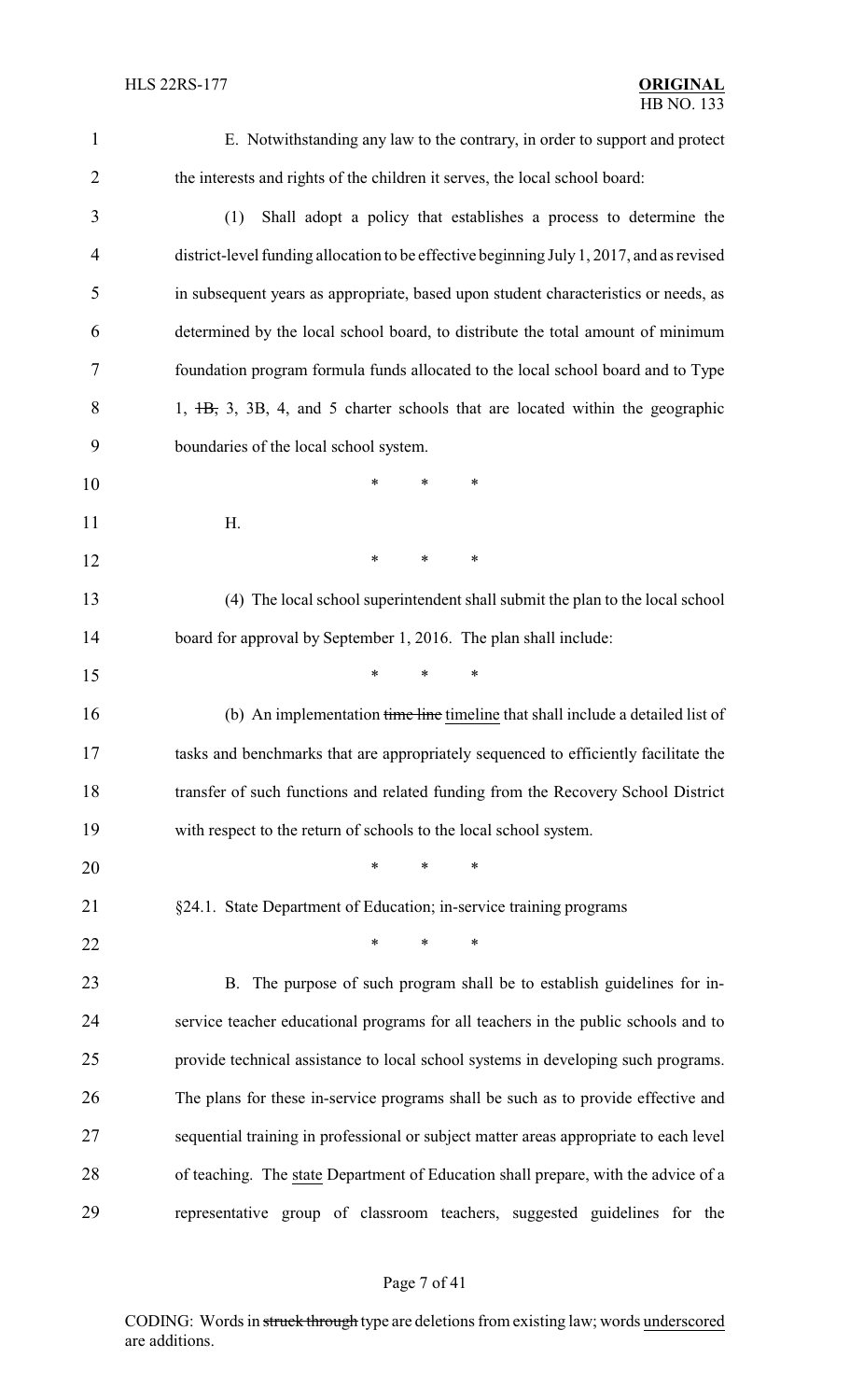| $\mathbf{1}$   | administration and content of the in-service training programs of professional          |
|----------------|-----------------------------------------------------------------------------------------|
| $\overline{2}$ | These guidelines shall be revised from time to time as the<br>improvement.              |
| 3              | Superintendent of Education for Public Elementary and Secondary Education state         |
| 4              | superintendent of education considers necessary or desirable, and shall be made         |
| 5              | available to each parish or city school board. The department shall also have           |
| 6              | authority to approve or disapprove programs as provided in this Section. The            |
| 7              | purpose of the in-service educational programs developed and approved under the         |
| 8              | provisions of this Section shall be to improve the instructional skills of all teachers |
| 9              | in the public schools, their ability to communicate with and foster learning among      |
| 10             | students of differing backgrounds, their knowledge of the subject matter they teach,    |
| 11             | and innovative techniques in teaching such subject matter.                              |
| 12             | $\ast$<br>$\ast$<br>$\ast$                                                              |
| 13             | D. The department shall establish guidelines for such in-service programs.              |
| 14             | Such guidelines shall include but not be limited to provisions for:                     |
| 15             | (1) Requirement for frequent conduct of programs and time of programs,                  |
| 16             | including guidelines for programs within and outside of the minimum school session      |
| 17             | and regular school days. When such programs are conducted outside the minimum           |
| 18             | school session as defined by R.S. 17:225 or on a day other than regular school days,    |
| 19             | the teachers participating shall be compensated at a rate of no less than the average   |
| 20             | daily salary of a first year teacher with a bachelor's degree in that parish or city    |
| 21             | school system.                                                                          |
| 22             | $\ast$<br>$\ast$<br>$\ast$                                                              |
| 23             | §24.9. Quality early literacy initiative; legislative findings; development; criteria;  |
| 24             | implementation; limitations                                                             |
| 25             | $\ast$<br>*<br>$\ast$                                                                   |
| 26             | B. The state Department of Education shall develop a comprehensive and                  |
| 27             | evidence-based early literacy initiative for students in kindergarten through third     |
| 28             | grade. The department shall:                                                            |
| 29             | ∗<br>∗<br>∗                                                                             |

# Page 8 of 41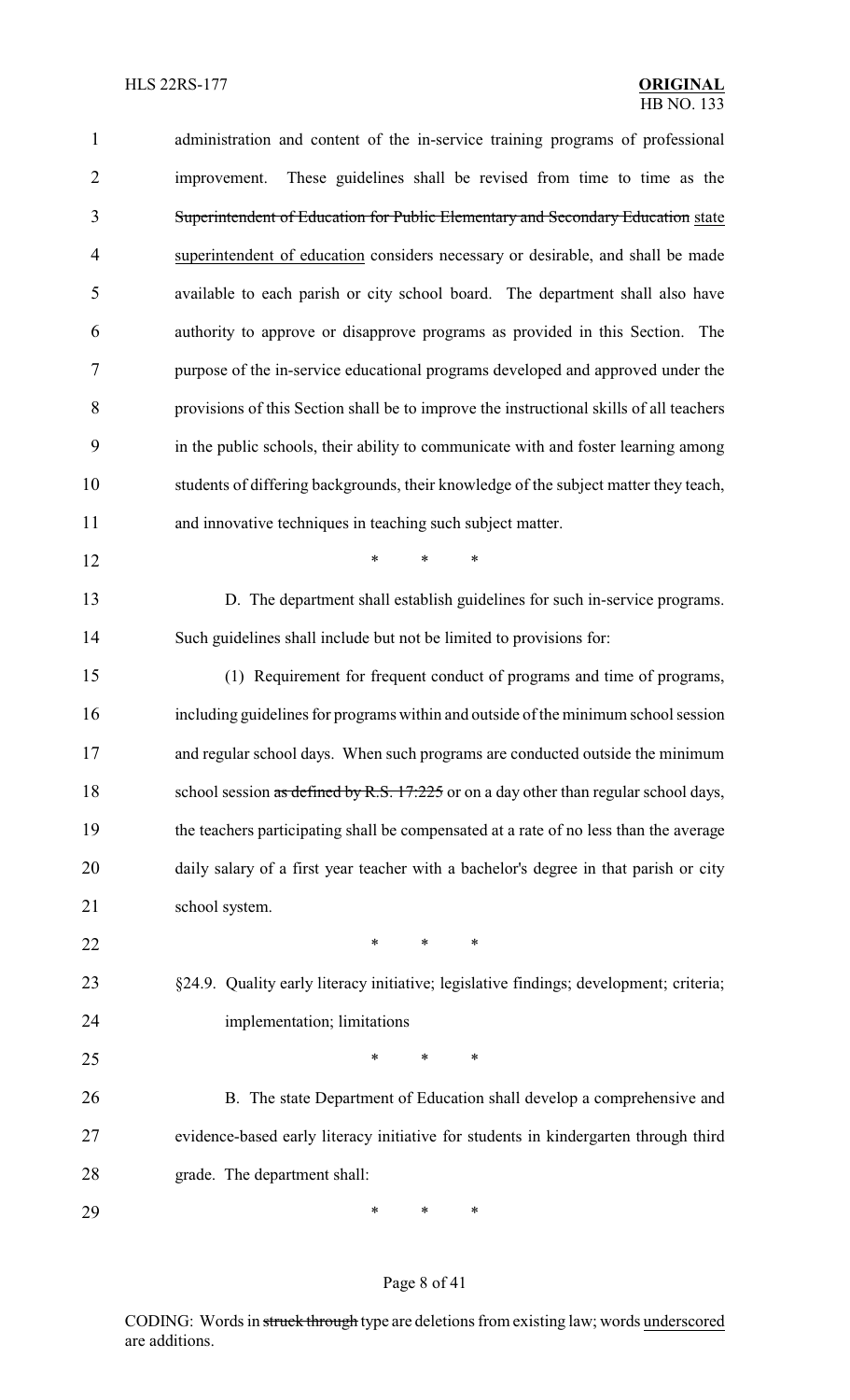| $\mathbf{1}$   | (8) Report the data for each school, for each school system, and for the state     |
|----------------|------------------------------------------------------------------------------------|
| $\overline{2}$ | as a whole, in the school progress profiles provided pursuant to R.S. 17:3911 and  |
| 3              | 3912.                                                                              |
| 4              | *<br>*<br>*                                                                        |
| 5              | §25.1. Minimum foundation program; date for payments                               |
| 6              | A. As used in this Section, the following words and phrases shall have the         |
| 7              | following meanings unless the context otherwise requires:                          |
| 8              | (1) "Department" means the state Department of Education acting through            |
| 9              | the superintendent or his designee.                                                |
| 10             | (2) "Schedule notice" means a notice sent by the department by registered          |
| 11             | or certified mail to each affected parish and city school board describing a       |
| 12             | disbursement schedule for the amounts payable annually to the board under the      |
| 13             | Minimum Foundation Program minimum foundation program pursuant to this             |
| 14             | Section.                                                                           |
| 15             | ∗<br>∗<br>∗                                                                        |
| 16             | B.(1) The department shall transmit to each parish and city school board not       |
| 17             | later than the twenty-fifth day of each month, one-twelfth of the amount payable   |
| 18             | annually to the board under the Minimum Foundation Program minimum foundation      |
| 19             | program, unless the department mails a schedule notice to each parish and city     |
| 20             | school board on or before May 1 of each year which contains such information as is |
| 21             | required to inform such boards that a disbursement schedule of the amount payable  |
| 22             | annually to the board under the Minimum Foundation Program minimum foundation      |
| 23             | program will be implemented pursuant to this Section. However, for fiscal year     |
| 24             | 1988-1989, the schedule notice shall be mailed on or before the end of the regular |
| 25             | legislative session from a schedule provided by the Division of Administration,    |
| 26             | Appropriation's Control or the state treasurer.                                    |
| 27             | (2) Notice and implementation of a disbursement schedule pursuant to this          |
| 28             | Section shall by its terms in no way reduce the aggregate annual Minimum           |
| 29             | Foundation Program minimum foundation program funds payable to all parish and      |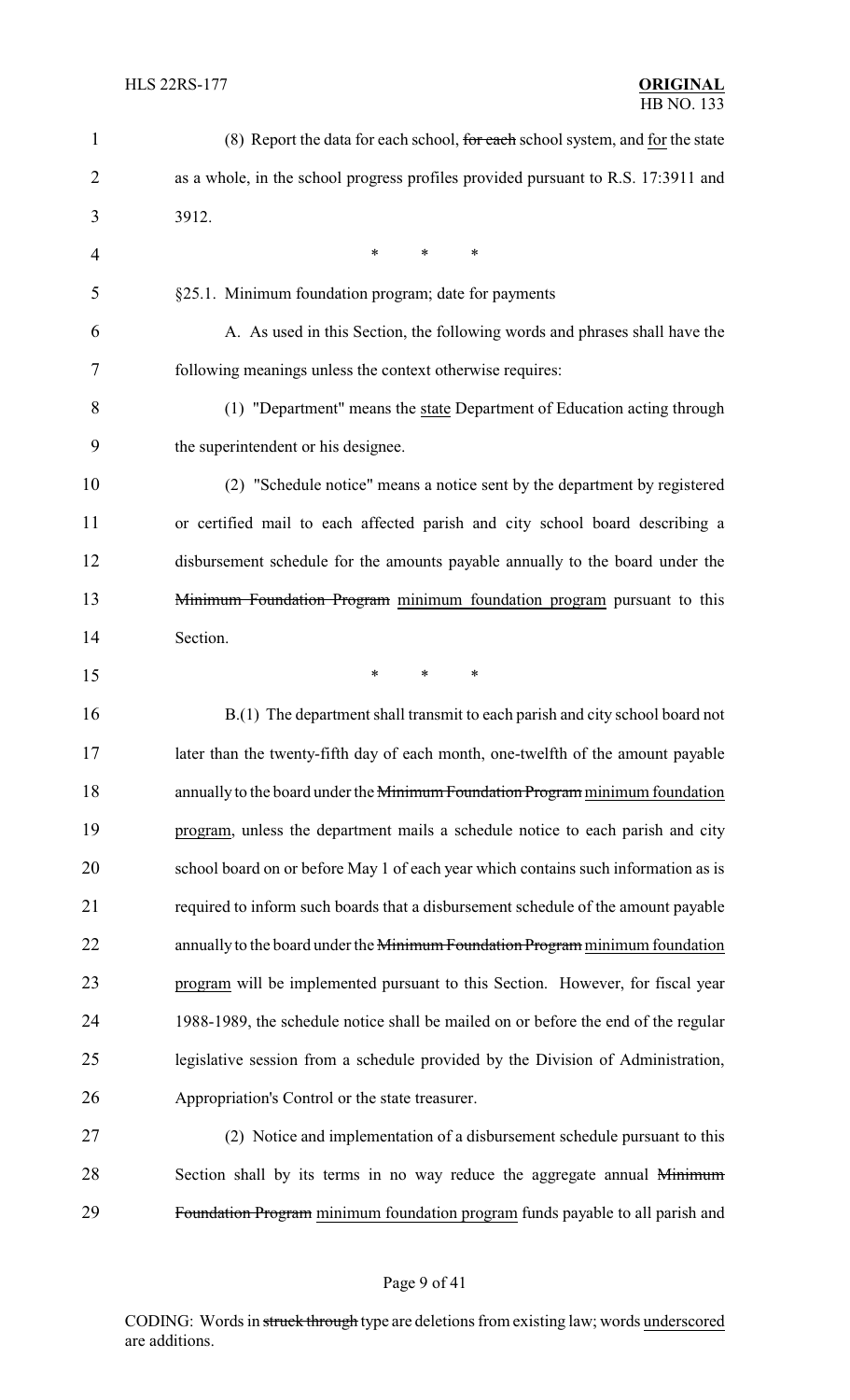1 city school boards and the annual Minimum Foundation Program minimum foundation program funds payable to an individual parish or city school board in accordance with Article VIII, Section 13(B) of the Constitution of Louisiana.

 C. The schedule notice shall set forth the fraction or percentage of annual Minimum Foundation Program minimumfoundation program disbursements, if any, to be transmitted each month, the latest day on which the disbursements, if any, will be transmitted, which date shall not be later than the twenty-fifth day of any month during which disbursements are scheduled to be transmitted, and such other information as the department deems necessary or convenient.

\* \* \*

 E.(1) A disbursement schedule for which the schedule notice has been given shall not be effective during the fiscal year described therein unless and until an 13 amount in addition to the aggregate Minimum Foundation Program minimum foundation program formula amount shall have been included in the general appropriations act for such fiscal year sufficient to reimburse each parish and city school board for the interest expense and costs, if any, incurred as a direct result of an alternative borrowing caused by the implementation of a disbursement schedule pursuant to this Section. The aggregate interest expense and costs, if any, projected to be incurred by parish and city school boards and included in the general appropriations act shall be projected and calculated by the department and such 21 calculation shall be conclusive.

- **\*** \* \* \*
- §64. Zachary Community School Board and school system; creation; membership; qualifications; apportionment; election; powers, duties, and functions; system operation
- A.

27 \* \* \* \* 28 (3) No appropriation of state funds shall be provided to provide assistance

or support with the initial establishment of the Zachary community school system.

#### Page 10 of 41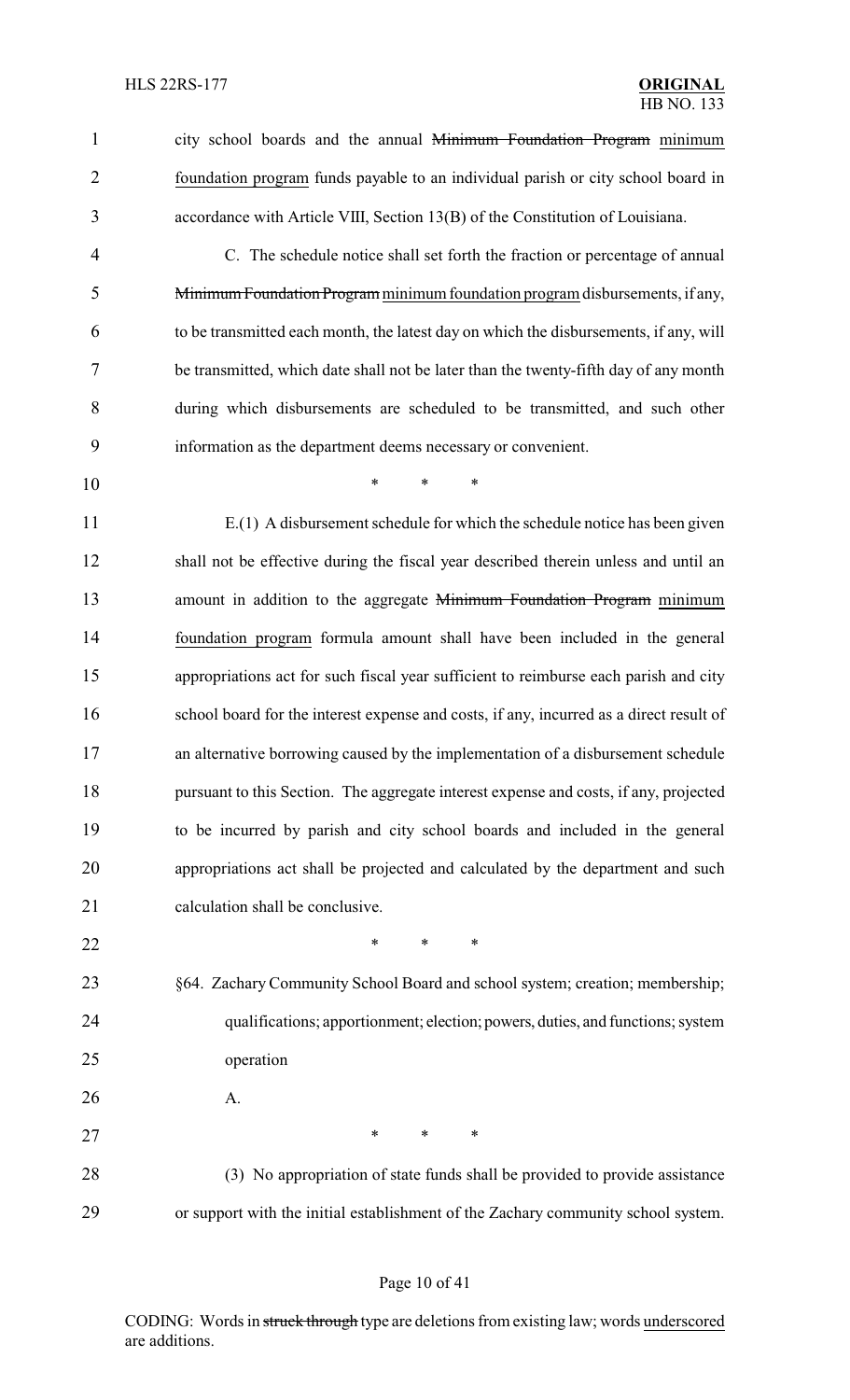| 1              | Nothing in this Paragraph shall limit the participation of the Zachary community       |
|----------------|----------------------------------------------------------------------------------------|
| $\overline{c}$ | school system in the Minimum Foundation Program minimum foundation program             |
| 3              | or any other appropriation applicable to other public school systems in the state.     |
| 4              | $\ast$<br>∗<br>∗                                                                       |
| 5              | §105.1. Transfer to schools in an adjoining school system; conditions; exceptions;     |
| 6              | funding                                                                                |
| 7              | $\ast$<br>∗<br>∗                                                                       |
| 8              | D. In the case of the transfer of any student pursuant to this Section, the            |
| 9              | adjoining school system shall notify the state Department of Education. The state      |
| 10             | Department of Education shall adjust the allocation of money through the Minimum       |
| 11             | Foundation Program minimum foundation program formula or any other monies              |
| 12             | appropriated and allocated among school systems based in any way on the number         |
| 13             | of students enrolled so as to account for the transfer of the student.                 |
| 14             | $\ast$<br>∗<br>∗                                                                       |
| 15             | §151.3. Kindergarten; establishment; entrance age; prerequisites                       |
| 16             | *<br>∗<br>∗                                                                            |
| 17             |                                                                                        |
| 18             | ∗<br>*<br>∗                                                                            |
| 19             | (3) A child not able to meet the kindergarten attendance requirements as               |
| 20             | provided in Paragraph (1) of this Subsection due to illness or extraordinary,          |
| 21             | extenuating circumstances as determined by the city, parish, or other local public     |
| 22             | school board shall be required to satisfactorily pass an academic readiness screening  |
| 23             | administered by the city, parish, or other local public school board prior to the time |
| 24             | of enrollment for in the first grade.                                                  |
| 25             | *<br>∗<br>∗                                                                            |
| 26             | §203. Definitions                                                                      |
| 27             | As used in this Subpart, the following terms words have the following                  |
| 28             | meanings ascribed to them unless the context requires otherwise:                       |
| 29             | ∗<br>∗<br>∗                                                                            |

# Page 11 of 41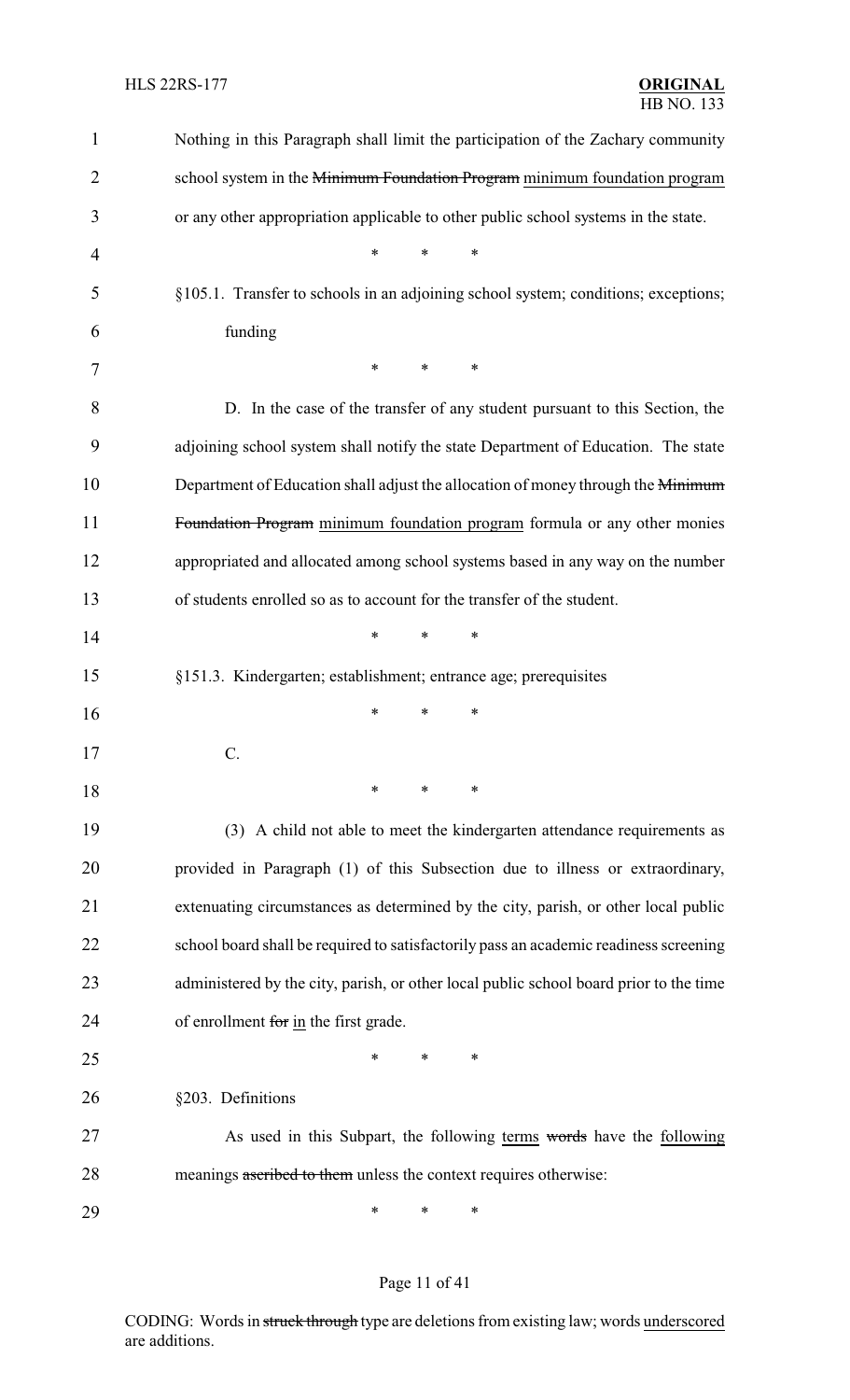| $\mathbf{1}$   | §221. School attendance; compulsory ages; duty of parents; excessive absences;         |
|----------------|----------------------------------------------------------------------------------------|
| $\overline{2}$ | condition for driving privileges                                                       |
| 3              | A(1)                                                                                   |
| $\overline{4}$ | $\ast$<br>$\ast$<br>$\ast$                                                             |
| 5              | (b) Beginning with the 2022-2023 school year, the parent or legal guardian             |
| 6              | of a child who resides in Louisiana and who is age five, by September thirtieth of the |
| 7              | calendar year in which the school year begins, through eighteen shall send the child   |
| 8              | to a public or nonpublic school, as defined by R.S. 17:236, unless the child's parent  |
| 9              | or legal guardian opted to defer enrollment of his child in kindergarten pursuant to   |
| 10             | R.S. 17:151.3(D) or the child graduates from high school prior to his eighteenth       |
| 11             | birthday. A child below the age of five who legally enrolls in school shall also be    |
| 12             | subject to the provisions of this Subpart.                                             |
| 13             | $\ast$<br>*<br>∗                                                                       |
| 14             | B.(1) A city, parish, or other local public school board shall grant admission         |
| 15             | or readmission to school to any person who meets all of the following criteria:        |
| 16             | *<br>*<br>∗                                                                            |
| 17             | (b) Meets the eligibility requirements for school entrance pursuant to R.S.            |
| 18             | $17:222(A)$ : 17:221.                                                                  |
| 19             | $\ast$<br>$\ast$<br>$\ast$                                                             |
| 20             | §222. School entrance; proof of age, race, and parentage required; exceptions          |
| 21             | *<br>$\ast$<br>*                                                                       |
| 22             | C.(1) Notwithstanding the provisions of Subsections A and B of this Section,           |
| 23             | the parish school boards in Jefferson and Orleans parishes may adopt, by rule, and     |
| 24             | enforce ages for entrance into first grade in the schools in their systems which vary  |
| 25             | from the provisions of this Section. All children admitted into school as a result of  |
| 26             | a rule adopted pursuant to this Subsection shall be counted in reports submitted for   |
| 27             | funding under the Minimum Foundation Program minimum foundation program and            |

# Page 12 of 41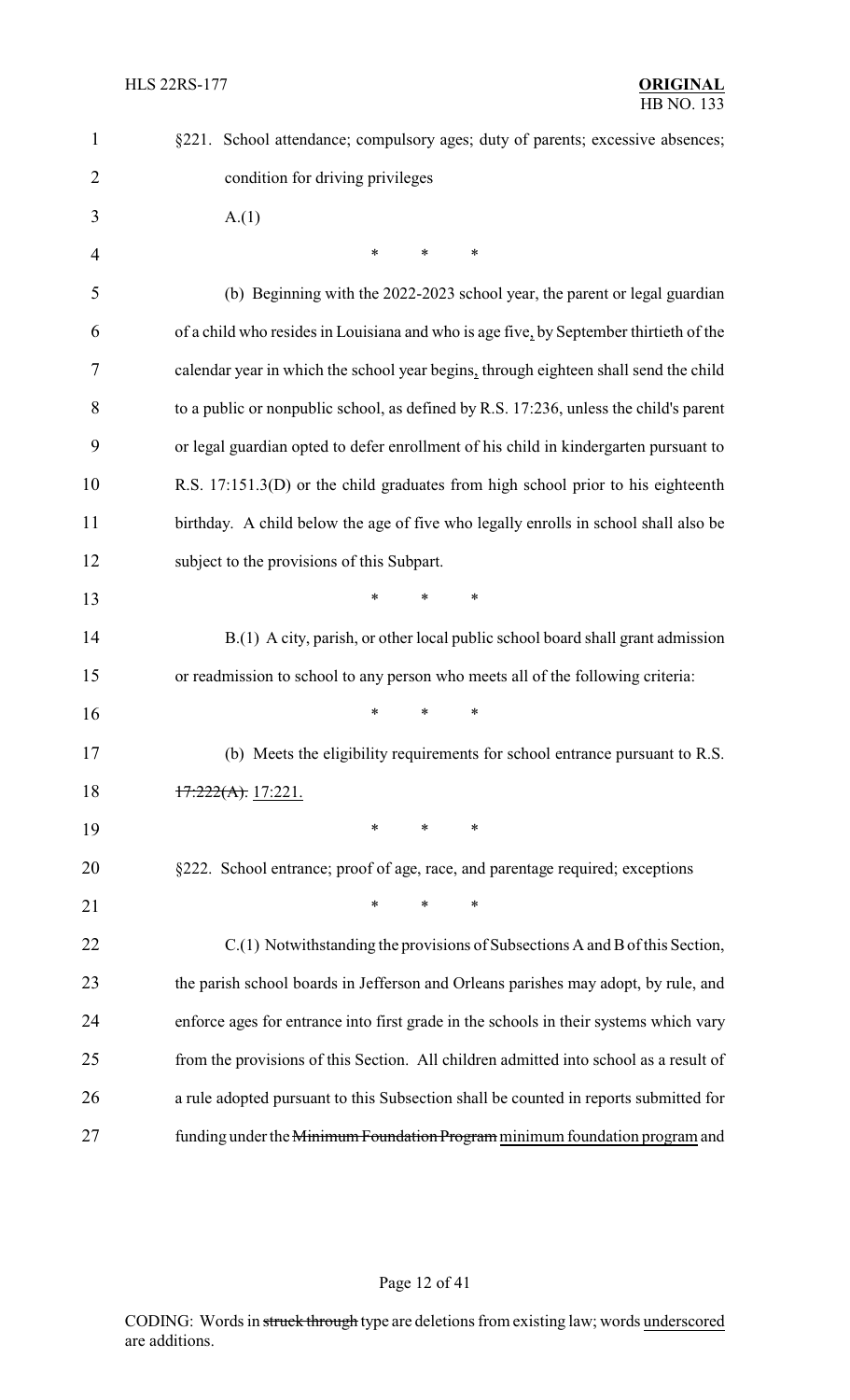| 1  | money allocated pursuant to such program shall be based on the report which            |
|----|----------------------------------------------------------------------------------------|
| 2  | includes such children.                                                                |
| 3  | *<br>$\ast$<br>$\ast$                                                                  |
| 4  | §372. Definitions                                                                      |
| 5  | As used in this Part, the following terms shall have the meaning ascribed to           |
| 6  | them in this Section, following meanings except when unless the context clearly        |
| 7  | indicates a different meaning otherwise:                                               |
| 8  | *<br>*<br>∗                                                                            |
| 9  | §391.2. Definitions                                                                    |
| 10 | As used in this Part, the following words, terms, and phrases shall have the           |
| 11 | meaning ascribed to them in this Section, following meanings except when unless        |
| 12 | the context clearly indicates a different meaning otherwise:                           |
| 13 | *<br>*<br>∗                                                                            |
| 14 | §392.1. Screening and intervention; purpose; applicability; city and parish school     |
| 15 | system; duties                                                                         |
| 16 | *<br>∗<br>∗                                                                            |
| 17 | C. Screenings as required by this Section shall have one or more of the                |
| 18 | following results:                                                                     |
| 19 | *<br>$\ast$<br>∗                                                                       |
| 20 | (3) Indication of need for assistance to ameliorate the effect of a possible $a t =$   |
| 21 | risk risk factor.                                                                      |
| 22 | $\ast$<br>$\ast$<br>$\ast$                                                             |
| 23 | §395. Statement of purpose                                                             |
| 24 | A. The purpose of this Part is to provide supplemental funds for the delivery          |
| 25 | of supplemental remedial instruction adapted for those eligible students in the        |
| 26 | elementary and secondary schools of this state as set forth in the city and parish     |
| 27 | school board pupil progression plans approved by the State Board of Elementary and     |
| 28 | Secondary Education. A program of remedial education shall be put into place by        |
| 29 | local parish and city parish school systems following regulations adopted by the state |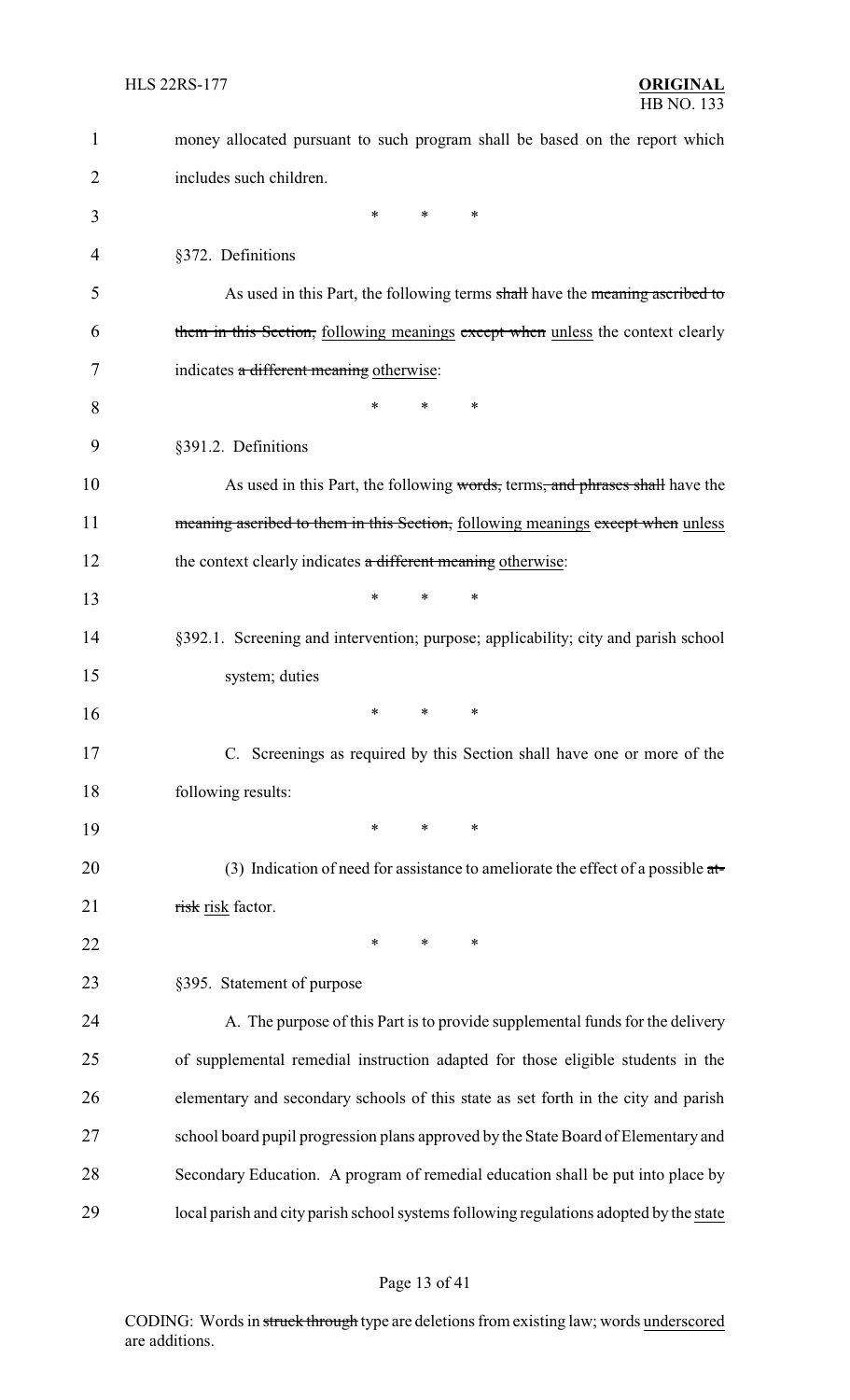| $\mathbf{1}$ | Department of Education and approved by the state board pursuant to R.S. 17:24.4.       |
|--------------|-----------------------------------------------------------------------------------------|
| 2            | All eligible students shall be provided with appropriate remedial instruction.          |
| 3            | $\ast$<br>*<br>$\ast$                                                                   |
| 4            | §396. Definitions                                                                       |
| 5            | As used in this Part, the following words, terms, and phrases shall have the            |
| 6            | meaning ascribed to them in this Section, following meanings except when unless         |
| 7            | the context clearly indicates a different meaning otherwise:                            |
| 8            | (1) "Department" means the state Department of Education.                               |
| 9            | ∗<br>*                                                                                  |
| 10           | §407.1. Definitions                                                                     |
| 11           | As used in this Part, the following words, terms, and phrases shall have the            |
| 12           | meanings ascribed to them in this Section as follows following meanings:                |
| 13           | $\ast$<br>∗<br>*                                                                        |
| 14           | §407.33. Definitions                                                                    |
| 15           | A. As used in this Part, the following definitions shall apply terms have the           |
| 16           | following meanings unless the context clearly states indicates otherwise:               |
| 17           | (1) "Camp" means any place or facility operated by any institution, society,            |
| 18           | agency, corporation, person or persons, or any other group which serves only            |
| 19           | children five years of age or older and operates only when school is not in session     |
| 20           | during the summer months or school holidays.                                            |
| 21           | (2) "Child" means a person who has not reached age eighteen or otherwise                |
| 22           | been legally emancipated.                                                               |
| 23           | (3) "Child day care center" means any place or facility operated by any                 |
| 24           | institution, political subdivision, society, agency, corporation, person or persons, or |
| 25           | any other group for the purpose of providing care, supervision, and guidance of         |
| 26           | seven or more children, not including those related to the caregiver, unaccompanied     |
| 27           | by parent or legal custodian, on a regular basis for at least twelve and one-half hours |
| 28           | in a continuous seven-day week. If a child day care center provides transportation      |
| 29           | or arranges for transportation to and from the center, either directly or by contract   |

# Page 14 of 41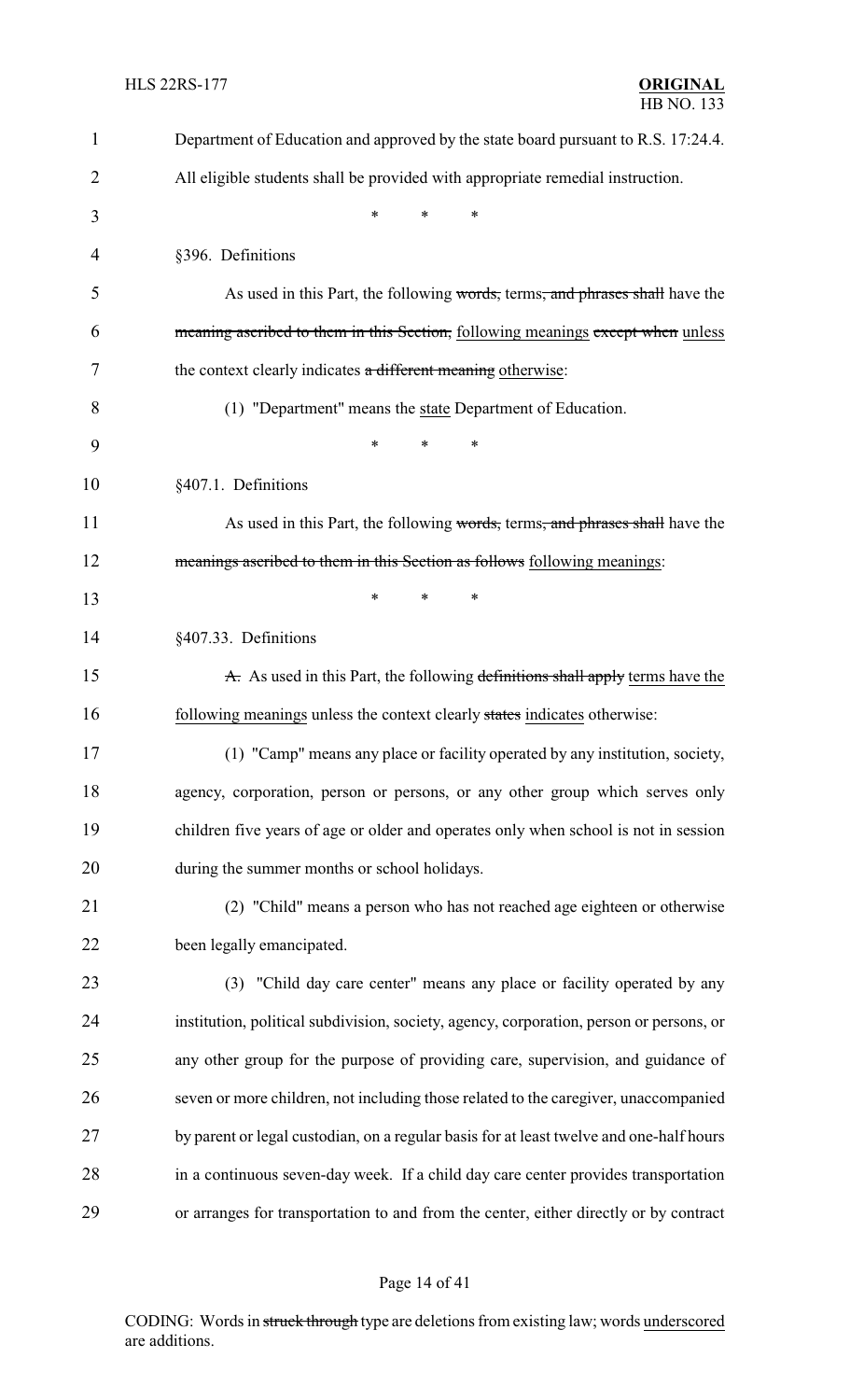| $\mathbf{1}$   | with third parties, all hours during which a child is being transported shall be      |
|----------------|---------------------------------------------------------------------------------------|
| $\overline{2}$ | included in calculating the hours of operation. A child day care center that remains  |
| 3              | open for more than twelve and one-half hours in a continuous seven-day week, and      |
| $\overline{4}$ | in which no individual child remains for more than twenty-four hours in one           |
| 5              | continuous stay shall be known as a full-time child day care center. A child day care |
| 6              | center that remains open after 9:00 p.m. shall meet the regulations established for   |
| 7              | nighttime care.                                                                       |
| 8              | (4) "Department" means the state Department of Education.                             |
| 9              | (5) "Early learning center" means any child day care center, Early Head Start         |
| 10             | Center, Head Start Center, or stand-alone prekindergarten program not attached to     |
| 11             | a school.                                                                             |
| 12             | (6) "Head Start and Early Head Start Programs" mean the federally-funded              |
| 13             | early childhood care and education programs that promote and teach school             |
| 14             | readiness to children ages birth to five from low-income families and provide         |
| 15             | services in the areas of education, social services for families, nutrition, family   |
| 16             | engagement, health and mental health, as well as providing the physical plant and     |
| 17             | instructional staff members for such purposes.                                        |
| 18             | (7) "License type" means the type of license applied for or held, which shall         |
| 19             | include Type I, Type II, and Type III.                                                |
| 20             | (8) "Related" or "relative" means a natural or adopted child or grandchild of         |
| 21             | the caregiver or a child in the legal custody of the caregiver.                       |
| 22             | *<br>*<br>*                                                                           |
| 23             | §407.62. Definitions                                                                  |
| 24             | As used in this Part, the following definitions shall apply terms have the            |
| 25             | following meanings unless the context clearly states indicates otherwise.:            |
| 26             | ∗<br>∗<br>∗                                                                           |

# Page 15 of 41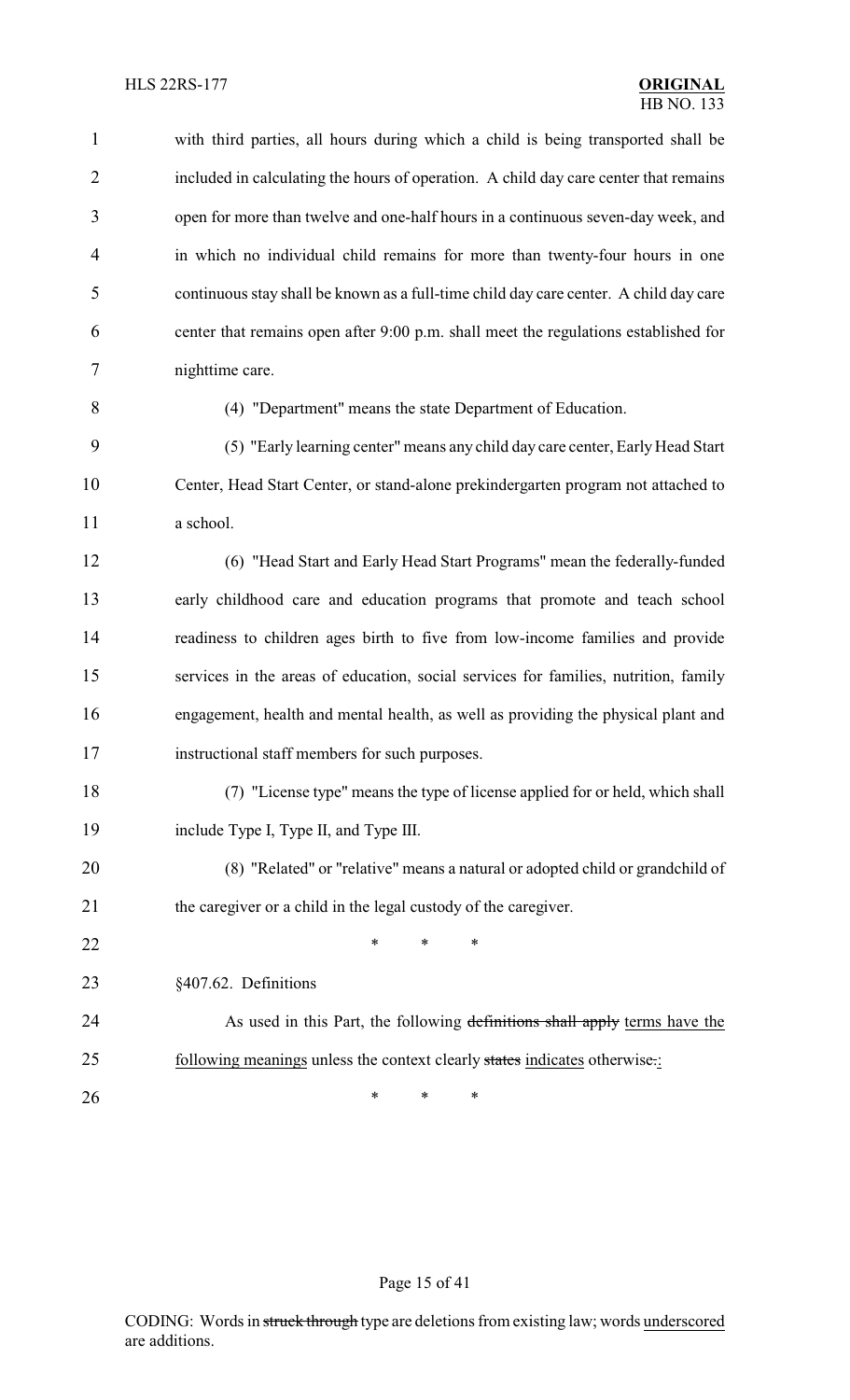| 1  | §407.82. Definitions.                                                                    |
|----|------------------------------------------------------------------------------------------|
| 2  | As used in this Part, the following definitions shall apply terms have the               |
| 3  | following meanings:                                                                      |
| 4  | $\ast$<br>$\ast$<br>*                                                                    |
| 5  | §407.91. Definitions                                                                     |
| 6  | As used in this Part, the following definitions shall apply terms have the               |
| 7  | following meanings:                                                                      |
| 8  | $\ast$<br>∗<br>$\ast$                                                                    |
| 9  | §409.2. Definitions                                                                      |
| 10 | For the purposes of As used in this Subpart, the following terms have the                |
| 11 | following meanings:                                                                      |
| 12 | $\ast$<br>∗<br>∗                                                                         |
| 13 | §416. Discipline of students; suspension; expulsion                                      |
| 14 | A(1)                                                                                     |
| 15 | ∗<br>*<br>∗                                                                              |
| 16 | (c)                                                                                      |
| 17 | ∗<br>∗<br>∗                                                                              |
| 18 | (iii) A student in kindergarten through grade five removed from a class                  |
| 19 | pursuant to this Subparagraph shall not be permitted to return to the class for at least |
| 20 | thirty minutes unless agreed to by the teacher initiating the disciplinary action. A     |
| 21 | student in grades six through twelve removed from a class pursuant to this               |
| 22 | Subparagraph shall not be permitted to return to the class during the same class         |
| 23 | period unless agreed to by the teacher initiating the disciplinary action. Additionally, |
| 24 | the student shall not be readmitted to the class until the principal has implemented     |
| 25 | at least one of the following disciplinary measures:                                     |
| 26 | $\ast$<br>∗<br>∗                                                                         |

# Page 16 of 41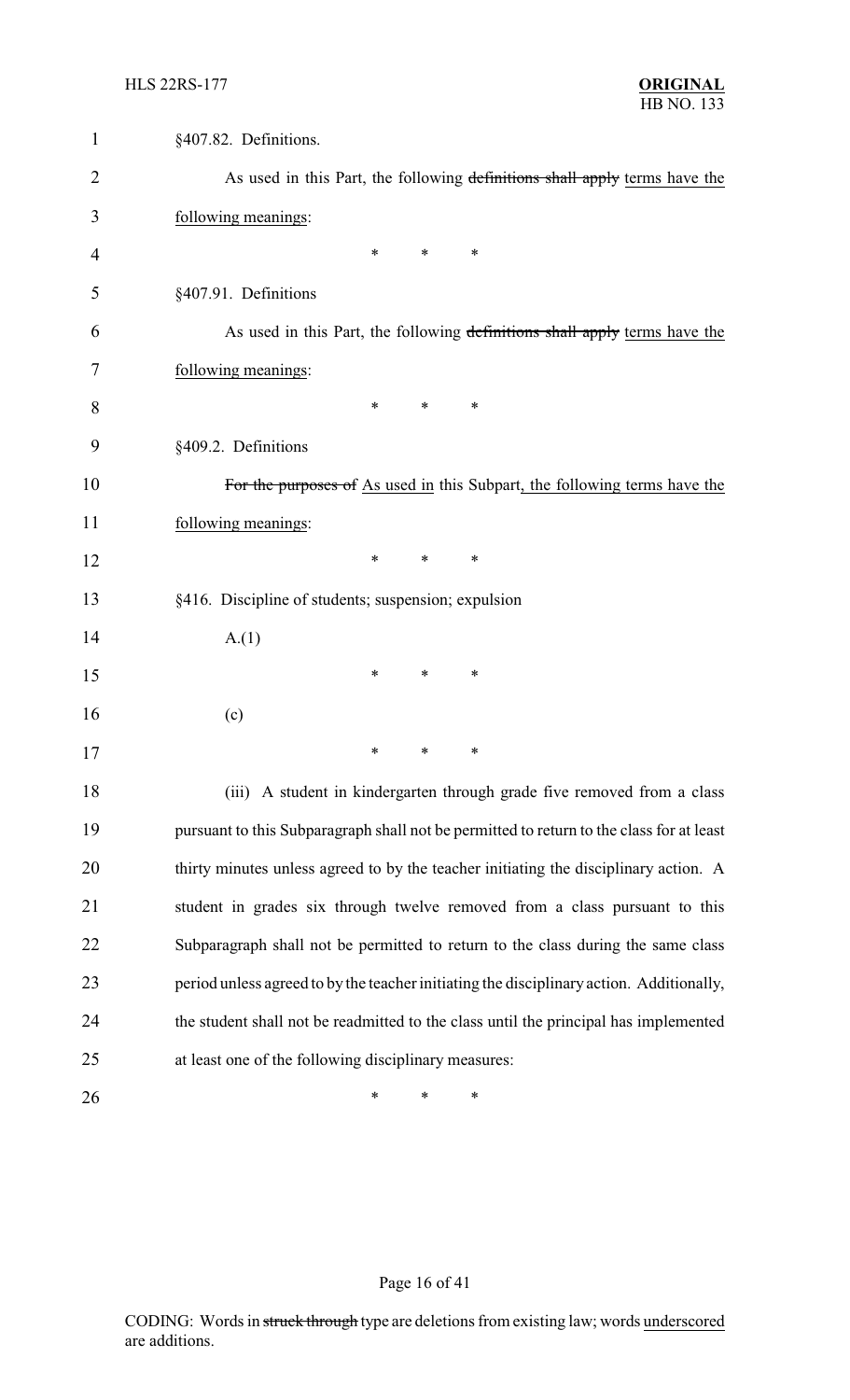(ll) Requiring the completion of all assigned school work and homework that would have been assigned and completed by the student during the period of out-of- school suspension. 4 \* \* \* \* B.(1)(a) Any student after being suspended for committing any of the offenses enumerated in this Section may be expelled, upon recommendation by the principal of the public school in which said the student is enrolled, which recommended expulsion shall be subject to the provisions of Subsection C of this Section. \* \* \* C.(1) Upon the recommendation by a principal for the expulsion of any student as authorized by Subsection B of this Section or a school board's code of conduct, a hearing shall be conducted by the superintendent or his designee within fifteen school days to determine the facts of the case and make a finding of whether or not the student is guilty of conduct warranting a recommendation of expulsion. 16 The school board must shall provide written notice of the hearing to the student and his parent or legal guardian, and such notice shall advise the student and his parent or legal guardian of their rights. Upon the conclusion of the hearing and upon a finding that the student is guilty of conduct warranting expulsion, the superintendent or his designee shall determine whether such student shall be expelled from the school system or if other corrective or disciplinary action shall be taken. At the hearing the principal or teacher concerned may be represented by any person appointed by the superintendent. The concerned teacher shall be permitted to attend such hearing and shall be permitted to present information the teacher believes relevant. Until such hearing takes place the student shall remain suspended from the 26 school with access to classwork and the opportunity to earn academic credit. At such hearing the student may be represented by any person of his choice. A student who is expelled or suspended for longer than ten days shall be provided with academic instruction at an alternative setting in accordance with R.S. 17:416.2.

#### Page 17 of 41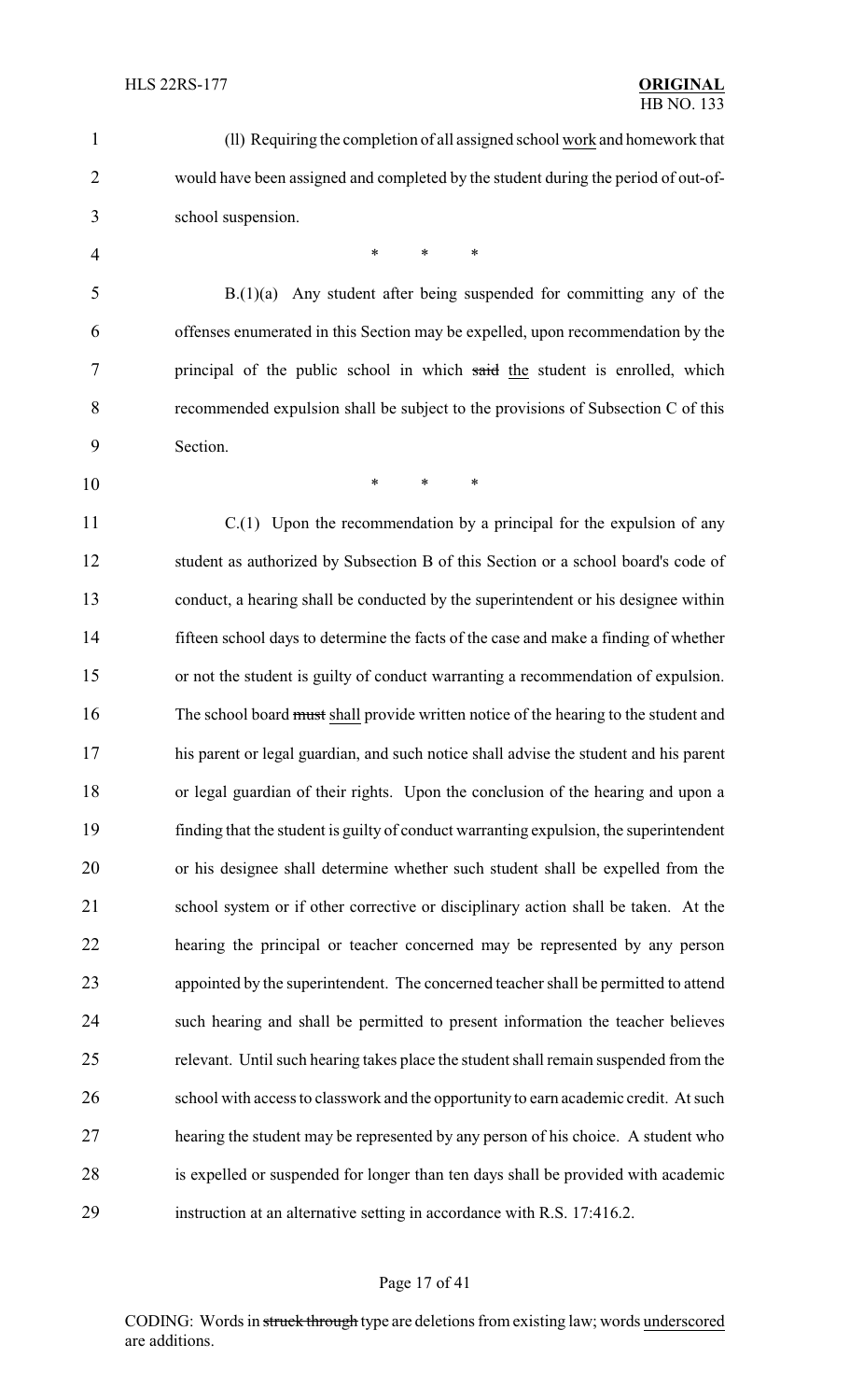| $\mathbf{1}$   | (2)                                                                                     |
|----------------|-----------------------------------------------------------------------------------------|
| $\overline{2}$ | $\ast$<br>$\ast$<br>*                                                                   |
| 3              | (d)                                                                                     |
| 4              | $\ast$<br>$\ast$<br>*                                                                   |
| 5              | (ii) Any student expelled pursuant to the provisions of this Subsection or              |
| 6              | Subsection B of this Section seeking readmission on a probationary basis prior to the   |
| 7              | end of the specified period of expulsion must shall also comply with the provisions     |
| 8              | of Subparagraph $(B)(3)(d)$ of this Section.                                            |
| 9              | $\ast$<br>$\ast$<br>$\ast$                                                              |
| 10             | H.(1) No student shall be disciplined in any manner by the governing                    |
| 11             | authority of a public elementary or secondary school or by any public elementary or     |
| 12             | secondary school administrator, teacher, or other school employee for the use of        |
| 13             | force upon another person when it can be reasonably concluded that the use of such      |
| 14             | force more probably than not was committed solely for the purpose of preventing a       |
| 15             | forcible offense against the student or a forcible offense provided that the force used |
| 16             | must shall be reasonable and apparently necessary to prevent such offense.              |
| 17             | ∗<br>$*$ and $*$<br>∗                                                                   |
| 18             | K. For the purposes of this Section, "virtual instruction" means instruction            |
| 19             | provided to a student through an electronic delivery medium including but not           |
| 20             | limited to electronic learning platforms that connect to a student in a remote location |
| 21             | to classroom instruction. A city, parish, or other local public school board discipline |
| 22             | policy shall clearly define the rules of conduct and expectations of students engaged   |
| 23             | in virtual instruction, shall provide for notice of such rules and expectations to the  |
| 24             | parents and guardians of students, shall include clearly defined consequences of        |
| 25             | conduct, shall be narrowly tailored to address compelling government interests, and     |
| 26             | shall take into consideration the students' and their families' rights to privacy and   |
| 27             | other constitutional rights while at home or in a location that is not school property. |
| 28             | The provisions of this Section herein related to mandatory recommendation for           |

# Page 18 of 41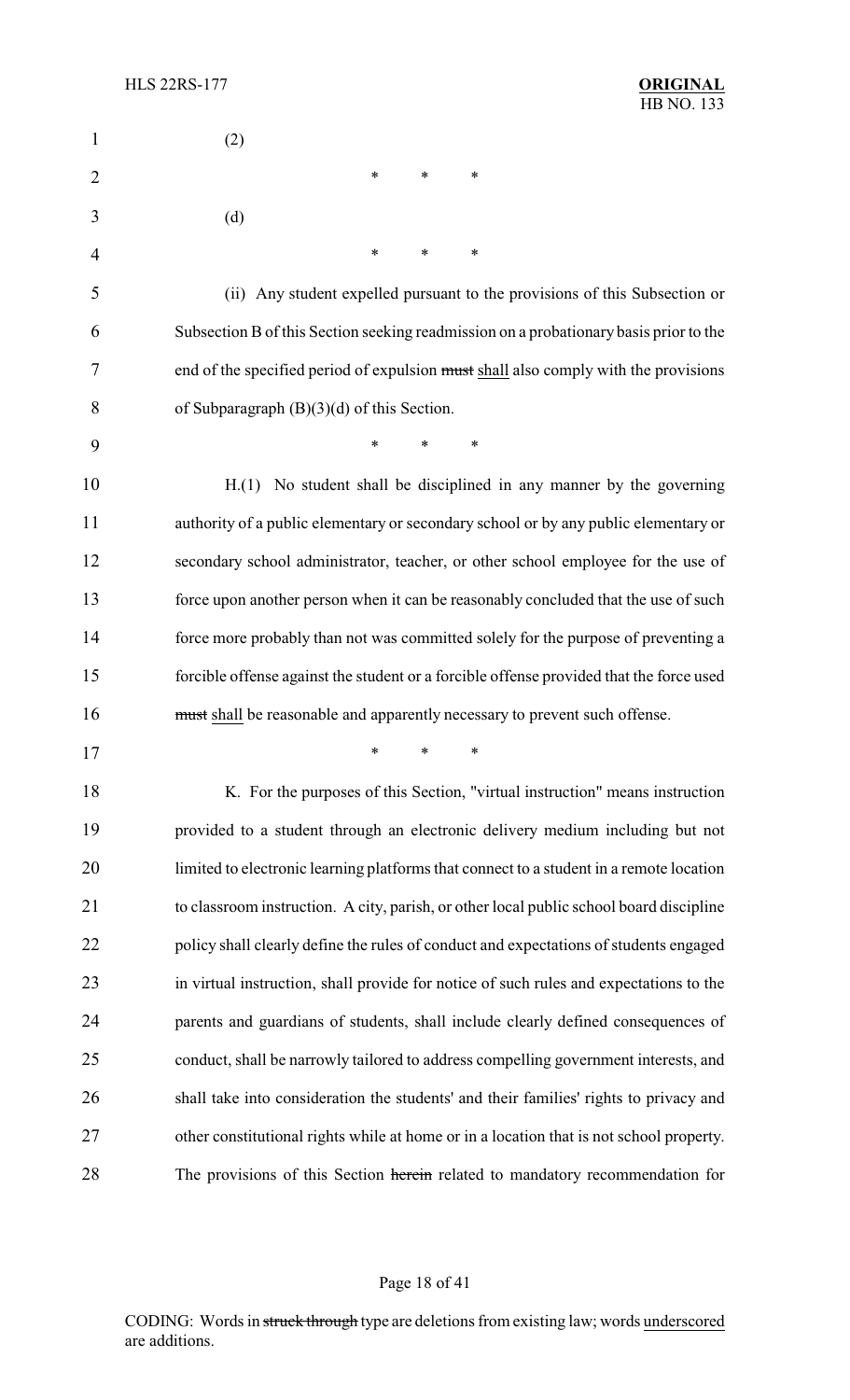| $\mathbf{1}$   | expulsion shall not be applied to virtual instruction received by a student in the     |
|----------------|----------------------------------------------------------------------------------------|
| $\overline{2}$ | student's home.                                                                        |
| 3              | $\ast$<br>$\ast$<br>*                                                                  |
| $\overline{4}$ | §419.2. Extra compensation for school support personnel                                |
| 5              | $\ast$<br>$\ast$<br>∗                                                                  |
| 6              | D. In any year in which the Minimum Foundation Program minimum                         |
| 7              | foundation program formula adopted by the legislature contains the extra               |
| 8              | compensation paid by the state for support personnel employed by city, parish, or      |
| 9              | other local public school systems, extra compensation for such personnel as provided   |
| 10             | in this Section shall not be in force and effect for such year and for any succeeding  |
| 11             | year in which such formula remains in effect.                                          |
| 12             | $\ast$<br>$\ast$<br>*                                                                  |
| 13             | §434. Planning time for teachers; required                                             |
| 14             | A. The State Board of Elementary and Secondary Education shall adopt                   |
| 15             | necessary rules and regulations requiring each city and parish school board to         |
| 16             | provide a minimum of forty-five minutes daily uninterrupted planning time, or its      |
| 17             | weekly equivalent for every teacher actively engaged in the instruction and            |
| 18             | supervision of students in the public schools. Implementation of planning time as      |
| 19             | required in this Section for teachers shall not result in a lengthened school day or a |
| 20             | reduction in student daily instructional time.                                         |
| 21             | $\ast$<br>*<br>∗                                                                       |
| 22             | §441. Definitions                                                                      |
| 23             | For purposes of As used in this Subpart, the following terms have the                  |
| 24             | following meanings:                                                                    |
| 25             | $\ast$<br>∗<br>∗                                                                       |
| 26             | §540. Definitions                                                                      |
| 27             | For the purposes of As used in this Subpart, the following terms and phrases           |
| 28             | are used as defined by this Section have the following meanings:                       |
| 29             | $\ast$<br>∗<br>∗                                                                       |

# Page 19 of 41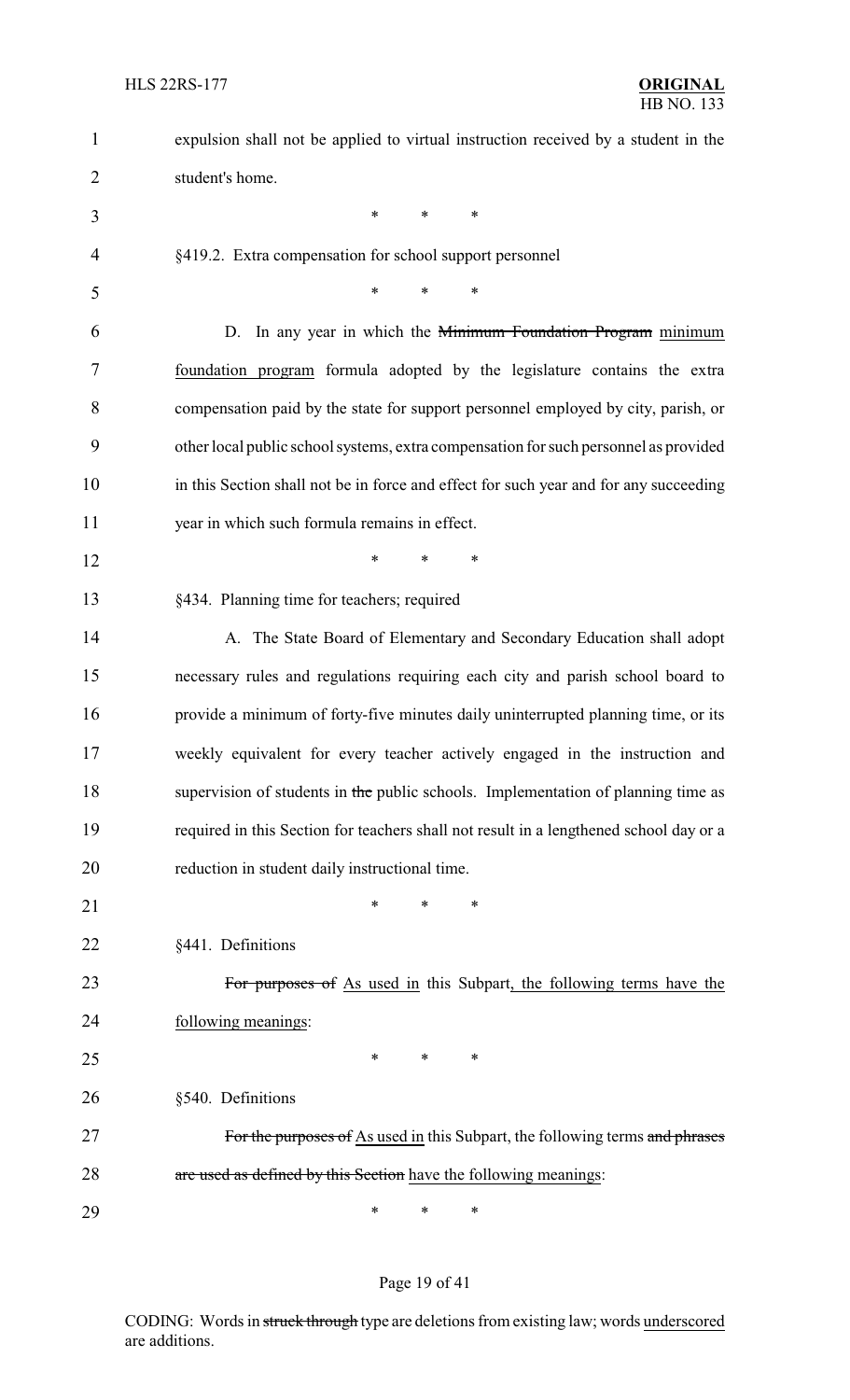| $\mathbf{1}$   | §1233. Definitions                                                                         |
|----------------|--------------------------------------------------------------------------------------------|
| $\overline{2}$ | As used in this Part, The the following words, terms, and phrases shall have               |
| 3              | the meaning ascribed to them in this Section, following meanings unless the context        |
| 4              | clearly indicates otherwise:                                                               |
| 5              | $\ast$<br>$\ast$<br>$\ast$                                                                 |
| 6              | §1519.1. Definitions                                                                       |
| 7              | As used in this Subpart, the following terms defined in this Section shall have            |
| 8              | the following meanings herein given to them, except where unless the context clearly       |
| 9              | indicates otherwise.                                                                       |
| 10             | *<br>*<br>∗                                                                                |
| 11             | §1672. Definitions                                                                         |
| 12             | As used in this Subpart, the following terms have the following meanings:                  |
| 13             | A. (1) The term "department" "Department" shall mean the State state                       |
| 14             | Department of Education.                                                                   |
| 15             | B. (2) The term "approved "Approved institutions of higher education" shall                |
| 16             | mean Centenary College, Dillard University, St. Mary's Dominican College, Holy             |
| 17             | Cross College, Louisiana College, Loyola University, Tulane University, and Xavier         |
| 18             | University, all in Louisiana, and all other institutions of higher education in the state, |
| 19             | public or private, approved by the department.                                             |
| 20             | $\epsilon$ (3) The terms "scholarship" "Scholarship" or "scholarship program" shall        |
| 21             | mean a scholarship or the scholarship program authorized and established by the            |
| 22             | provisions of this subpart. Subpart.                                                       |
| 23             | §1673. Scholarship program to be administered by state department of education             |
| 24             | Department of Education                                                                    |
| 25             | The scholarship program established and authorized by this subpart shall be                |
| 26             | administered by the state department of education Department of Education.                 |
| 27             | ∗<br>∗<br>∗                                                                                |

# Page 20 of 41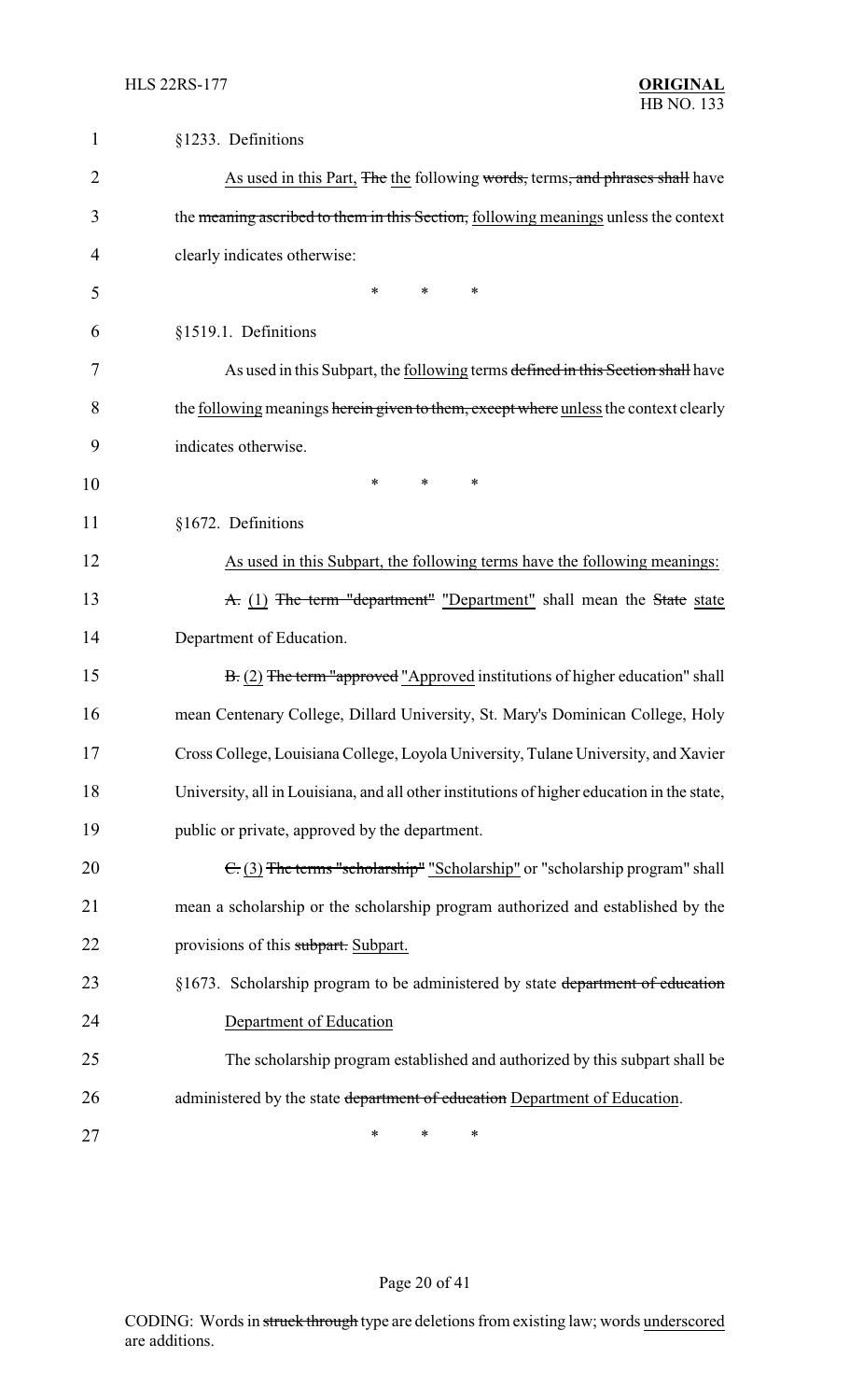#### §1942. Definitions

 A. For purposes of this Chapter, the definitions in the Individuals with Disabilities Education Improvement Act of 2004 are hereby adopted unless otherwise provided by this Chapter or duly adopted regulations or policies.

B. As used in this Part, the following terms have the following meanings:

 (1) A "student with an exceptionality", including a student with a disability, is any student who is evaluated according to state and federal regulation or policy and is deemed to have a mental disability, hearing loss (including deafness), multiple disabilities, deaf-blindness, speech or language impairment, visual impairment (including blindness), emotional disturbance, orthopedic impairment, other health impairment, specific learning disability, traumatic brain injury, autism, or is deemed to be gifted or talented, and as a result requires special education and related services. A student with an exceptionality may include, as determined by the local education agency, a student experiencing developmental delay ages three through eight.

16 <del>C.</del> (2) "Education service agency" means a regional public multiservice administrative agency authorized by state law to develop, manage, and provide services or programs to local education agencies and includes any other public institution or agency having administrative control and direction over a public elementary or secondary school.

21 <del>D.</del> (3) "Local education agency" means a public board of education or other public authority legally constituted within Louisiana for administrative control and direction of or to perform a service function for public elementary or secondary schools in a city, parish, or other local public school district or other political subdivision. The term includes an education service agency and special schools and school districts as that term is used in R.S. 17:1945 and any other public institution or agency having administrative control and direction of a public elementary or secondary school.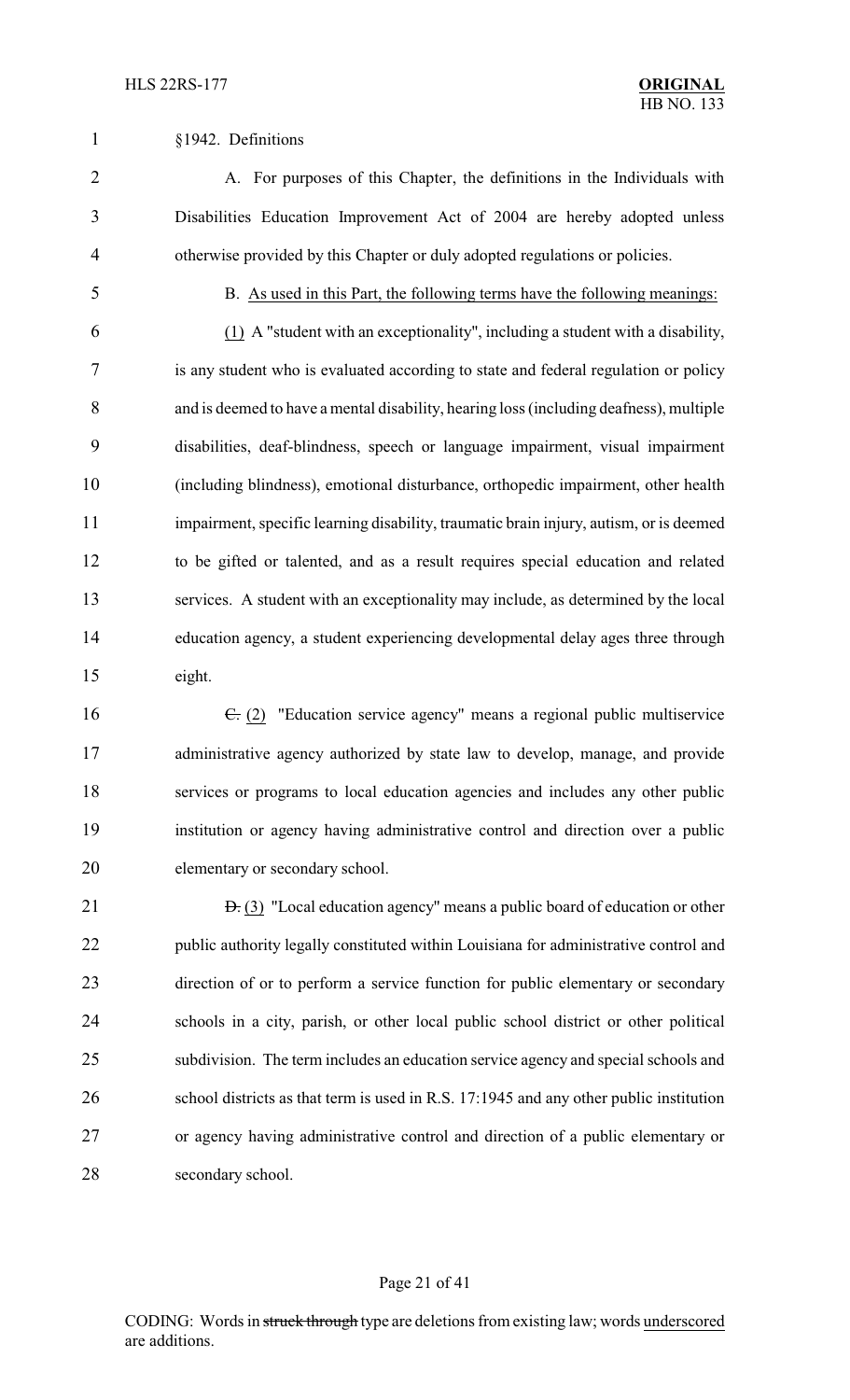| $\mathbf{1}$   | $E: (4)$ "Resident" as it applies to a student with an exceptionality for                             |
|----------------|-------------------------------------------------------------------------------------------------------|
| $\overline{2}$ | purposes of this Chapter shall mean any one of the following:                                         |
| 3              | $(1)$ (a) The student is a resident within the geographical boundaries of the                         |
| 4              | local education agency in which the student's parent or parents have their legal                      |
| 5              | residence, unless the parent or parents have relinquished custody of the student. In                  |
| 6              | such case, the student is a resident within the geographical boundaries of the local                  |
| 7              | education agency in which the student's legal custodian or custodians have their legal                |
| 8              | residence.                                                                                            |
| 9              | $(2)$ (b) If a student's parents are divorced, the student is a resident of the local                 |
| 10             | education agency in which the student's domiciliary or custodial parent or parents                    |
| 11             | have their legal residence.                                                                           |
| 12             | $\left(\frac{1}{2}\right)$ (c) If a student is in foster care, the student is a resident of the local |
| 13             | education agency in which the parent or parents with whom the student lived                           |
| 14             | immediately prior to being placed into foster care have their legal residence.                        |
| 15             | §1943. Administration and supervision                                                                 |
| 16             | A.(1) Except as otherwise provided in Paragraph (2) of this Subsection, the                           |
| 17             | provisions of this Chapter shall be administered at the state level by the state                      |
| 18             | Department of Education, with the approval of the State Board of Elementary and                       |
| 19             | Secondary Education, and on the city or parish level by local education agencies.                     |
| 20             | (2) The state Department of Education, with the approval of the State Board                           |
| 21             | of Elementary and Secondary Education, shall provide only general supervision and                     |
| 22             | monitoring when the provisions of this Chapter are administered through or in other                   |
| 23             | state agencies.                                                                                       |
| 24             | $\ast$<br>$\ast$<br>*                                                                                 |
| 25             | C. The state Department of Education shall establish pupil-teacher ratios and                         |
| 26             | class sizes taking into account the chronological age of the student with an                          |
| 27             | exceptionality, the severity of the disability, and the type of exceptionality.                       |
| 28             | §1944. Local education agency; responsibilities                                                       |
| 29             | $\ast$<br>$\ast$<br>∗                                                                                 |

# Page 22 of 41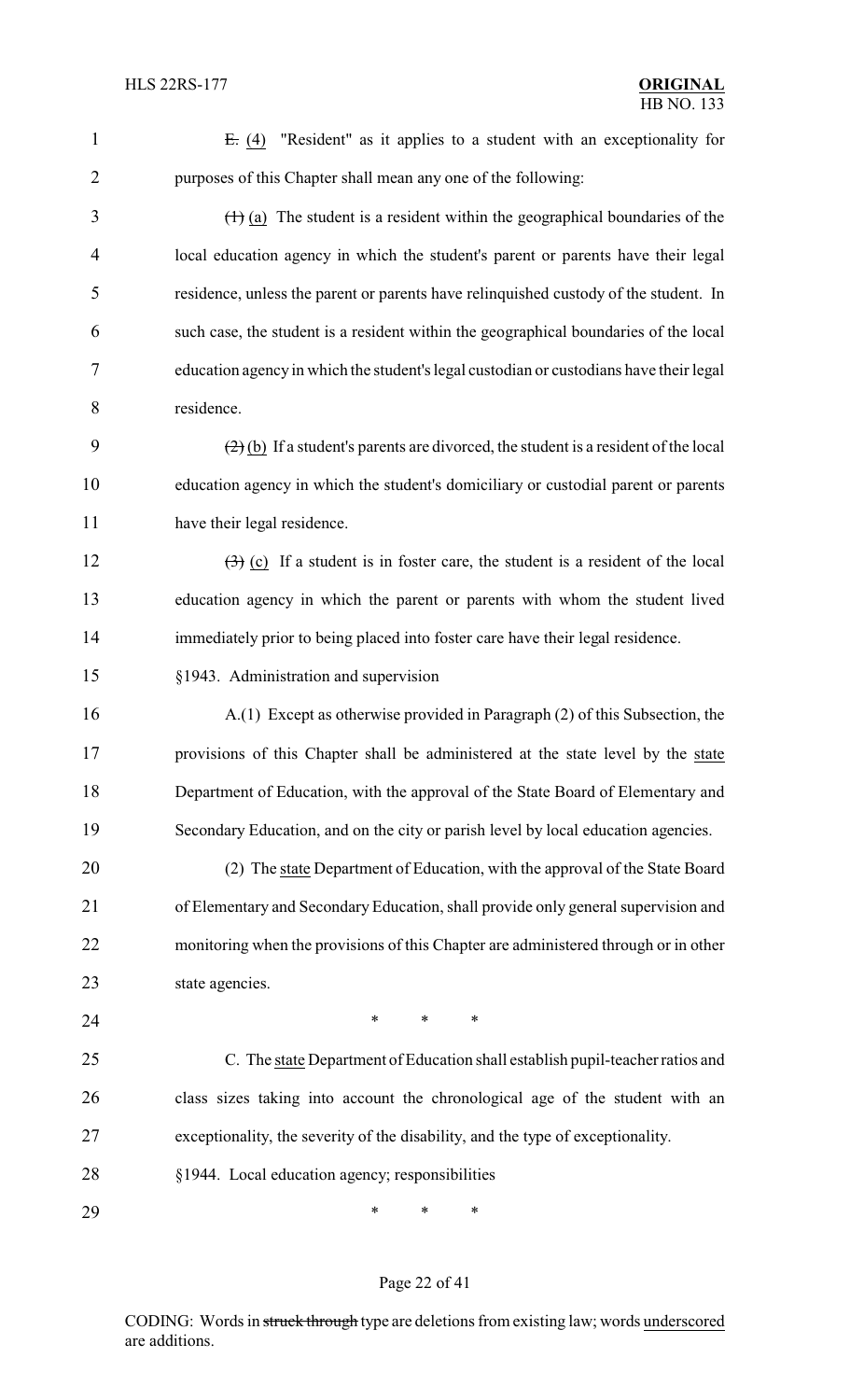| 1              | D. Whenever adequate education results can best be obtained by providing               |
|----------------|----------------------------------------------------------------------------------------|
| $\overline{2}$ | cooperative special education and related services, the local education agencies shall |
| 3              | establish and maintain such facilities and programs according to procedures            |
| $\overline{4}$ | established by the state Department of Education with the approval of the State        |
| 5              | Board of Elementary and Secondary Education. Adjacent and nearby local education       |
| 6              | agencies shall pool their resources for this purpose. The local education agency       |
| 7              | within whose boundaries said facility is located shall be designated as the            |
| 8              | coordinating fiscal agency.                                                            |
| 9              | $\ast$<br>$\ast$<br>$\ast$                                                             |
| 10             | §1945.2. Funding; inclusion in the minimum foundation program formula; other           |
| 11             | appropriated state funds                                                               |
| 12             | $\ast$<br>*<br>∗                                                                       |
| 13             | B. The Special School District shall be considered a public school and, as             |
| 14             | such, shall be included by the State Board of Elementary and Secondary Education       |
| 15             | in the formula required by Article VIII, Section 13 of the Constitution of Louisiana   |
| 16             | used to determine the cost of a minimum foundation program of education in all         |
| 17             | public elementary and secondary schools. Funding shall be provided through             |
| 18             | appropriations made directly to the district from the state general fund and through   |
| 19             | funds appropriated for the minimum foundation program and allocated to the district    |
| 20             | by the state Department of Education.                                                  |
| 21             | *<br>*<br>∗                                                                            |
| 22             | §1946. Procedural safeguards                                                           |
| 23             | A. The state Department of Education, the Special School District, and the             |
| 24             | local education agencies shall establish and maintain regulations and procedures in    |
| 25             | accordance with this Section and the Individuals with Disabilities Education           |
| 26             | Improvement Act of 2004 to ensure that students with exceptionalities and their        |
| 27             | parents are provided procedural safeguards with respect to the provision of free       |
| 28             | appropriate public education by such agencies.                                         |
| 29             | ∗<br>*<br>∗                                                                            |

# Page 23 of 41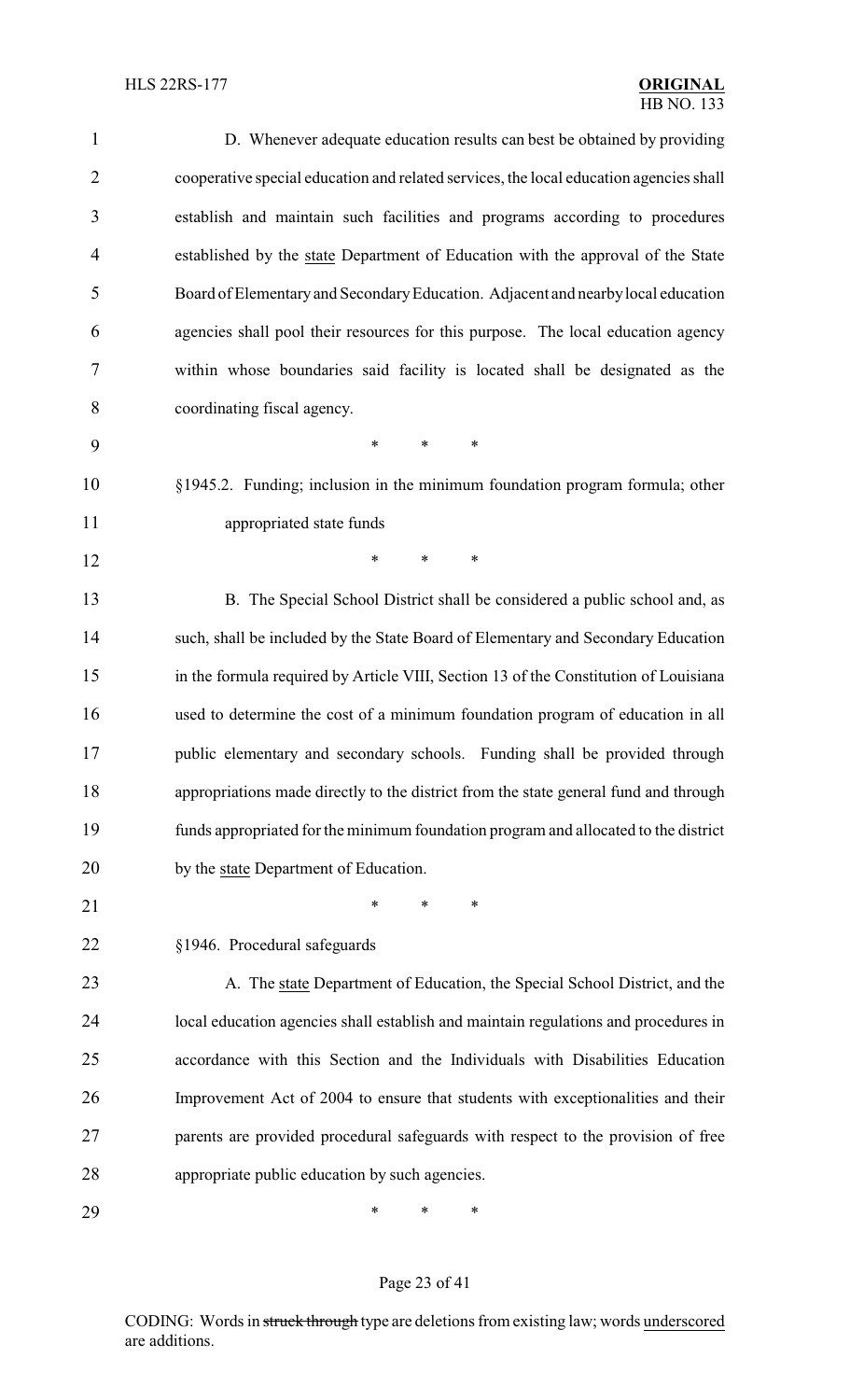| $\mathbf{1}$   | §1947. Funding                                                                      |
|----------------|-------------------------------------------------------------------------------------|
| $\overline{2}$ | ∗<br>∗<br>∗                                                                         |
| 3              | C. The state Department of Education and local education authorities may,           |
| 4              | under policies established by the State Board of Elementary and Secondary           |
| 5              | Education, enter into purchase of service agreements or contracts with other public |
| 6              | or nonpublic agencies to provide special education and related services.            |
| 7              | $\ast$<br>*<br>$\ast$                                                               |
| 8              | §1962. Definitions                                                                  |
| 9              | As used in this Part, the following words, terms and phrases shall have the         |
| 10             | meanings ascribed to them in this Section, following meanings except when unless    |
| 11             | the context clearly indicates a different meaning otherwise:                        |
| 12             | (1) "Department" means the state department of education Department of              |
| 13             | Education.                                                                          |
| 14             | $\ast$<br>∗<br>$\ast$                                                               |
| 15             | §1970.2. Definitions                                                                |
| 16             | As used in this Part, the following words, terms, and phrases shall have the        |
| 17             | meanings ascribed to them in this Section, following meanings except when unless    |
| 18             | the context clearly indicates a different meaning otherwise:                        |
| 19             | *<br>∗<br>*                                                                         |
| 20             | §1970.22. Definitions                                                               |
| 21             | As used in this Part, the following words, terms, and phrases shall have the        |
| 22             | meanings ascribed to them in this Section, following meanings except when unless    |
| 23             | the context clearly indicates a different meaning otherwise:                        |
| 24             | *<br>*<br>∗                                                                         |
| 25             | §1970.24. Board of directors; creation; membership; terms; powers and duties;       |
| 26             | voting; compensation                                                                |
| 27             | *<br>∗<br>∗                                                                         |
| 28             | The board of directors shall be composed of thirteen persons as<br>B(1)             |
| 29             | follows:                                                                            |

# Page 24 of 41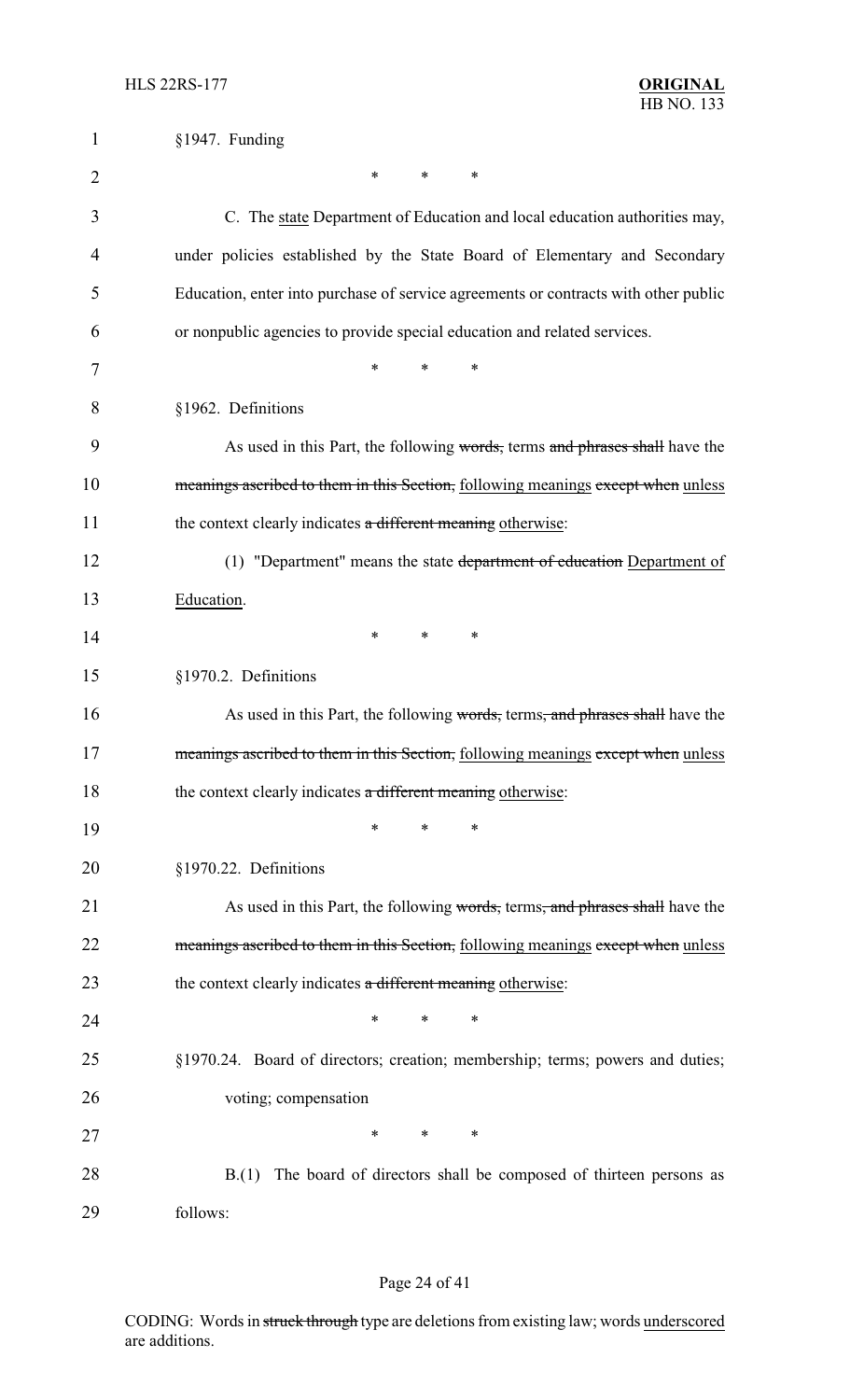| 1  | (a) $(i)$ Effective until June 30, 2012, two members appointed by the Orleans            |
|----|------------------------------------------------------------------------------------------|
| 2  | Parish School Board, whose terms shall expire on June 30, 2012.                          |
| 3  | $(i)$ Effective July 1, 2012, and thereafter, two $Two$ members as follows:              |
| 4  | $(a\overline{a})$ (i) One member appointed by the Orleans Parish School Board. He may    |
| 5  | be replaced by resolution of the school board.                                           |
| 6  | $(\overline{bb})$ (ii) An employee of the state Department of Education appointed by the |
| 7  | state superintendent of education.                                                       |
| 8  | (b)(i) Effective until June 30, 2010, two members appointed by the governor,             |
| 9  | neither of whom is serving as the vice president of the board on June 24, 2010, and      |
| 10 | at least one of whom shall be a member of a minority racial group in the state, whose    |
| 11 | terms shall expire on June 30, 2010.                                                     |
| 12 | (ii) Effective July 1, 2010, and thereafter, two Two members appointed by                |
| 13 | the governor, at least one of whom shall be a member of a minority racial group in       |
| 14 | the state.                                                                               |
| 15 | $(iii)(aa)$ Effective until June 30, 2012, one person appointed by the governor          |
| 16 | and serving as the vice president of the board upon June 24, 2010, whose term shall      |
| 17 | expire on June $30, 2012$ .                                                              |
| 18 | (bb) Effective July 1, 2012, and thereafter, one (c) One person appointed by             |
| 19 | the governor who shall be from outside the greater New Orleans region.                   |
| 20 | $(e)(d)$ Six persons shall be appointed by the governor from among nominees              |
| 21 | as follows:                                                                              |
| 22 | $(i)(aa)$ Effective until June 30, 2010, one member from among nominees                  |
| 23 | submitted by the mayor of the city of New Orleans and identified by him as a             |
| 24 | professional creative artist, whose term shall expire on June 30, 2010.                  |
| 25 | (bb) Effective July 1, 2010, and thereafter, one One member from among                   |
| 26 | nominees submitted by the mayor of the city of New Orleans.                              |
| 27 | $(ii)(aa)$ Effective until June 30, 2012, one member from among nominees                 |
| 28 | submitted either by the presidents of Dillard University, Xavier University, and         |
| 29 | Southern University at New Orleans, acting jointly either personally or by a person      |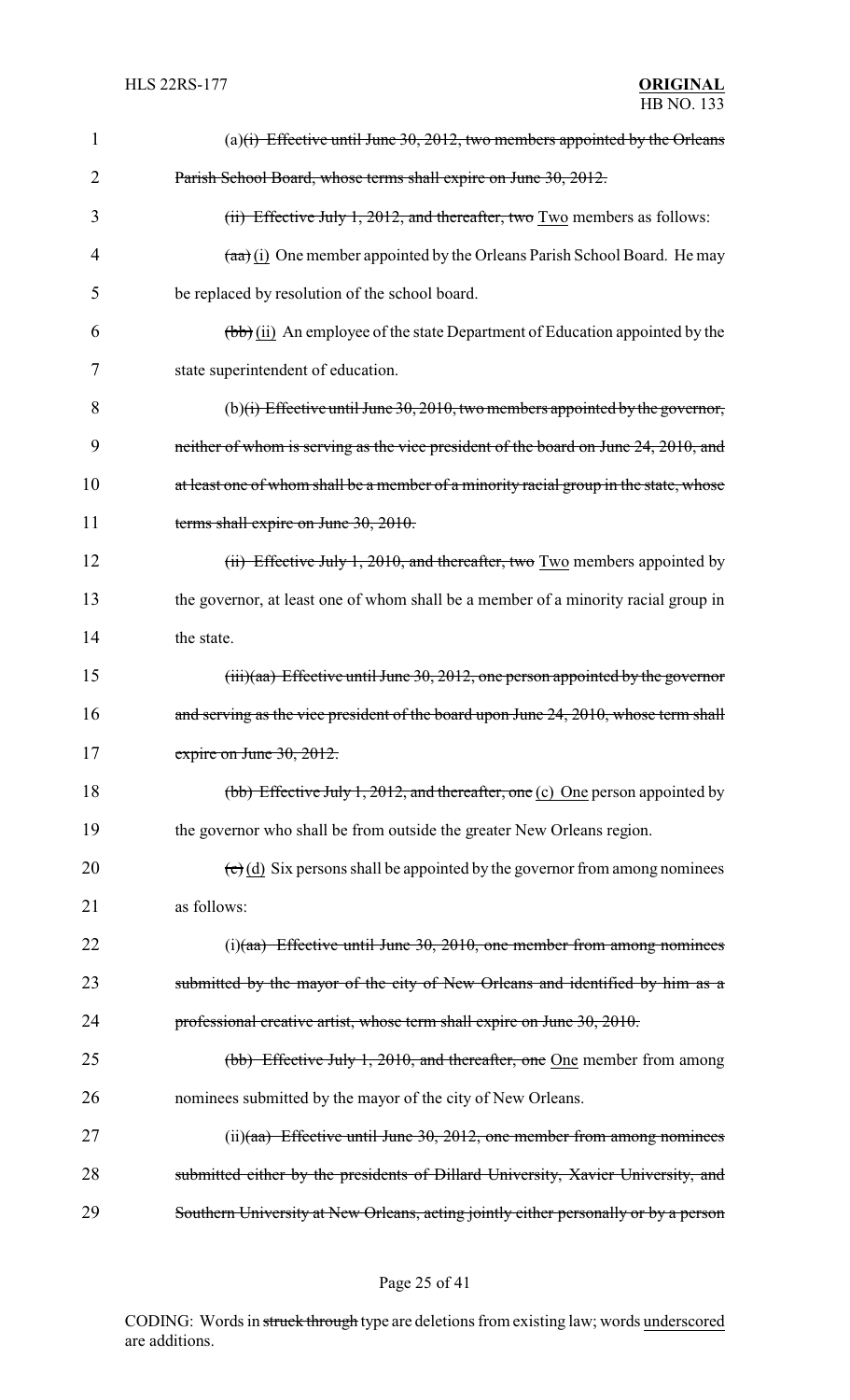| 1              | designated from among their most senior university colleagues, or by one such                |
|----------------|----------------------------------------------------------------------------------------------|
| $\overline{2}$ | president or his designee for one term alternated with the other presidents or their         |
| 3              | designees for subsequent terms, as decided by them jointly, whose term shall expire          |
| 4              | on June 30, 2012.                                                                            |
| 5              | (bb) Effective July 1, 2012, and thereafter, one One member from among                       |
| 6              | nominees submitted either by the presidents of Dillard University, Xavier University,        |
| 7              | and Southern University at New Orleans, acting jointly either personally or by a             |
| 8              | person designated from among their most senior university colleagues, or by one              |
| 9              | such president or his designee for one term alternated with the other presidents or          |
| 10             | their designees for subsequent terms, as decided by them jointly.                            |
| 11             | $(iii)(aa)$ Effective until June 30, 2012, two members from among nominees                   |
| 12             | submitted by the New Orleans Center for the Creative Arts Institute, whose terms             |
| 13             | shall expire on June $30, 2012$ .                                                            |
| 14             | (bb) Effective July 1, 2012, and thereafter, two Two members from among                      |
| 15             | nominees submitted by the New Orleans Center for Creative Arts Institute.                    |
| 16             | $(iv)(aa)$ Effective until June 30, 2010, two members from among nominees                    |
| 17             | submitted by the parents association or the faculty or the alumni association of the         |
| 18             | New Orleans Center for Creative Arts as decided by such organizations, whose terms           |
| 19             | shall expire on June $30, 2010$ .                                                            |
| 20             | (bb) Effective July 1, 2010, and thereafter, two Two members as follows:                     |
| 21             | $(H)$ (aa) One member from among nominees submitted by the faculty and                       |
| 22             | employed as at least a half-time faculty member.                                             |
| 23             | (H) (bb) One member who is an alumnus or alumna of the center selected                       |
| 24             | from among nominees submitted by the president/chief executive officer of the                |
| 25             | center.                                                                                      |
| 26             | $\left(\frac{d}{d}\right)$ (e) The member of the Louisiana House of Representatives in whose |
| 27             | election district the center's main campus is located or his designee.                       |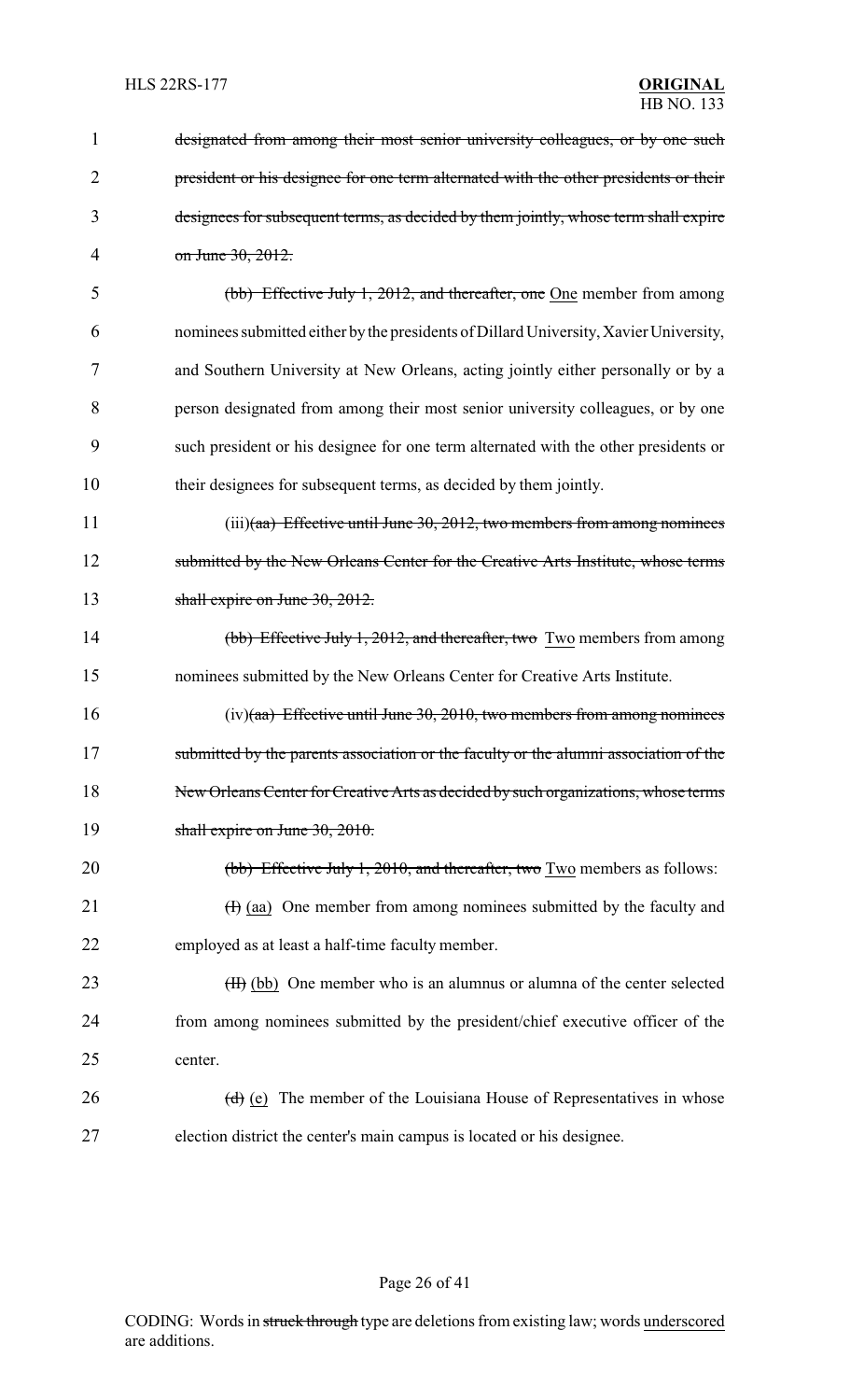| $\mathbf{1}$   | $(e)$ (f) The member of the Louisiana Senate in whose election district the            |
|----------------|----------------------------------------------------------------------------------------|
| $\overline{2}$ | center's main campus is located or his designee.                                       |
| 3              | *<br>*<br>*                                                                            |
| 4              | §1972. Definitions                                                                     |
| 5              | As used in this Part, the following words, terms, and phrases shall have the           |
| 6              | meanings ascribed to them in this Section, following meanings except when unless       |
| 7              | the context clearly indicates a different meaning otherwise:                           |
| 8              | *<br>$\ast$<br>*                                                                       |
| 9              | §1982. Definitions                                                                     |
| 10             | As used in this Part, the following words, terms, and phrases shall have the           |
| 11             | meanings ascribed to them in this Section as follows following meanings:               |
| 12             | *<br>*<br>*                                                                            |
| 13             | §1987. School district for certain correctional centers for youth                      |
| 14             | *<br>$\ast$<br>∗                                                                       |
| 15             | C. The state shall annually appropriate sufficient monies to fund any school           |
| 16             | in the district created in this Part in an amount equal to not less than the per pupil |
| 17             | amount allocated pursuant to the Minimum Foundation Program minimum                    |
| 18             | foundation program formula to the city or parish school district in which each such    |
| 19             | correctional center for youth is located. The appropriation shall be made to the       |
| 20             | administering agency for the district which may be expended by the agency for the      |
| 21             | provision of educational services in the same manner as such money may be              |
| 22             | expended by intermediate educational units in providing educational services to        |
| 23             | students subject to the limitations in Paragraph $(A)(2)$ of this Section.             |
| 24             | *<br>$\ast$<br>∗                                                                       |
| 25             | §1989.2. Definitions                                                                   |
| 26             | As used in this Part, the following words, terms, and phrases shall have the           |
| 27             | meanings ascribed to them in this Section, following meanings except where unless      |
| 28             | the context clearly indicates a different meaning otherwise:                           |
| 29             | $\ast$<br>∗<br>∗                                                                       |

# Page 27 of 41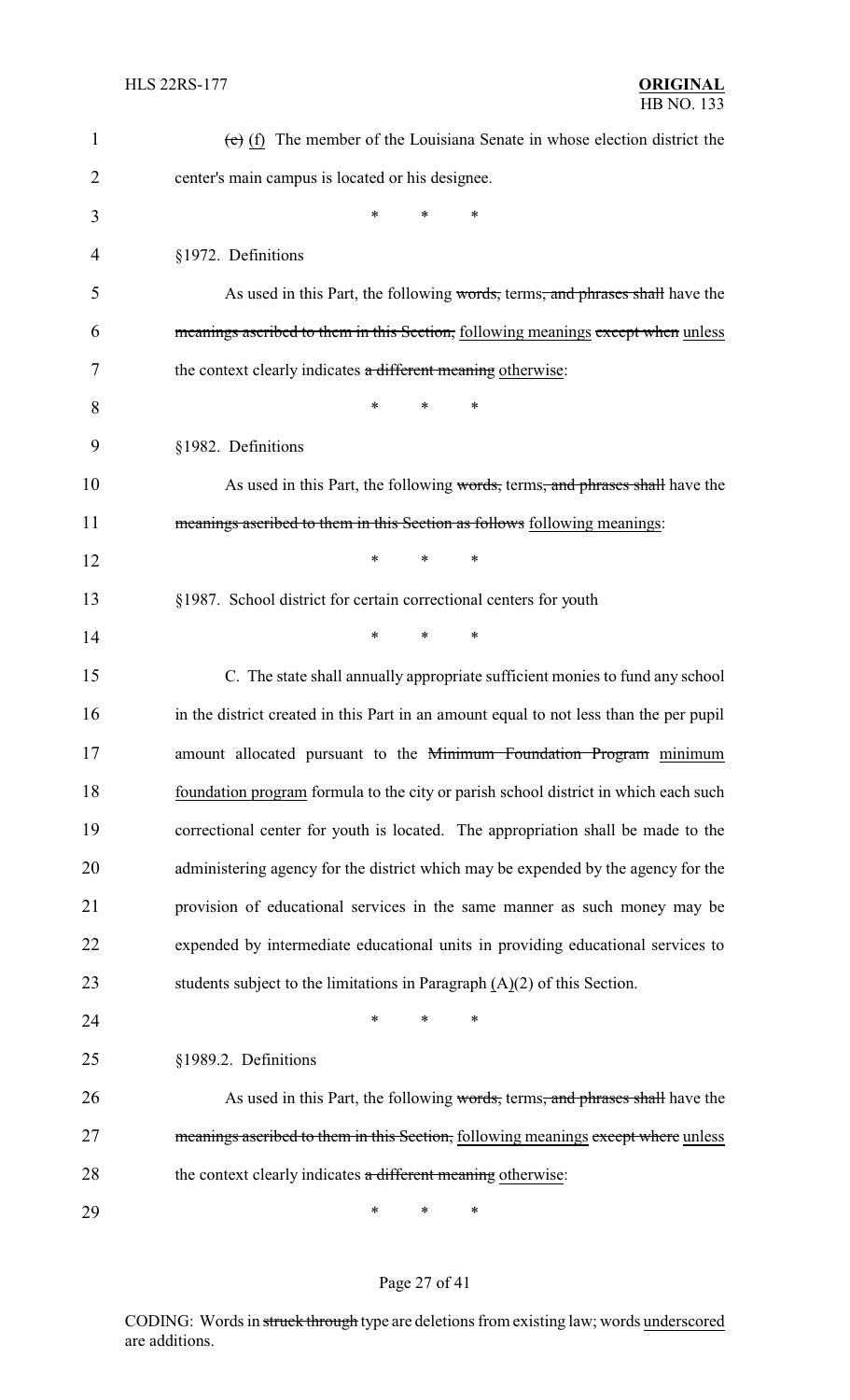| $\mathbf{1}$   | §1990. Recovery School District; creation; governance; operation                           |
|----------------|--------------------------------------------------------------------------------------------|
| $\overline{2}$ | *<br>*<br>∗                                                                                |
| 3              | B(1)                                                                                       |
| $\overline{4}$ | ∗<br>*<br>∗                                                                                |
| 5              | The expenditure of funds shall be subject to the requirements of the<br>(b)                |
| 6              | approved Minimum Foundation Program minimum foundation program formula that                |
| 7              | apply to a city, parish, or other local public school system and shall be subject to       |
| 8              | audit in the same manner.                                                                  |
| 9              | $\ast$<br>*<br>∗                                                                           |
| 10             | $C(1)(a)$ The state shall annually appropriate sufficient monies to fund any               |
| 11             | school in the school district created in this Part in an amount equal to but not less      |
| 12             | than the school's student membership count times one hundred percent of the state          |
| 13             | share per student as provided in the Minimum Foundation Program minimum                    |
| 14             | foundation program approved formula for the city, parish, or other local public            |
| 15             | school system in which each school placed under the jurisdiction of the district is        |
| 16             | located as contained in the Minimum Foundation Program minimum foundation                  |
| 17             | program budget letter approved by the State Board of Elementary and Secondary              |
| 18             | Education. The appropriation shall be made to the administering agency for the             |
| 19             | district and may be expended by the agency for the provision of services to students       |
| 20             | in the district.                                                                           |
| 21             | $\ast$<br>$\ast$<br>$\ast$                                                                 |
| 22             | $(2)(a)(i)$ In addition to the appropriation required in Paragraph (1) of this             |
| 23             | Subsection, any city, parish, or other local public school board which had jurisdiction    |
| 24             | of a school prior to its transfer to this district annually shall allocate and transfer to |
| 25             | the school district an amount of money equal to the number of students enrolled in         |
| 26             | such a school times the local per pupil amount received by the school system from          |
| 27             | all of the following sources as provided in the Minimum Foundation Program                 |
| 28             | minimum foundation program approved formula, excluding any portion which has               |
| 29             | been specifically dedicated by the legislature or by voter approval to capital outlay      |

# Page 28 of 41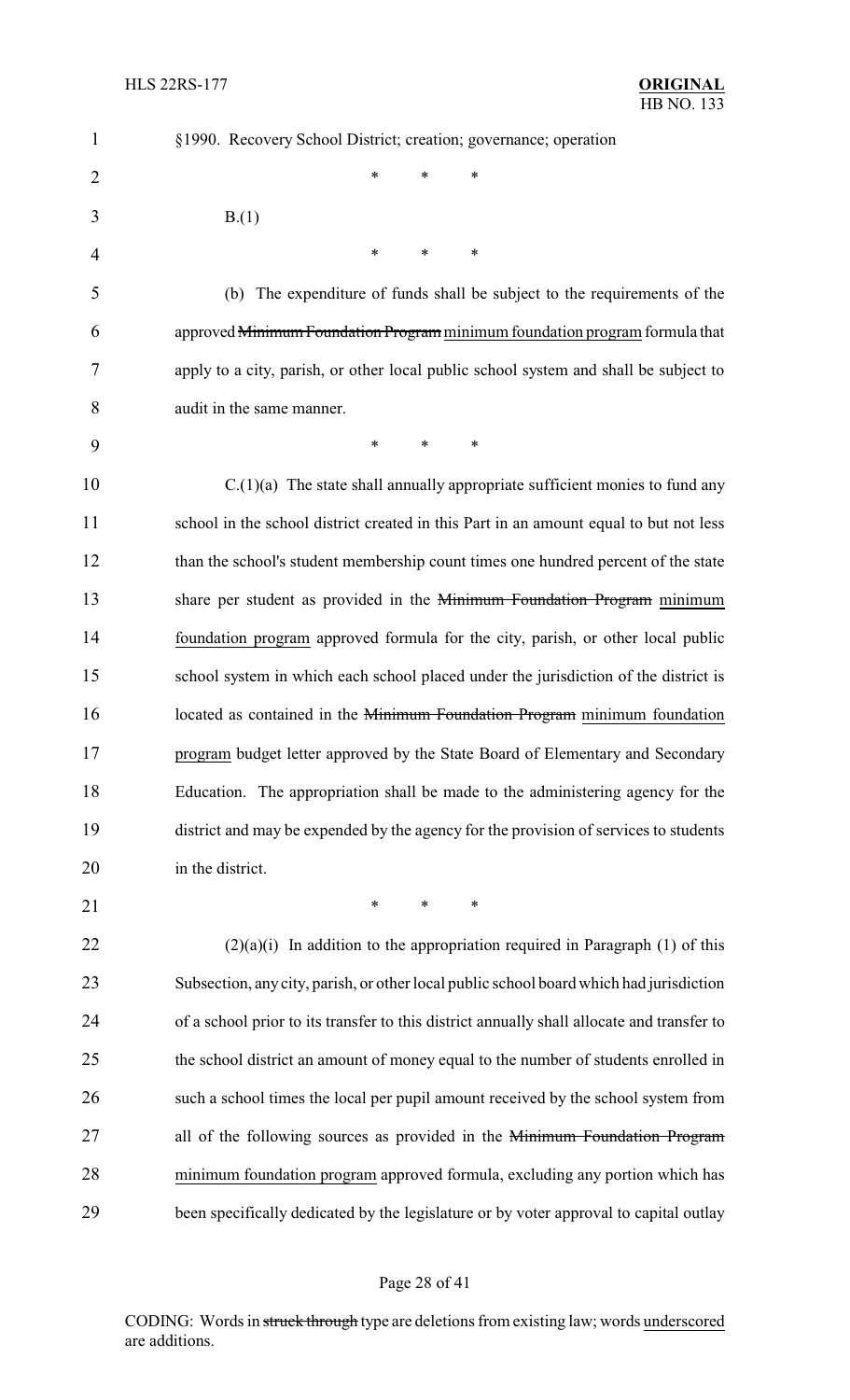- or debt service or which was actually expended by the school board for facilities
- acquisition and construction as reported to the state Department of Education:

\* \* \*

 (ii)(aa) Such allocation and transfer shall be accomplished by a reduction in the amount of state funds otherwise to be allocated to the city, parish, or other local public school system as contained in the Minimum Foundation Program minimum foundation program budget letter approved by the State Board of Elementary and Secondary Education equal to the amount provided in this Paragraph which reduction shall be allocated to the school district.

 (bb) In the case that there are insufficient funds available to provide the total due the school district under this Paragraph if all state funds are reduced and allocated to the school district, the prior system shall transfer a sufficient amount of money remaining from the sources provided in Item (i) of this Subparagraph to the 14 school district. In the case that the prior system's local revenues are insufficient to allow for the allocation to the school district and to allow the prior system to 16 maintain a minimum balance of ten percent of state Minimum Foundation Program minimum foundation program funding and ten percent of the local revenues listed in Item (i) of this Subparagraph, local revenues otherwise required to be allocated to the school district shall be reduced to an amount necessary to allow the prior system to maintain such balances. Such maintained minimum balances shall be applied firstly to the prior system's retiree health insurance costs and secondly to the prior system's board administrative costs.

- **\*** \* \* \*
- §1991. Definitions
- 25 A. As used in this Part, unless otherwise clearly indicated, the following 26 terms have the following meanings ascribed below unless the context clearly indicates otherwise:
- **\*** \* \* \*

#### Page 29 of 41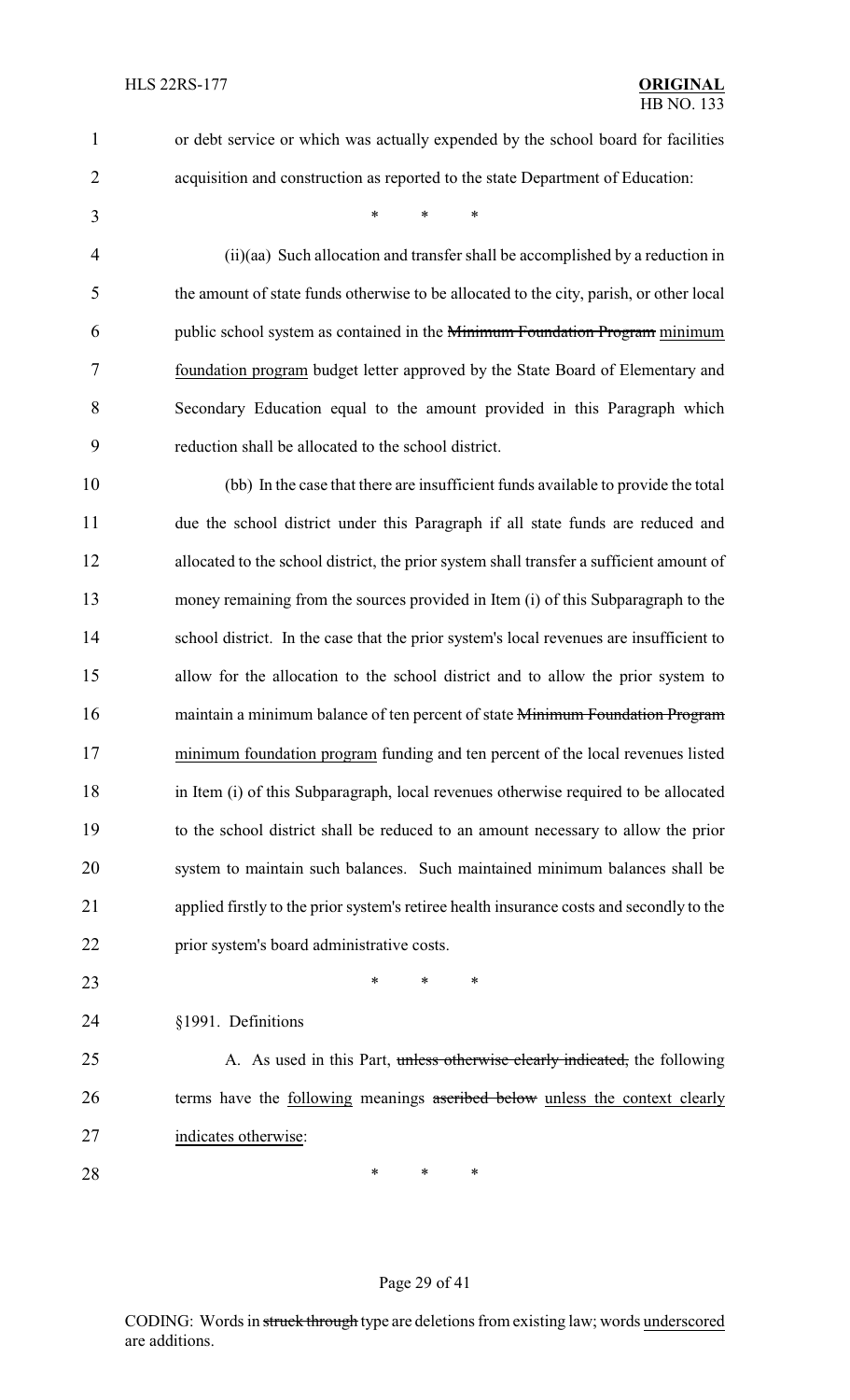| $\mathbf{1}$   | §2351. Definitions                                                                                  |
|----------------|-----------------------------------------------------------------------------------------------------|
| $\overline{2}$ | As used in this Part, the following terms have the following meanings:                              |
| 3              | *<br>*<br>∗                                                                                         |
| $\overline{4}$ | §2803. Definitions                                                                                  |
| 5              | As used in this chapter Chapter, the following terms have the following                             |
| 6              | meanings:                                                                                           |
| 7              | (1) "Cooperative" means a corporation organized under this Chapter and a                            |
| 8              | corporation which becomes subject to this Chapter in the manner hereinafter                         |
| 9              | provided in this Chapter.                                                                           |
| 10             | ∗<br>∗<br>∗                                                                                         |
| 11             | §2925. Individual graduation plans                                                                  |
| 12             | A.                                                                                                  |
| 13             | $\ast$<br>*<br>∗                                                                                    |
| 14             | (6) Upon completion of the review, the plan shall be signed by the student,                         |
| 15             | his parent or other legal guardian, and the school counselor.                                       |
| 16             | *<br>*<br>*                                                                                         |
| 17             | §2942. Definitions                                                                                  |
| 18             | As used in this Chapter, the following terms have the following meanings:                           |
| 19             | $\overline{A}$ . (1) "Courses" means one of the following:                                          |
| 20             | $(1)$ (a) Academic courses that the successful completion of which would                            |
| 21             | result in earned credit that may be transferred to a public postsecondary education                 |
| 22             | institution and applied toward an undergraduate degree.                                             |
| 23             | $\left(\frac{2}{2}\right)$ (b) Career and technical education courses aligned with the career major |
| 24             | option, pursuant to R.S. 17:183.1 et seq., that may be transferred for credit to a                  |
| 25             | public postsecondary education institution and applied toward a credential from such                |
| 26             | institution.                                                                                        |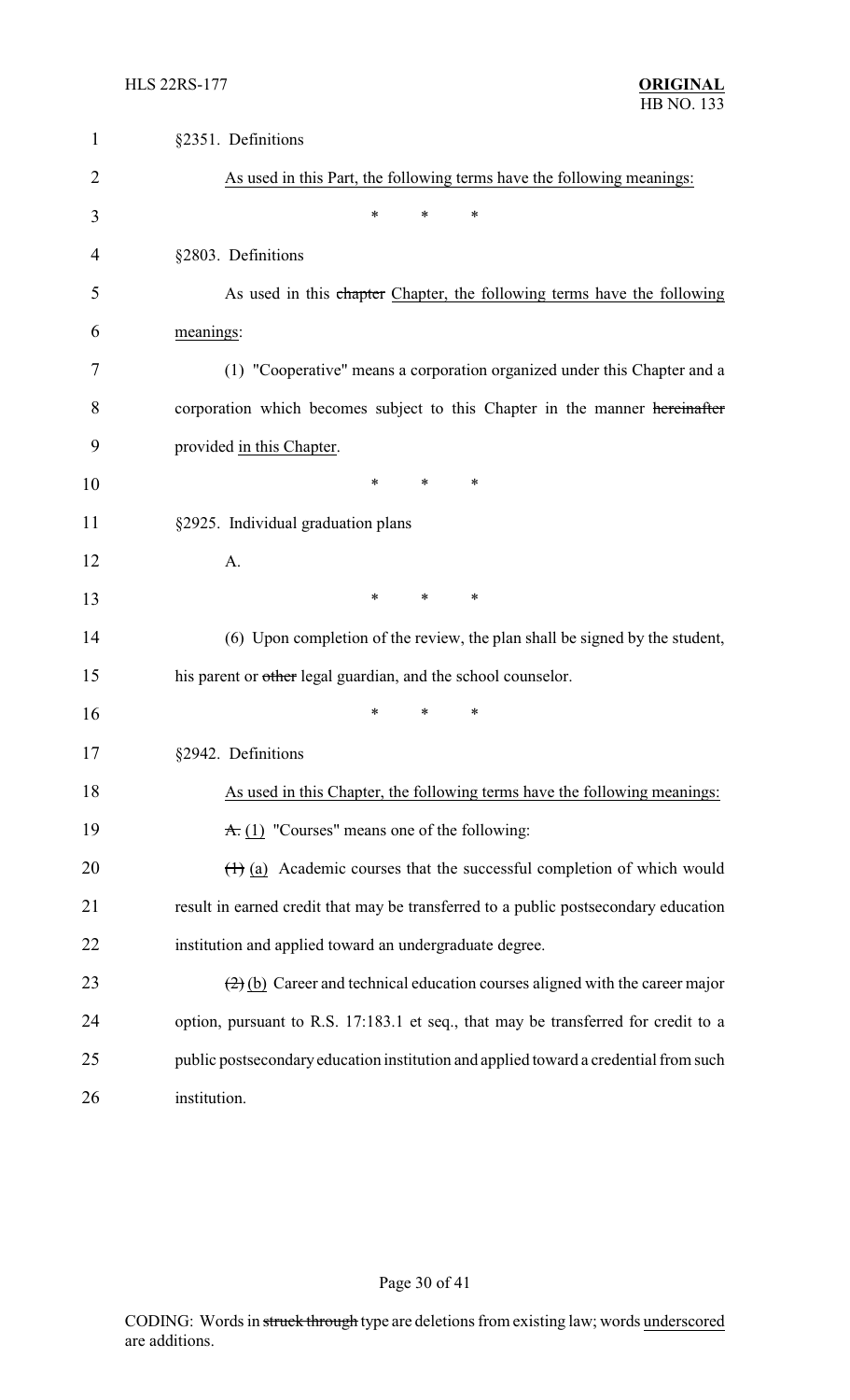| $\mathbf{1}$   | $\mathbf{B}$ . (2) "Dual enrollment" means the enrollment of a secondary school student   |
|----------------|-------------------------------------------------------------------------------------------|
| $\overline{2}$ | in a postsecondary course for which both secondary school and postsecondary credit        |
| 3              | may be earned.                                                                            |
| 4              | $\ast$<br>$\ast$<br>$\ast$                                                                |
| 5              | §2990.2. Definitions                                                                      |
| 6              | As used herein in this Chapter, the following terms shall have the following              |
| 7              | meanings, unless the context clearly indicates otherwise:                                 |
| 8              | (1) "child" "Child, "children" or "student" means any child or children                   |
| 9              | between the ages of six and fifteen whose attendance at a public or private day           |
| 10             | school is required by Louisiana Revised Statutes R.S. 17:221 who attends a                |
| 11             | nonpublic school and all such children beyond the age of fifteen up to the age of         |
| 12             | eighteen actually enrolled in a nonpublic school as defined herein.                       |
| 13             | (2) "parent" "Parent" or "low income parent" means the parent, tutor or other             |
| 14             | person residing within the state of Louisiana having control or charge of any child       |
| 15             | herein defined whose total annual income for the previous year did not exceed             |
| 16             | \$7,500.00 or, who meets the requirements of R.S. 17:2990.3(2).                           |
| 17             | (3) "nonpublic "Nonpublic school" means any nonprofit elementary or                       |
| 18             | secondary school within the state of Louisiana or which may hereafter be established      |
| 19             | within the state of Louisiana, offering education to the children of this state in any    |
| 20             | grades from grades one through twelve, wherein a pupil may fulfill the requirements       |
| 21             | of the Compulsory School Attendance Law and is in compliance with the Civil               |
| 22             | Rights Acts of 1964.                                                                      |
| 23             | (4) "total "Total annual income" means the total amount actually earned in                |
| 24             | the tax year as reflected in the federal or state income tax return. If both parents earn |
| 25             | income, both shall be considered in determining the total.                                |
| 26             | $\ast$<br>∗<br>∗                                                                          |
| 27             | §3002. Definition of terms Definitions                                                    |
| 28             | A. The terms "school counselor", "counseling director", and "practice of                  |
| 29             | school counseling" for the purposes of As used in this Chapter, the following terms       |

# Page 31 of 41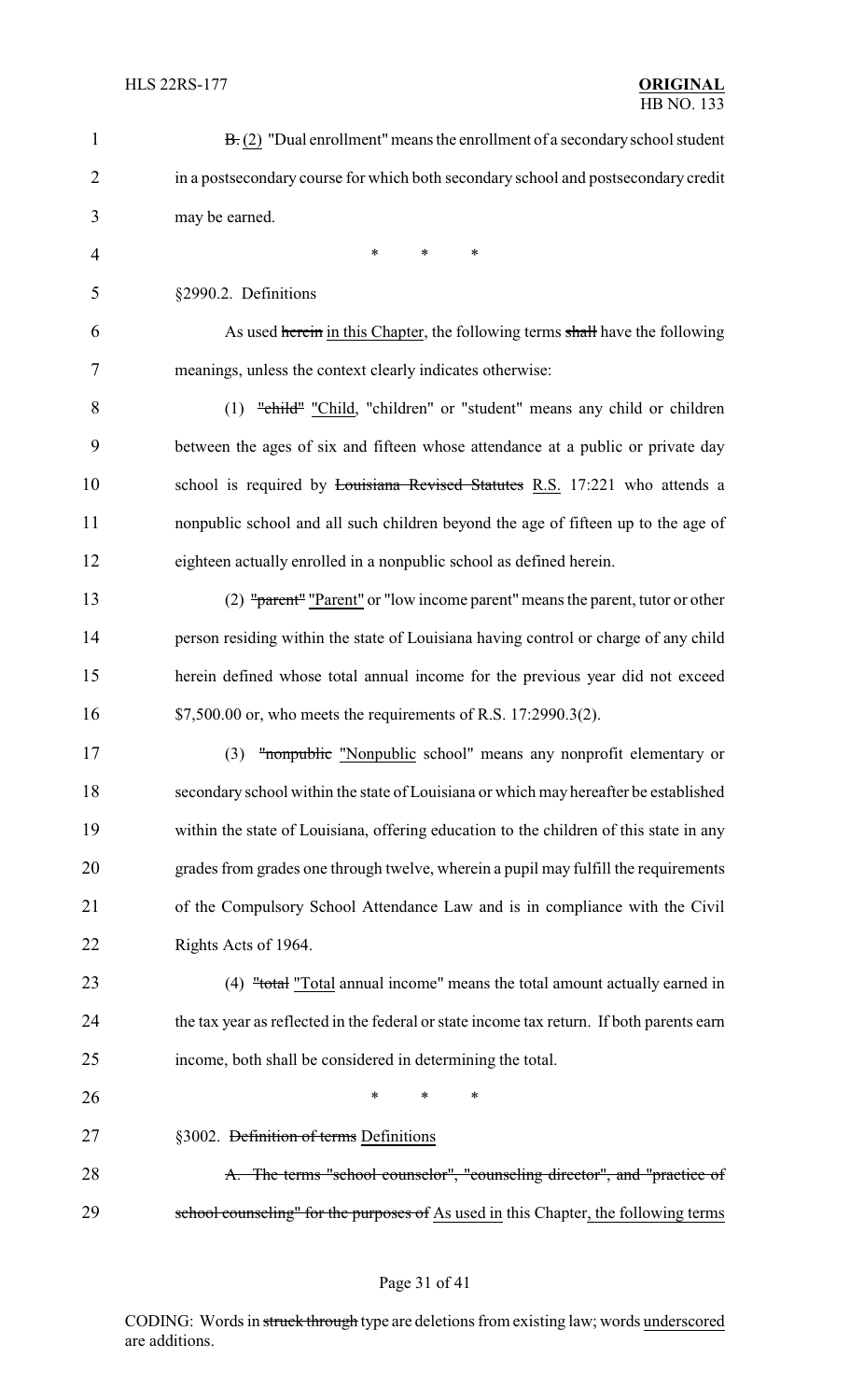| $\mathbf{1}$   | shall have the meaning respectively ascribed to them in this Section following                       |
|----------------|------------------------------------------------------------------------------------------------------|
| $\overline{2}$ | meanings.                                                                                            |
| 3              | $\mathbf{B}$ . (1) "Counseling director" is a member of the school faculty who functions             |
| 4              | as a school counselor but has the following additional responsibilities in the school                |
| 5              | system:                                                                                              |
| 6              | $(1)$ (a) The director aids teachers by gathering and interpreting facts which                       |
| 7              | will enable the student to take advantage of the educational opportunities available                 |
| 8              | and to maximize personal growth and development.                                                     |
| 9              | $(2)$ (b) The director fosters a greater understanding between teachers and                          |
| 10             | parents of the emotional, social, and academic problems of the individual student as                 |
| 11             | well as the potentialities and limitations of the student.                                           |
| 12             | $C_{(1)}(2)(a)$ "Practice of school counseling" means the rendering, offering                        |
| 13             | to render, or supervising those who render to individuals or groups of pupils within                 |
| 14             | the elementary, secondary, and postsecondary schools, services involving the                         |
| 15             | application of counseling procedures for learning how to solve problems and make                     |
| 16             | decisions.                                                                                           |
| 17             | $\left(\frac{2}{2}\right)$ (b) In the practice of counseling:                                        |
| 18             | $(a)$ (i) The counselor serves as an advocate for children within the adult                          |
| 19             | structure of the school and community and has as his or her prime responsibility,                    |
| 20             | services to and for the pupil, and                                                                   |
| 21             | $\left(\frac{1}{2}\right)$ (ii) The counselor does not include among his or her responsibilities the |
| 22             | administration of disciplinary action, substitute teaching, or administrative clerical               |
| 23             | duties.                                                                                              |
| 24             | $\left(\frac{1}{2}\right)$ (c) A school counselor shall devote not less than two-thirds of each      |
| 25             | academic school year to the practice of school counseling.                                           |
| 26             | $\overline{B}$ . (3) "School counselor" is a member of the school faculty who by training            |
| 27             | and background is qualified to engage in educational and vocational counseling and                   |
| 28             | advisement. The purpose of a school counselor is to help students to arrive at their                 |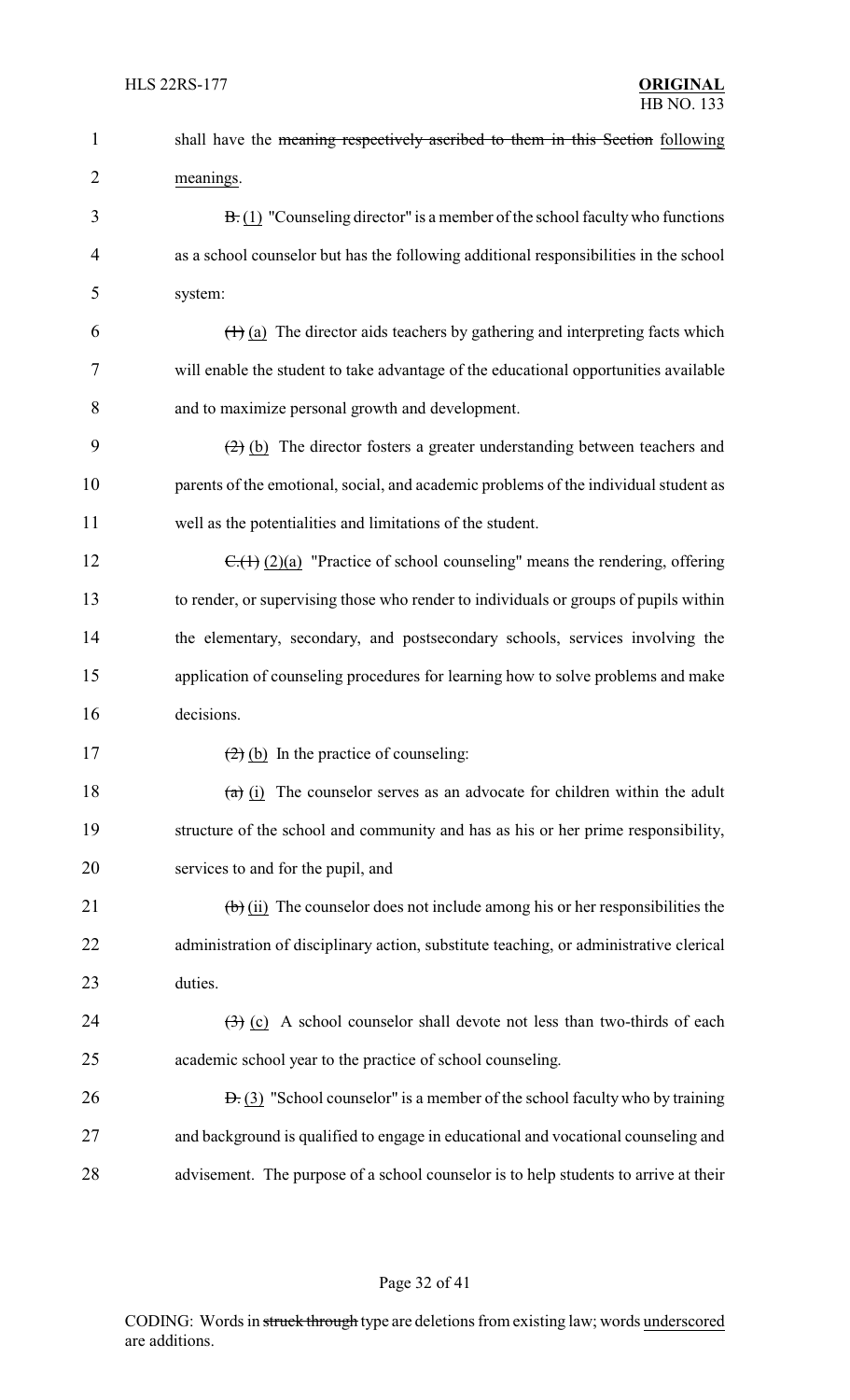| $\mathbf{1}$   | full potential through a process involving direct contact between the counselor and  |
|----------------|--------------------------------------------------------------------------------------|
| $\overline{2}$ | a student, parents, teachers, school administrators, and/or or others.               |
| 3              | $\ast$<br>$\ast$<br>$\ast$                                                           |
| 4              | §3005.<br>Elementary school counselors; availability; guidelines; requirements;      |
| 5              | counseling services; work time; exceptions; reporting; funding                       |
| 6              | *<br>$\ast$<br>$\ast$                                                                |
| 7              | G. The provisions of this Section shall become effective upon the provision          |
| 8              | of funds for this purpose in the Minimum Foundation Program minimum foundation       |
| 9              | program.                                                                             |
| 10             | $\ast$<br>$\ast$<br>∗                                                                |
| 11             | §3047.6. Coordination with other agencies                                            |
| 12             | A.(1) The office of student financial assistance shall establish a working           |
| 13             | group composed of an appointee from each of the following:                           |
| 14             | $\ast$<br>*<br>$\ast$                                                                |
| 15             | (c) The <b>Louisiana</b> state Department of Education.                              |
| 16             | $\ast$<br>*<br>*                                                                     |
| 17             | Reporting system; implementation; requirements; applicability;<br>§3047.7.           |
| 18             | participation by eligible institutions                                               |
| 19             | $\ast$<br>∗<br>*                                                                     |
| 20             | C. The administering agency shall, with the cooperation and assistance of the        |
| 21             | state's public two-year institutions of postsecondary education institutions and     |
| 22             | proprietary schools, annually query each first-time award recipient to determine the |
| 23             | extent receiving the award influenced the recipient's decision to enroll in          |
| 24             | postsecondary education.                                                             |
| 25             | $\ast$<br>$\ast$<br>∗                                                                |
| 26             | §3050.11. Health Care Employment Reinvestment Opportunity (H.E.R.O.) Fund            |
| 27             | $\ast$<br>$\ast$<br>∗                                                                |
| 28             | C.(1) Subject to legislative appropriation and the approval of the Board of          |
| 29             | Regents, the Louisiana Health Works Commission is hereby authorized and directed     |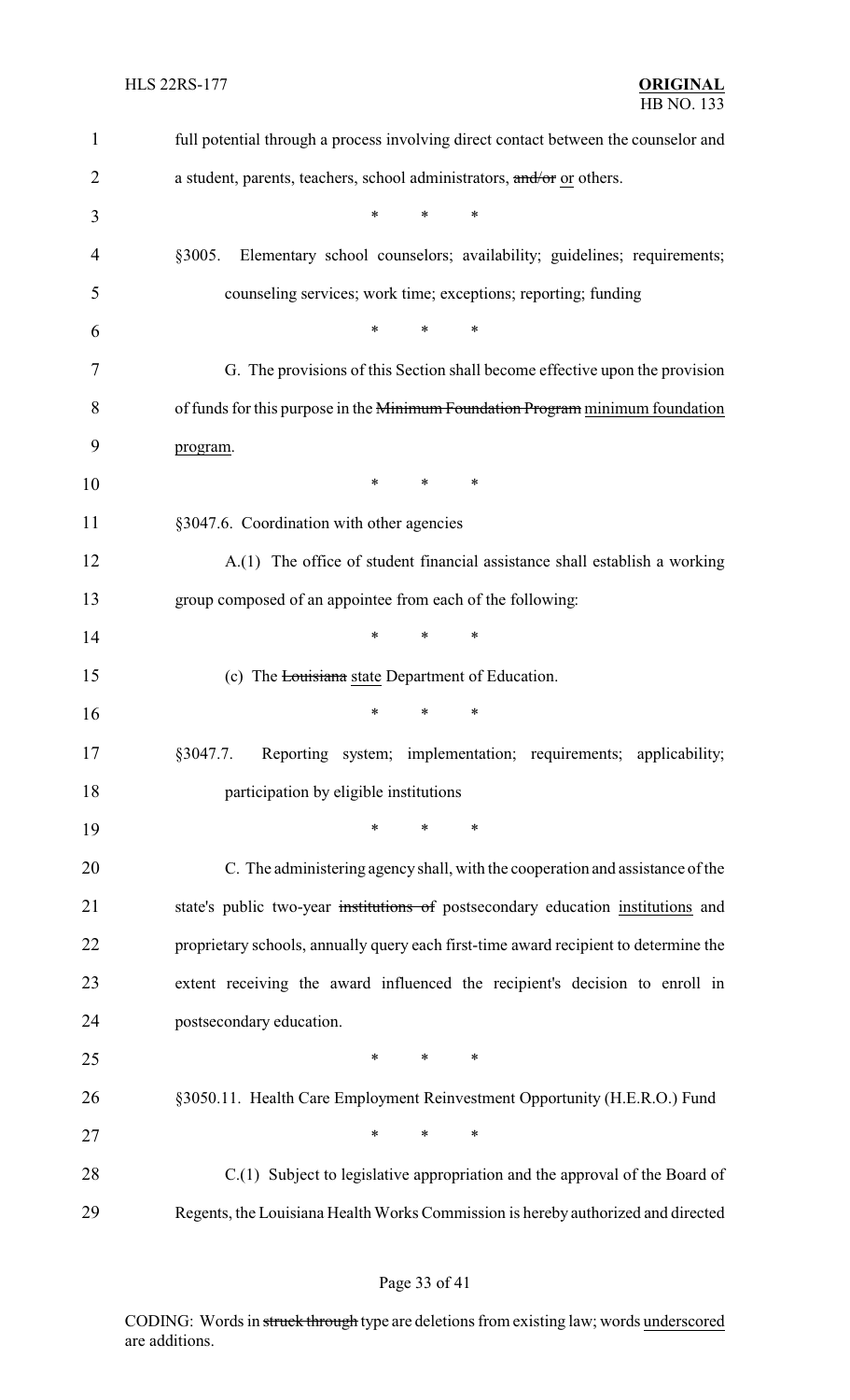| $\mathbf{1}$   | to determine how monies in the fund are allocated and expended through a                            |
|----------------|-----------------------------------------------------------------------------------------------------|
| $\overline{2}$ | multi-year plan, solely and exclusively for the following purposes and in the                       |
| 3              | following priorities:                                                                               |
| $\overline{4}$ | *<br>*<br>$\ast$                                                                                    |
| 5              | (b) Support the nursing and allied health professions by providing incentives                       |
| 6              | that financially support student financial stipends and tuition forgiveness contingent              |
| 7              | upon employment in Louisiana health care healthcare facilities or nursing or allied                 |
| 8              | health schools.                                                                                     |
| 9              | Provide incentives for nursing and allied health care healthcare<br>(c)                             |
| 10             | professionals to practice in Louisiana with an emphasis on medically underserved                    |
| 11             | areas of the state.                                                                                 |
| 12             | $\ast$<br>$\ast$<br>$\ast$                                                                          |
| 13             | §3052. Definitions                                                                                  |
| 14             | As used in this Chapter, The the following terms shall have the following                           |
| 15             | meanings, unless the context clearly indicates otherwise:                                           |
| 16             | $\left(\frac{2}{2}\right)(1)$ "Authority" shall mean the Health Education Authority of Louisiana,   |
| 17             | and when used in connection with action authorized to be taken by the authority,                    |
| 18             | shall mean the authority acting by and through its board of trustees.                               |
| 19             | $\left(\frac{1}{2}\right)$ (2) "Board" shall mean the board of trustees of the Health Education     |
| 20             | Authority of Louisiana.                                                                             |
| 21             | $\left(\frac{1}{2}\right)$ (3) "Executive director" shall mean the executive director of the Health |
| 22             | Education Authority of Louisiana.                                                                   |
| 23             | $\left(\frac{6}{2}\right)$ "Participating institutions" shall mean those institutions which apply   |
| 24             | to and are designated by the authority, other than primary institutions, and consisting             |
| 25             | of public or private hospitals and medical or health corporations, or institutions                  |
| 26             | which deliver medical or health services or provide facilities within the primary                   |
| 27             | service area.                                                                                       |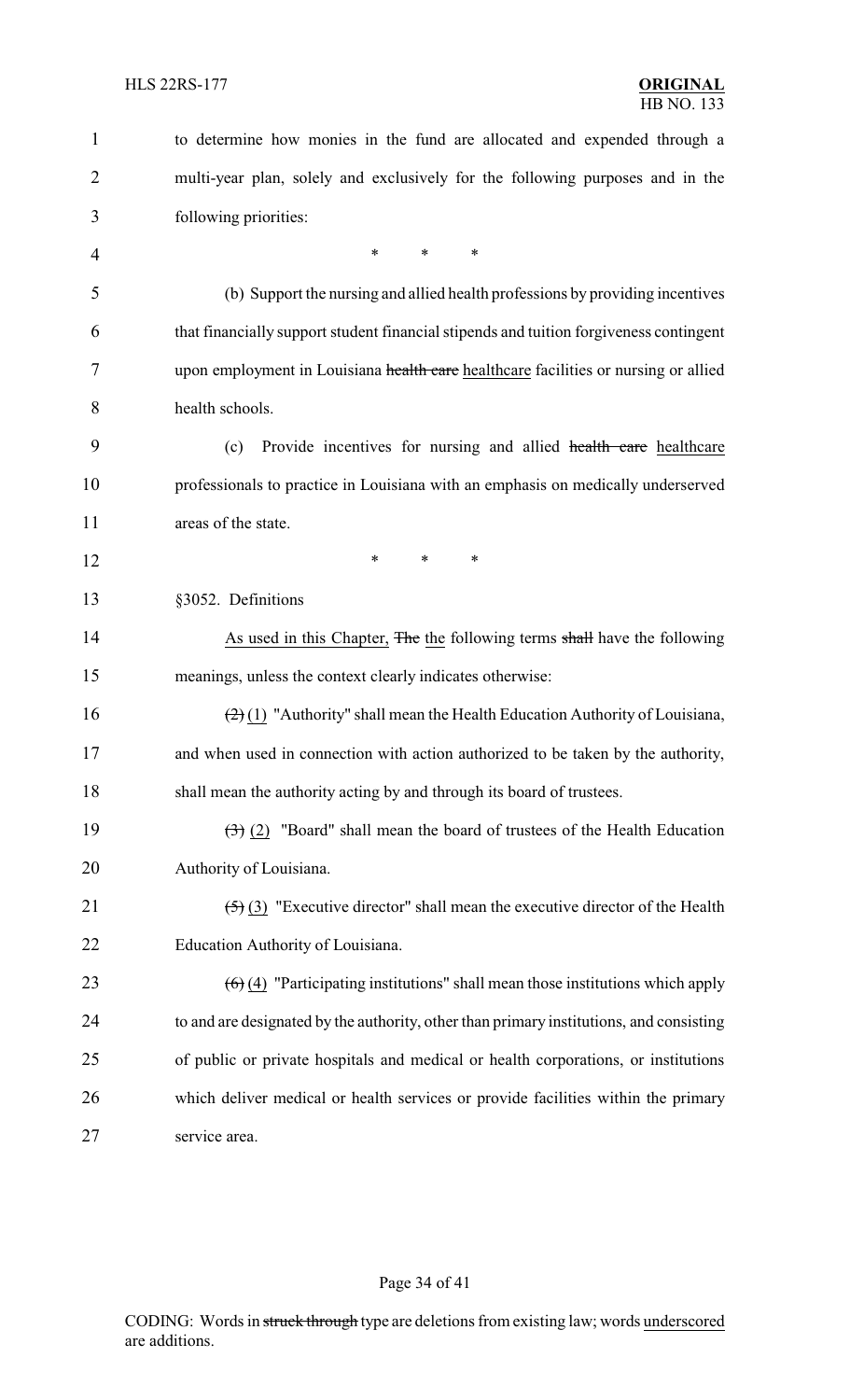| $\mathbf{1}$ | $(7)$ (5) "Primary institutions" shall mean University Medical Center at New     |
|--------------|----------------------------------------------------------------------------------|
| 2            | Orleans, Louisiana State University and Agricultural and Mechanical College, and |
| 3            | Tulane University of Louisiana.                                                  |
| 4            | $(8)$ $(6)$ "Primary service area" means communities in Louisiana where          |
| 5            | graduate medical education is offered.                                           |
| 6            | $(9)$ (7) "Project" shall mean any specific facility, work or improvement        |
| 7            | undertaken or to be financed by the authority under the provisions of the Act.   |
| 8            | *<br>*<br>∗                                                                      |
| 9            | §3082. Definitions                                                               |
| 10           | As used in this Chapter, the following terms have the following meanings         |
| 11           | ascribed in this Section:                                                        |
| 12           | *<br>∗<br>∗                                                                      |
| 13           | §3092. Definitions                                                               |
| 14           | For the purposes of As used in this Chapter, the following words, terms, and     |
| 15           | phrases shall have the following meanings, unless the context clearly requires   |
| 16           | indicates otherwise:                                                             |
| 17           | $*$ and $*$<br>$\ast$<br>∗                                                       |
| 18           | §3100.2. Definitions                                                             |
| 19           | For the purposes of As used in this Chapter, the following words, terms, and     |
| 20           | phrases shall have the following meanings unless the context clearly requires    |
| 21           | indicates otherwise:                                                             |
| 22           | ∗<br>∗<br>∗                                                                      |
| 23           | §3102. Definitions                                                               |
| 24           | For the purposes of As used in this Chapter the following definitions shall      |
| 25           | apply terms have the following meanings:                                         |
| 26           | ∗<br>∗<br>∗                                                                      |

# Page 35 of 41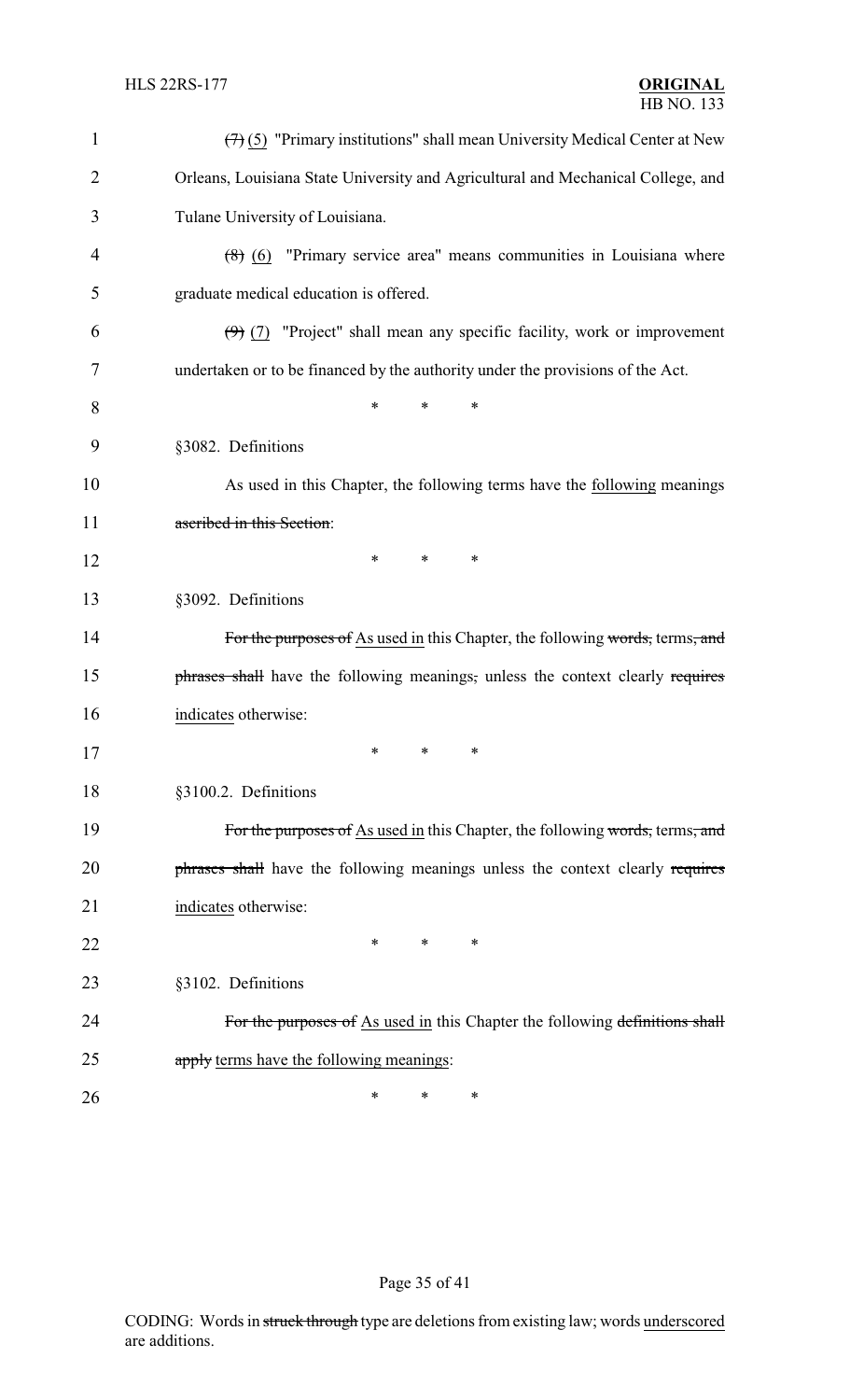| $\mathbf{1}$   | §3129.9. Affordable textbooks and open educational resources                            |
|----------------|-----------------------------------------------------------------------------------------|
| $\overline{2}$ | A. <del>Definitions.</del> As used in Subsection B of this Section, the following terms |
| 3              | have the following meanings:                                                            |
| 4              | *<br>*<br>∗                                                                             |
| 5              | §3140.1. Definitions                                                                    |
| 6              | For the purposes of As used in this Chapter, the following terms have the               |
| 7              | following meanings:                                                                     |
| 8              | $\ast$<br>∗<br>∗                                                                        |
| 9              | Statewide Articulation and Transfer Council; creation; purpose;<br>§3162.               |
| 10             | membership; duties and responsibilities                                                 |
| 11             | $\ast$<br>*<br>*                                                                        |
| 12             | C. The council shall, with appropriate faculty consultation:                            |
| 13             | $\ast$<br>$\ast$<br>$\ast$                                                              |
| 14             | (8) Develop policies to align articulation and transfer policies established by         |
| 15             | educational education institutions including but not limited to admissions criteria,    |
| 16             | student counseling, and grade forgiveness.                                              |
| 17             | ∗<br>∗<br>∗                                                                             |
| 18             | §3165.2. College credit for military service; spouses of veterans                       |
| 19             | $\ast$<br>$\ast$<br>$\ast$                                                              |
| 20             | B. Each public postsecondary education institution shall assist veterans of             |
| 21             | the United States Armed Forces and their spouses in pursuing their educational goals    |
| 22             | by providing expedited transcript analysis, prior learning assessment, portfolio        |
| 23             | analysis, advising, and testing. Upon the disclosure of military status on the          |
| 24             | application for enrollment or at the request of an entering student who is a veteran    |
| 25             | or the spouse of a veteran, each public postsecondary education institution shall       |
| 26             | evaluate any transcript of prior earned postsecondary academic or workforce credit      |
| 27             | and accept the transfer of any credit earned from a regionally accredited               |
| 28             | postsecondary education institution, or military education, training, or experience     |

# Page 36 of 41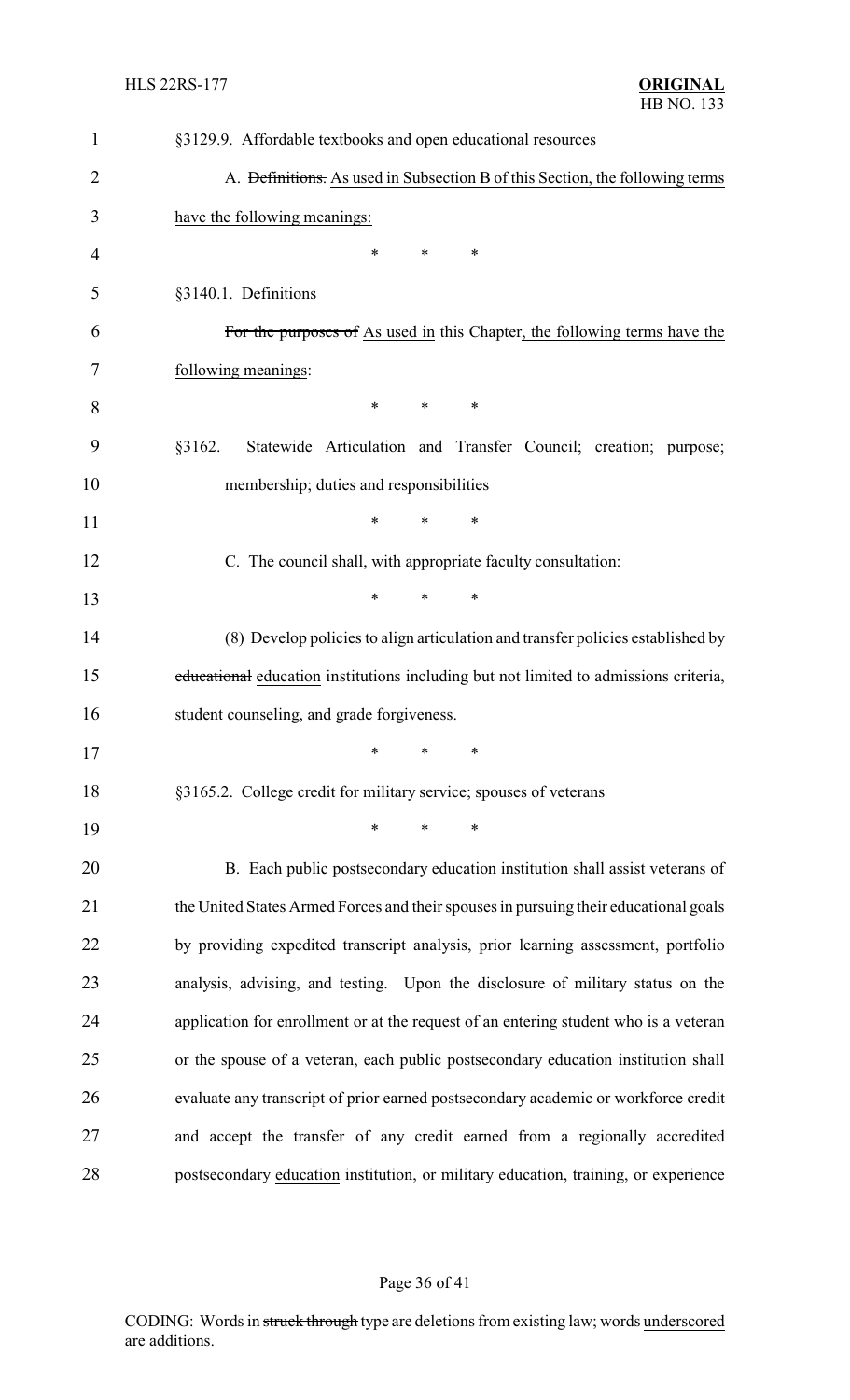| $\mathbf{1}$ | provided that the credit aligns with the course and program requirements of the     |
|--------------|-------------------------------------------------------------------------------------|
| 2            | receiving institution.                                                              |
| 3            | ∗<br>*<br>*                                                                         |
| 4            | §3202. Definitions                                                                  |
| 5            | Unless the context otherwise clearly indicates, As used in this Chapter, the        |
| 6            | following words terms shall have the meaning hereinafter ascribed to each following |
| 7            | meanings unless the context clearly indicates otherwise:                            |
| 8            | *<br>*<br>*                                                                         |
| 9            | §3394.2. Definitions                                                                |
| 10           | As used in this Part, the following words and terms shall have the following        |
| 11           | meanings, unless the context clearly indicates otherwise:                           |
| 12           | *<br>*<br>∗                                                                         |
| 13           | §3399.12. Definitions                                                               |
| 14           | For the purposes of As used in this Part, the following terms and phrases shall     |
| 15           | have the following meanings unless the context clearly indicates otherwise:         |
| 16           | *<br>∗<br>*                                                                         |
| 17           | §3399.15. Campus security policy                                                    |
| 18           | A. The Board of Regents shall establish uniform policies and best practices         |
| 19           | to implement measures to address the reporting of power-based violence on           |
| 20           | institution campuses, the prevention of such violence, communication between        |
| 21           | institutions regarding incidents of power-based violence, and the provision of      |
| 22           | medical and mental health care needed for these alleged victims.                    |
| 23           | *<br>*<br>∗                                                                         |
| 24           | §3399.21. Definitions                                                               |
| 25           | As used in this Part, the following terms shall be defined as follows have the      |
| 26           | following meanings:                                                                 |
| 27           | ∗<br>*<br>∗                                                                         |

# Page 37 of 41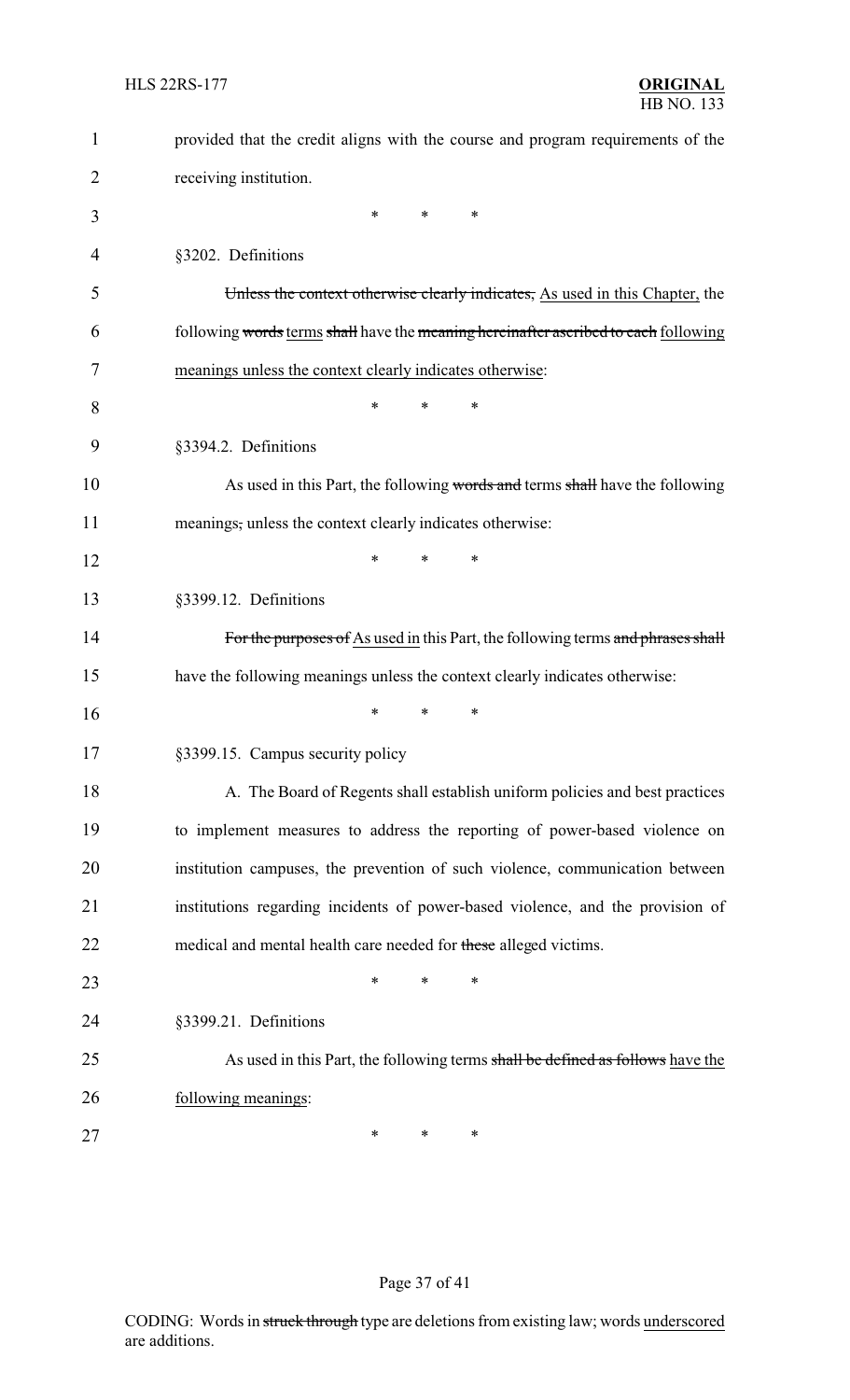| 1              | §3399.31. Definitions                                                                 |
|----------------|---------------------------------------------------------------------------------------|
| $\overline{2}$ | For the purposes of As used in this Part, the following words, terms, and             |
| 3              | phrases shall have the following meanings, unless the context clearly requires        |
| 4              | indicates otherwise:                                                                  |
| 5              | *<br>$\ast$<br>∗                                                                      |
| 6              | §3602. Definitions                                                                    |
| 7              | As used in this Chapter, unless otherwise clearly indicated, these the                |
| 8              | following terms have the following meanings unless the context clearly indicates      |
| 9              | otherwise:                                                                            |
| 10             | *<br>∗<br>∗                                                                           |
| 11             | §3702. Definitions                                                                    |
| 12             | As used in this Chapter, the following terms and phrases shall have the               |
| 13             | following meaning, meanings unless the context clearly indicates otherwise:           |
| 14             | $\ast$<br>$\ast$<br>*                                                                 |
| 15             | §3772. Definitions                                                                    |
| 16             | In As used in this Chapter, these words shall the following terms have the            |
| 17             | following meanings, unless the context clearly requires indicates otherwise:          |
| 18             | $\ast$<br>$\ast$<br>$\ast$                                                            |
| 19             | (2) "Department" means the State state Department of Education.                       |
| 20             | $\ast$<br>∗<br>∗                                                                      |
| 21             | §3801. Louisiana Education Quality Trust Fund, hereinafter referred to in this Part   |
| 22             | as the "Kevin P. Reilly, Sr. Louisiana Education Quality Trust Fund"                  |
| 23             | $\ast$<br>$\ast$<br>$\ast$                                                            |
| 24             | The monies appropriated by the legislature and disbursed from the<br>D.               |
| 25             | Support Fund shall not displace, replace, or supplant appropriations from the general |
| 26             | fund for the purposes of implementing the Minimum Foundation Program minimum          |
| 27             | foundation program or displace, replace, or supplant funding for higher education.    |
| 28             | For higher education, this Subsection shall mean that no appropriation for any fiscal |
| 29             | year from the Support Fund shall be made for any higher education purpose for         |

# Page 38 of 41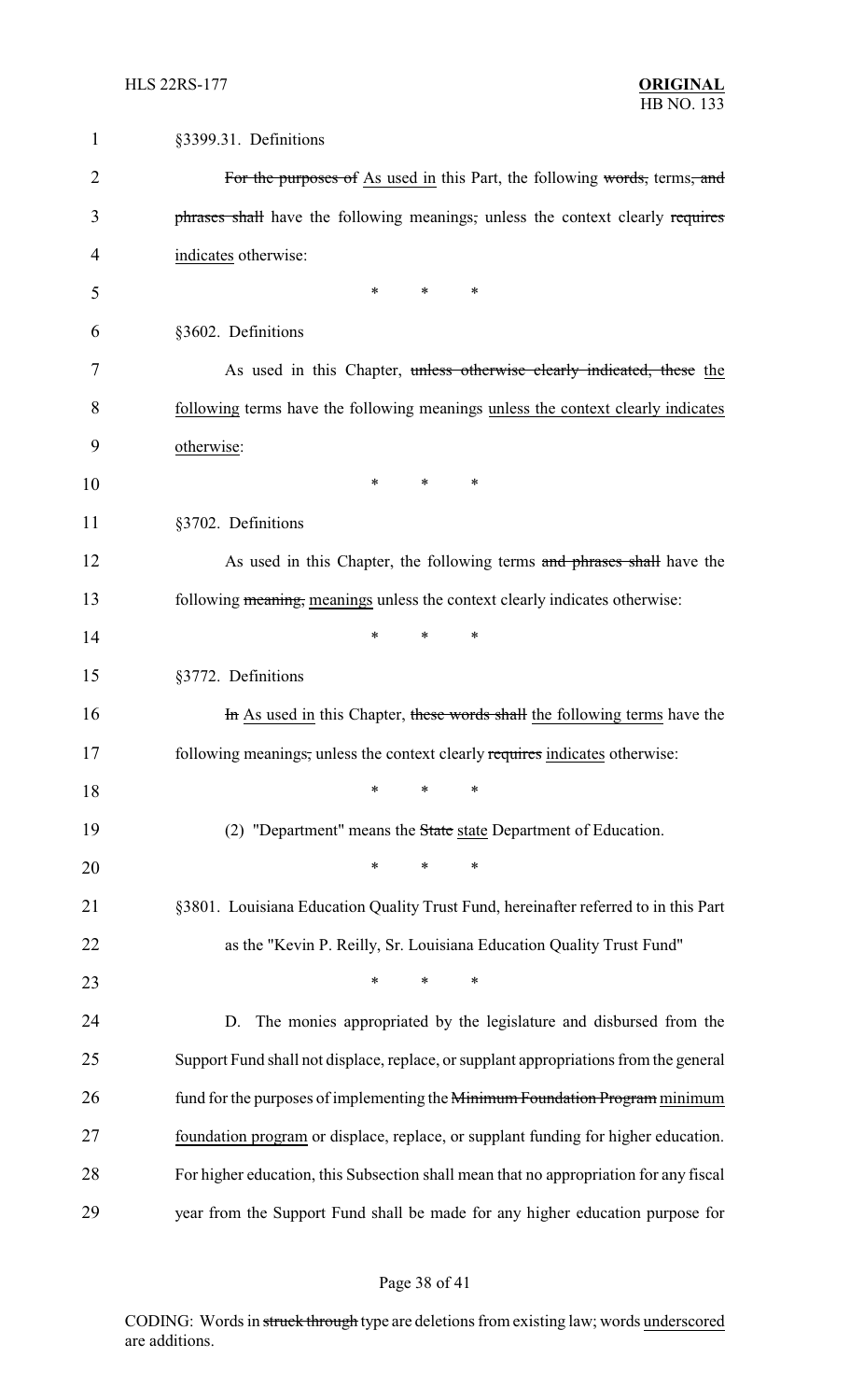| $\mathbf{1}$   | which a general fund appropriation was made the previous year unless the total       |
|----------------|--------------------------------------------------------------------------------------|
| $\overline{2}$ | appropriations for that fiscal year from the state general fund for higher education |
| 3              | exceed general fund appropriations for higher education for the previous year. This  |
| 4              | Subsection shall in no way limit general fund appropriations in excess of the        |
| 5              | minimum amounts herein established.                                                  |
| 6              | $\ast$<br>*<br>*                                                                     |
| 7              | §3822. Definitions                                                                   |
| 8              | As used in this Chapter, the following words and phrases shall terms have the        |
| 9              | following meanings provided in this Section, unless the context clearly requires     |
| 10             | indicates otherwise:                                                                 |
| 11             | $\ast$<br>$\ast$<br>∗                                                                |
| 12             | §3831. Definitions                                                                   |
| 13             | As used in this Chapter, the following words and phrases shall terms have the        |
| 14             | following meanings provided in this Section, unless the context clearly requires     |
| 15             | indicates otherwise:                                                                 |
| 16             | ∗<br>∗<br>∗                                                                          |
| 17             | §3873. Definitions                                                                   |
| 18             | Unless the context clearly requires otherwise, As used in this Chapter, the          |
| 19             | following words or phrases shall terms have the following meanings unless the        |
| 20             | context clearly indicates otherwise:                                                 |
| 21             | *<br>*<br>∗                                                                          |
| 22             | §3882. Definitions.                                                                  |
| 23             | For the purposes of As used in this Part, the following definitions shall apply      |
| 24             | terms have the following meanings:                                                   |
| 25             | ∗<br>∗<br>∗                                                                          |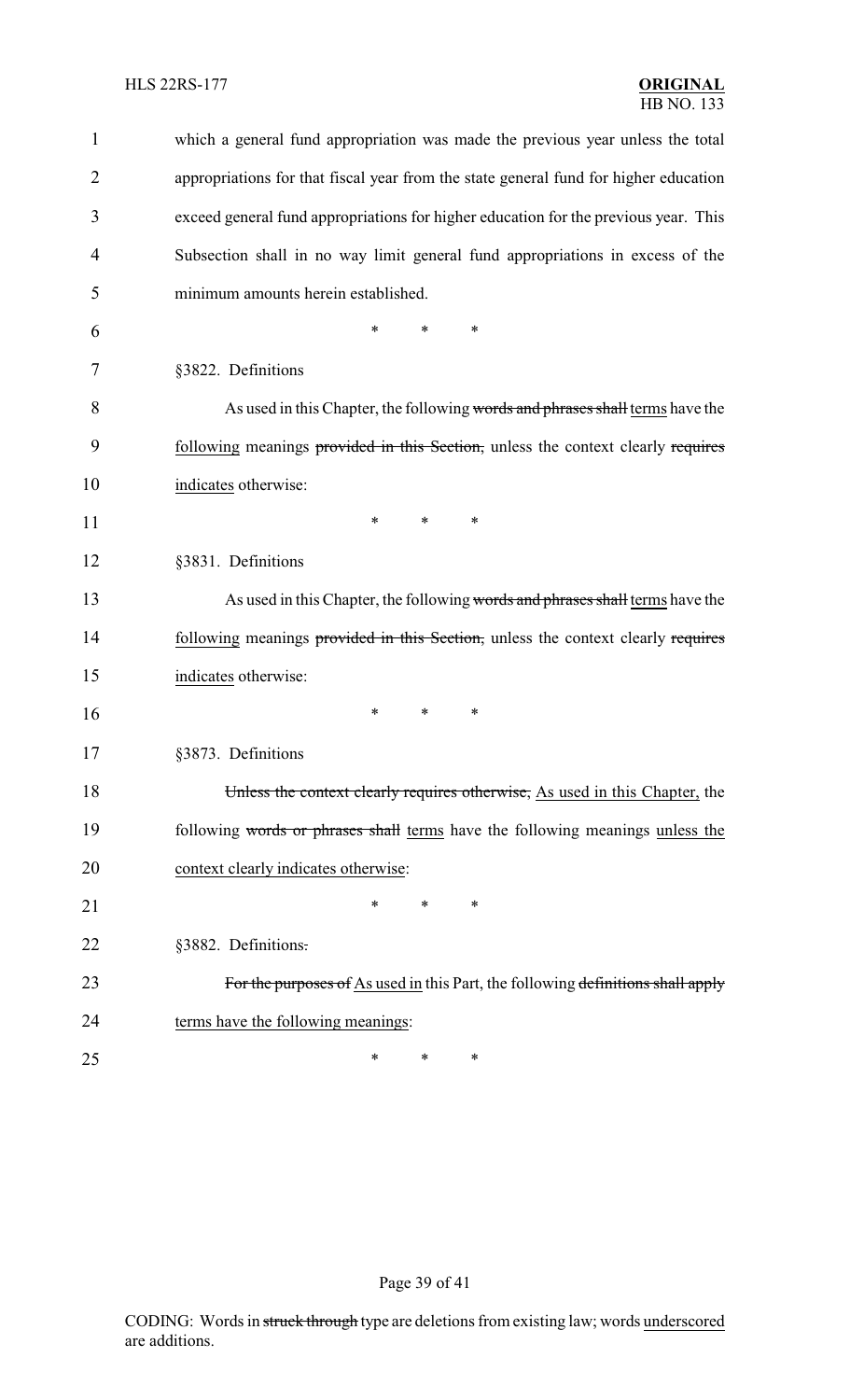| $\mathbf{1}$ | §3973. Definitions                                                                 |
|--------------|------------------------------------------------------------------------------------|
| 2            | As used in this Chapter, the following words, terms, and phrases shall have        |
| 3            | the meanings ascribed to them in this Section except when following meanings       |
| 4            | unless the context clearly indicates a different meaning otherwise:                |
| 5            | *                                                                                  |
| 6            | §4002.3. Definitions                                                               |
| 7            | As used in this Part, unless otherwise clearly indicated, the following terms      |
| 8            | mean have the following meanings unless the context clearly indicates otherwise:   |
| 9            | $\ast$<br>*<br>∗                                                                   |
| 10           | §4013. Definitions                                                                 |
| 11           | As used in this Part, unless otherwise clearly indicated, the following terms      |
| 12           | mean have the following meanings unless the context clearly indicates otherwise:   |
| 13           | $\ast$<br>*<br>∗                                                                   |
| 14           | §4036.1. Learning pods                                                             |
| 15           | *<br>∗<br>*                                                                        |
| 16           | D. Students assigned to a learning pod shall be:                                   |
| 17           | (1) Counted among the enrollment of the public school governing authority          |
| 18           | for purposes of full funding through the Minimum Foundation Program minimum        |
| 19           | foundation program formula.                                                        |
| 20           | $\ast$<br>∗<br>$\ast$                                                              |
| 21           | §4041. Definitions                                                                 |
| 22           | As used in this Chapter, unless otherwise clearly indicated, the following         |
| 23           | terms mean have the following meanings unless the context clearly indicates        |
| 24           | otherwise:                                                                         |
| 25           | $\ast$<br>*<br>*                                                                   |
| 26           | Section 2. R.S. 17:7(2)(b) and (32), 7.5(B), 10.7.1(H)(6), 24.4(F)(5), 393,        |
| 27           | $407.23(C)(3)$ , and $1970.24(E)(1)(0)(ii)$ are hereby repealed in their entirety. |

# Page 40 of 41